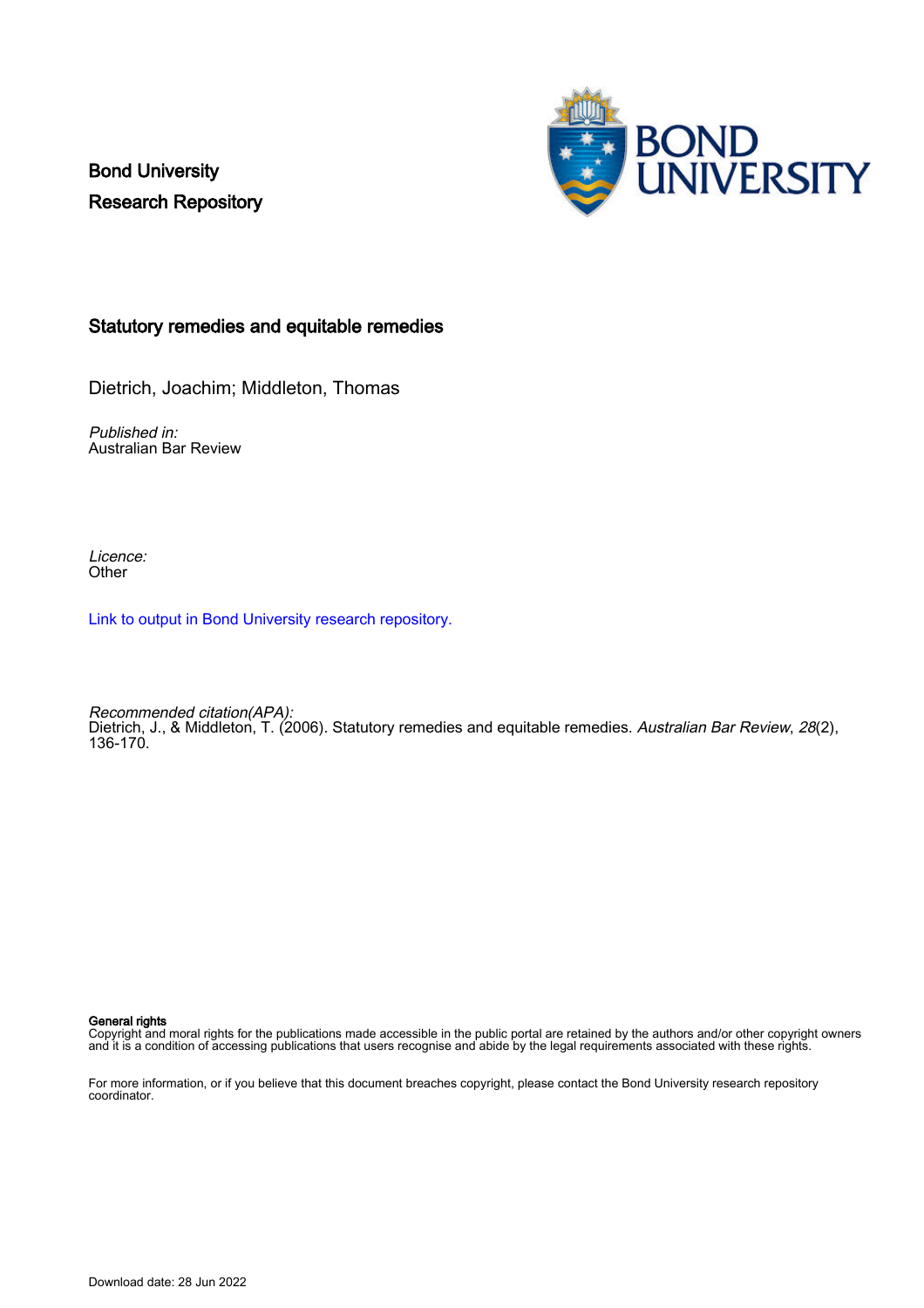

 Source: Australian Bar Review, published by LexisNexis Visit our [Bookstore](http://www.lexisnexis.com/store/catalog/catalog.jsp?pageName=catalogProducts&catId=9991&id=cat30006) to order this journal



# Statutory remedies and equitable remedies

# Joachim Dietrich and Thomas Middleton\*

Most spheres of life are now regulated by statute. Many such statutes give courts both specific and wide-ranging general remedial powers in contexts where, potentially, general law, mainly equitable, remedies also apply. This article seeks to explore the relationship between statutory remedial schemes contained in such Acts as the Trade Practices Act, Corporations Act and ASIC Act, and remedies at general law. A number of possibilities may arise. Statutory remedies may abrogate general law remedies entirely or in part, or may be alternative to general law remedies. In many cases, the relationship between the general law and statutory remedies is not clear. Whichever is the case, many important questions arise: Are the statutory remedies broader or narrower in scope than similar equitable remedies? What are the practical advantages and disadvantages of the different remedies? Do the statutory remedies help our understanding of, or influence the development of, equitable remedies? Do equitable concepts continue to play a role in shaping the statutory remedies (eg, are broad injunctive powers subject to equitable limits?) Where statutes are silent as to the meaning of key concepts, are equitable or common law approaches to remedy more relevantly applicable? Alternatively, should those concepts be interpreted in light of the regulatory objectives being pursued by the regulator, and general law approaches be disregarded where the technical rules inherent under those approaches frustrate the achievement of the regulatory objectives? Given the predominance of statute, these are important questions that will shed light on the ongoing relevance and importance of equitable remedies, and on the ongoing debates about fusion, remedial discretion and taxonomy. Conversely, the uncertain operation of equitable remedies suggests the importance of legislation expressly spelling out the relationship of equitable remedies to a particular statutory remedy.

# Introduction

Most spheres of life are now regulated by statute.<sup>1</sup> Particularly in the context of corporate and commercial activity, many statutes give courts both specific and wide-ranging general remedial powers in circumstances in which, potentially, general law doctrines and remedies also apply. This article explores the relationship between statutory remedial schemes contained in legislation such as the Trade Practices Act 1974 (Cth) (TPA), Corporations Act 2001 (Cth) (Corporations Act) and Australian Securities and Investments Commission Act 2001 (Cth) (ASIC Act), and remedies at general law. Importantly, it is not just in the sphere of corporate regulation that statute now

<sup>\*</sup> Faculty of Law, Australian National University, and School of Law, James Cook University. An earlier version of this article was presented to the 3rd Law of Obligations Conference in Brisbane, July, 2006. We are grateful to Pauline Ridge for her helpful comments on a draft of this article; any remaining errors are, of course, our own.

<sup>1</sup> Cf, eg, K Mason, 'Fusion: Fallacy, Future or Finished?' in S Degeling and J Edelman (Eds), Equity in Commercial Law, Lawbook Co, Sydney, 2005, p 62; and Honourable Justice W M C Gummow, 'Statutes: Sir Maurice Byers annual address' (2005) 26 Aust Bar Rev 1.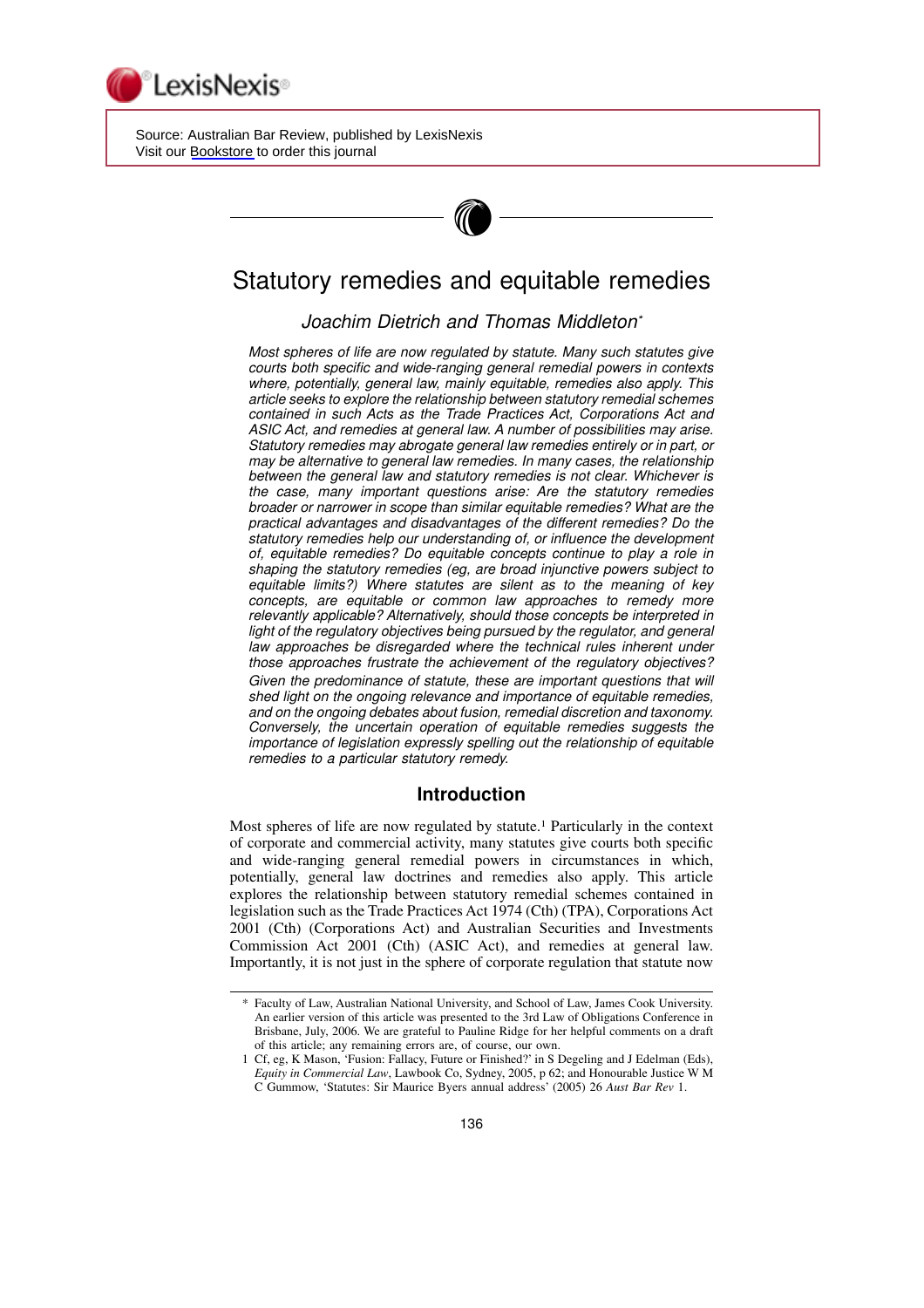predominates. The law of contract (broadly speaking) has been the subject of major statutory modifications and has seen the introduction of wide statutory remedial powers. Similarly, much of the conduct traditionally within the purview of equity is now the subject of statutory regulation and remedial powers (for example, 'unconscionable' conduct in its broadest sense, including within it a range of equitable doctrines; fiduciary and agency obligations in many contexts and particularly in corporate contexts). Even the law of torts is not immune: the economic torts, fraud, negligent misrepresentation, and passing off, are torts that may now largely be supplanted (in practice) by statutory remedies (for example, as a result of the statutory remedies available under the TPA).

Our focus is on equitable remedies (that is, of a type having their origins in the Courts of Chancery) given that it is the expanded remedial armoury of equity that is usually the conceptual basis for statutory remedies. A number of possibilities may arise. Statutory remedies may abrogate general law remedies entirely or in part, or may be alternative to general law remedies. In many cases, the relationship between the general law and statutory remedies is not clear. Whichever is the case, many important questions arise: Are the statutory remedies broader or narrower in scope than similar equitable remedies? What are the practical advantages and disadvantages of the different remedies? Do the statutory remedies help our understanding of, or influence the development of, equitable remedies? Do equitable concepts continue to play a role in shaping the statutory remedies (for example, are broad injunctive powers subject to equitable limits?) Where statutes are silent as to the meaning of key concepts, are equitable or common law approaches to remedy more relevantly applicable?<sup>2</sup> Alternatively, should those concepts be interpreted in light of the regulatory objectives being pursued by the regulator, and general law approaches be disregarded where the technical rules inherent under those approaches frustrate the achievement of the regulatory objectives?

Given the predominance of statute,<sup>3</sup> these are important questions that will shed light on the ongoing relevance and importance of equitable remedies, and on the ongoing debate about remedial discretion, taxonomy and fusion (specifically, for our purposes, the interrelationship between equitable and common law remedies).<sup>4</sup>

<sup>2</sup> For example, do statutory compensation orders for losses caused by conduct import equitable or common law concepts of causation? Contrast ASIC v Adler (2002) 41 ACSR 72; 168 FLR 253 at [752] with Adler v ASIC (2003) 46 ACSR 504; 179 FLR 1 at [707], discussed below.

<sup>3</sup> This is so even if 'common law principle is the "default" rule in common law jurisdictions'. See J Beatson, 'The Role of Statute in the Development of Common Law Doctrine' (2001) 117 LQR 247 at 247. As Beatson goes on to demonstrate, however, the view that statute law has no role 'in the development of the common law' and that there 'appears therefore to be a fundamental difference between the role of statutes and the role of codes' (in civil law systems) is overstated; the 'difference may not be as fundamental as it appears' (at 247).

<sup>4</sup> Indeed, we favour the conclusion that the very labels of 'common law', 'equitable' and 'statutory' remedies may be 'unhelpful' and of limited utility, given that the historical jurisdictional limits that arose from such classification are of little relevance today. Compare Mason, above n 1, p 71:

Properly advised, plaintiffs will still choose to press an equitable/common law/statutory right or remedy if it is in their interests and to seek to blend the best of all worlds if that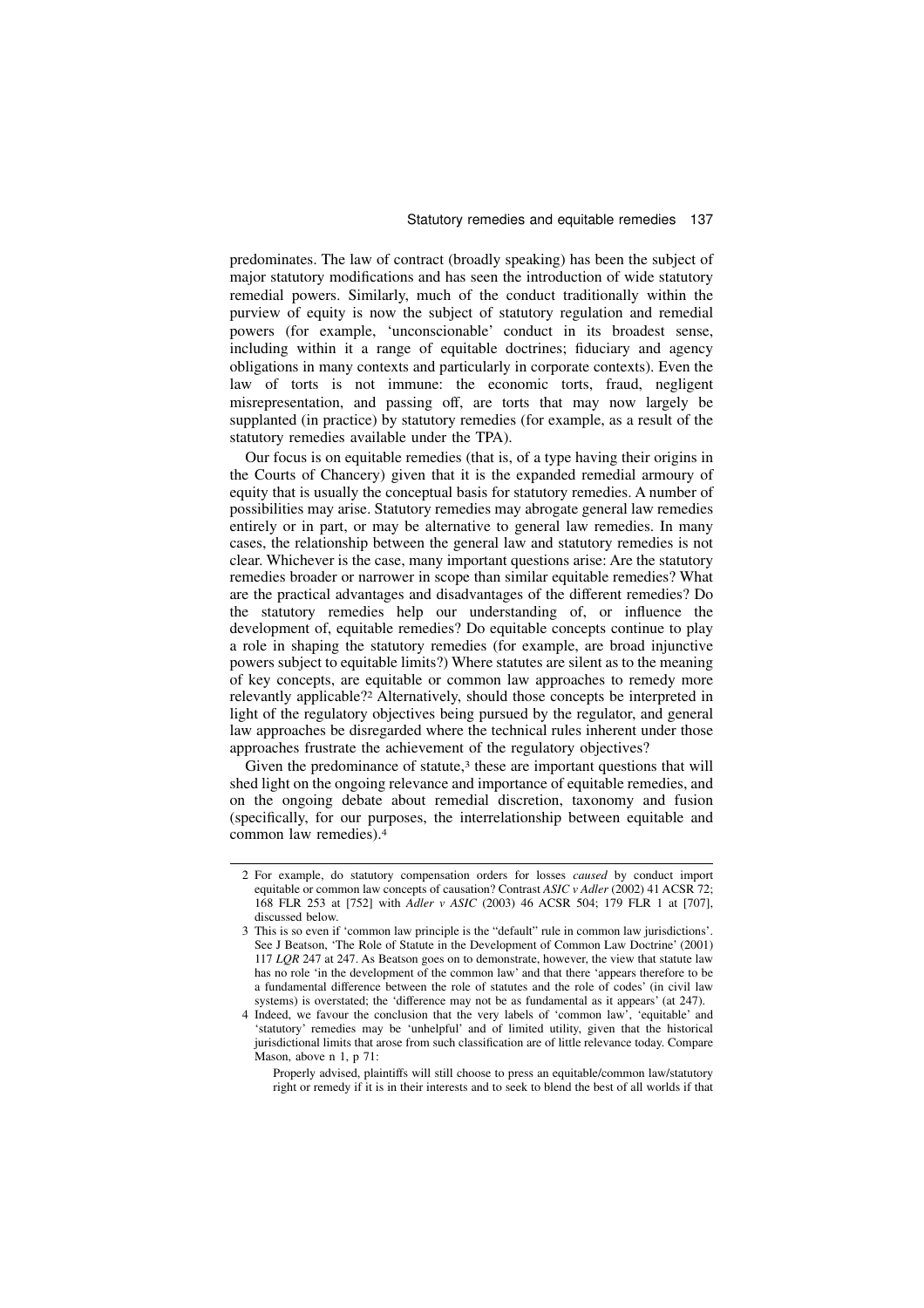There are a number of different ways in which one can approach the topic of the interrelationship between statutory remedies and remedies at general law.

One possible point of emphasis is to consider the scope of statutory causes of action that trigger particular remedies, to determine whether they expand, narrow, or displace altogether, existing general law causes of action, or whether they merely exist alongside such causes of action as alternative avenues for legal redress (the last is often the case). Such a focus is of lesser interest for our purposes, since it is a focus on liability rules themselves, rather than on the remedies that potentially flow from such liability. Nonetheless it is necessary to keep the operation of statutory liability rules in mind in order to get an accurate picture of what gaps remain for the operation of the general law. One must turn to the general law either of necessity (because the statutory liability rules, and hence remedies triggered as a result, simply do not apply to a fact situation) or because as a practical matter, the general law offers advantages, either in terms of establishing causes of action or in terms of remedial advantages not available under statute.

The main focus, then, is on the interrelationship between remedies under statute and the general law and specifically, (1) issues arising as to the availability of particular remedies (including, what prerequisites need to be fulfilled to trigger such remedies, what limitations apply to their application, and the role of (judicial) discretion in the determination of such matters) and, (2) assessment, quantification and related issues, relevant to establishing the precise value or form of relief or the terms on which it is granted.

In studying this interrelationship, one can proceed either by considering the different interactions that may occur between statute and general law remedies or, alternatively, by considering different remedies and seeing how they operate under different statutes and under the general law. These perspectives intersect or cut across each other.

Taking each perspective in turn, commencing with the types of relationships that may arise between statutory remedies and the general law. These include:<sup>5</sup>

1 Statute may make direct changes to existing remedies and their operation in a given sphere, modifying, expanding or narrowing (or even both at the same time), or (perhaps less usually) abolishing particular remedies.

helps too. But courts are not always obliged to go along with such a trisected view of the law. Parallel universes are not to be fostered for their own sakes. Defendants have rights too. And it is sometimes necessary or appropriate for the values inherent in one legal concept to mean that it takes primacy, or even occupies a field to the exclusion of others. . . .

These various enquiries are assisted by reference to the policies found in the precedents for triggering legal recognition of the right or remedy. But they are hindered by glib and unhelpful labelling based upon categories such as 'common law', 'equity', 'statutory'.

<sup>5</sup> Compare the questions posed by B McDonald, 'Legislative Intervention in the Law of Negligence: The Common Law, Statutory Interpretation and Tort Reform in Australia'  $(2005)$  27 Syd LR 443 at 444, in the context of the relationship between statute and the common law of torts. Given the importance of statutes, principles of statutory interpretation become crucial. See, eg, generally, Honourable J J Spigelman, 'The poet's rich resource: Issues in statutory interpretation' (2001) 21 Aust Bar Rev 224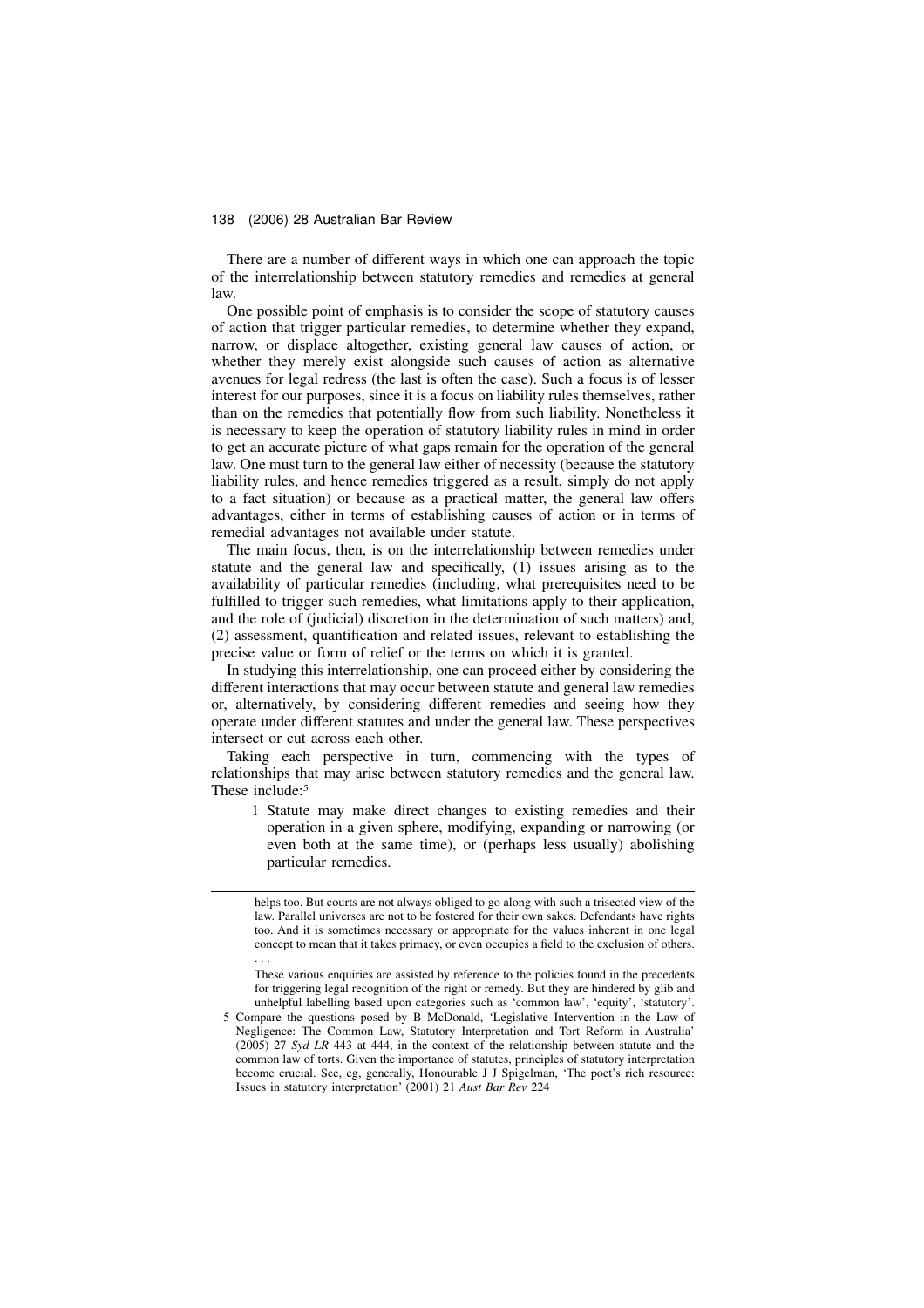- 2 Statutory remedies may be silent on certain critical points, such that rules derived from the general law may be necessary to give sensible operation to such remedies, or may be applied by analogy to limit or restrict statutory remedies, as discussed below at 'Compensation'. More generally, many statutory remedies require the exercise of judicial discretion. How are discretions to be exercised and what equitable restraints (if any) apply?<sup>6</sup> This issue will be discussed under 'Injunctions' below.
- 3 Statutory remedies may operate alongside the general law, making no direct change to it and allowing general law remedies to operate. Statutory remedies in the sphere of corporate and commercial regulation are usually of this type, and examples are provided below. In such cases, there may be competition between the remedial regimes as to which have more practical and other advantages. Consequently, one remedial regime may become redundant. Importantly, the fact that a statute merely assumes the existence and operation of a general law principle does not mean that, should that assumption prove false, that the statute thereby has entrenched that principle.<sup>7</sup>
- 4 Statutory developments may indirectly influence the development and application of general law remedies themselves, arguably as occurred in relation to the remedy of rescission in Vadasz v Pioneer Concrete (SA) Pty Ltd,<sup>8</sup> discussed under the heading of 'Rescission' below.
- 5 The existence of statutory remedies may be a significant factor in how we organise and structure our law. For examples, a taxonomy of the law of obligation generally, and remedies more particularly,<sup>9</sup> may need to reflect the importance of statutory remedial regimes in order to prove useful as a tool for understanding our law. Until now, our legal education and scholarship has tended to relegate statute to a

<sup>6</sup> It has been suggested by Justice Gummow, writing extra-judicially, that '[t]o the exercise of such jurisdiction the "equity mind" will more readily adapt'. See W M C Gummow, *Change* and Continuity: Statute, Equity and Federalism, OUP, Oxford, 1999, p 55.

<sup>7</sup> See CSR Ltd v Eddy (2005) 222 ALR 1 at [50]–[54] per Gleeson CJ, Gummow and Heydon JJ, relating to the existence at common law of damages for gratuitous services replacing services an injured person would have provided to others ('Sullivan v Gordon damages' (1999) 47 NSWLR 319). Statutory limitations on such damages that therefore, of necessity, assume that such damages are available were considered by the High Court not to support the existence of a right to such damages after the court found that at common law, they were not warranted. Only if the relevant legislation is 'unworkable unless an assumption as to the common law is correct' will the legislation entrench the common law rule. Their Honours went on to state that to overrule Sullivan v Gordon damages would not make the legislation 'which simply limited the common law rule, unworkable. By itself that legislative decision is not a conclusive or even persuasive guide to the content of the common law; it merely reflects a legislative policy choice.' These obiter comments seem unnecessarily wide in their conclusions. A limiting provision restricting certain types of damages, though not unworkable, obviously has no field of operation should such damages not be available. The High Court's interpretation has recently been adopted in Kriz v King (2006) Aust Torts Reps 81-859.

<sup>8 (1995) 184</sup> CLR 102; 130 ALR 570.

<sup>9</sup> See, eg, R Zakrzewski, Remedies Reclassified, OUP, Oxford, 2005.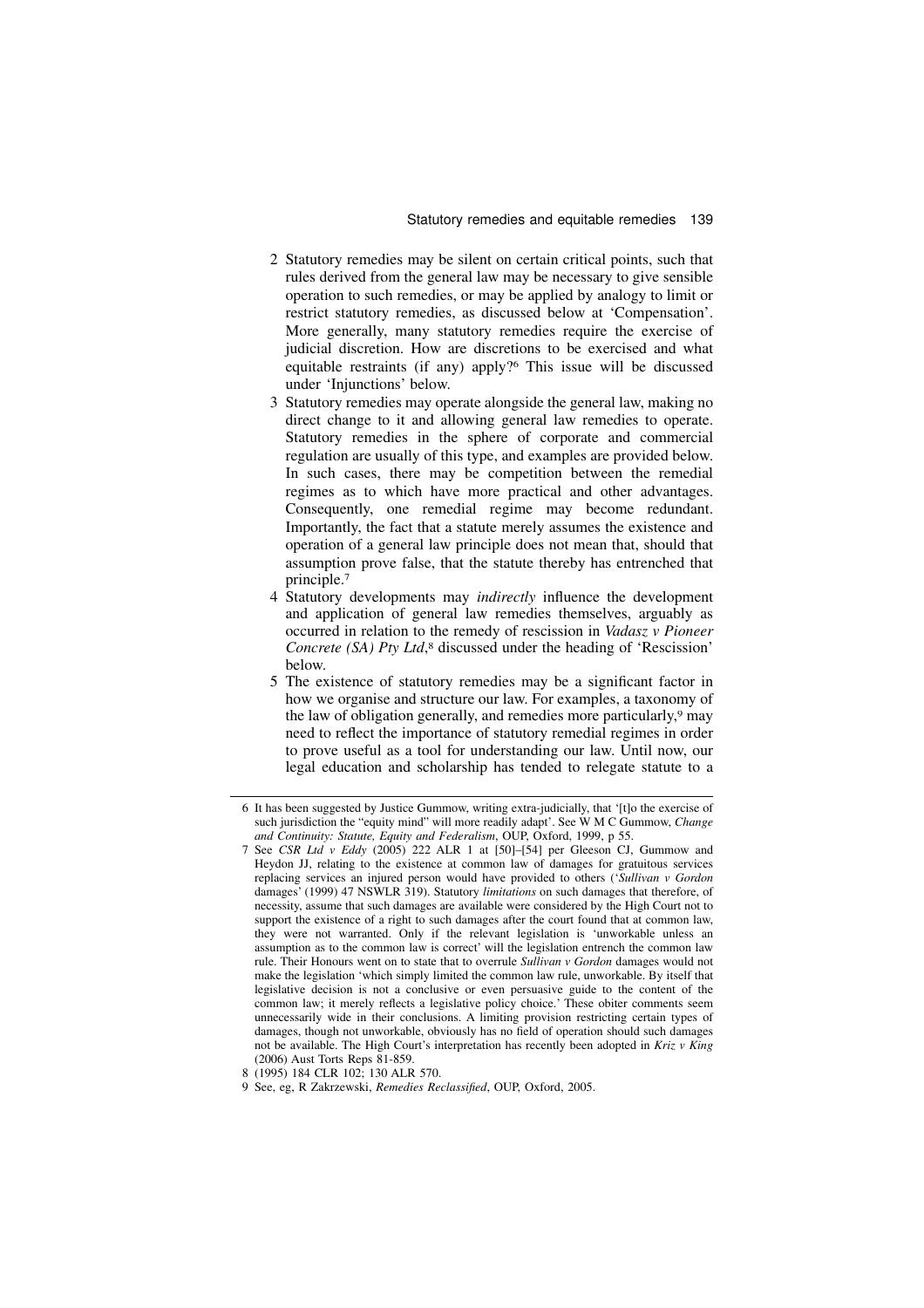lesser role to that of a general law given primacy of place 'in the face of reality'.<sup>10</sup> This observation follows from the overall impact of statute evidenced throughout this article, and we will return to this point in the conclusion.

An alternative perspective is to consider different types of remedies and some of the issues that arise in relation thereto. Such an approach will form the structure of the rest of this article, though in discussing individual remedies, we will illustrate the different interrelationships (noted above) between statutory and general law remedies that may arise.

# Account of profits

### Account of profits under statute generally

Some Australian statutes, particularly in the sphere of corporate and commercial regulation, discussed below, empower regulators to recover profits under their statutory power to obtain a compensation order because the relevant legislation provides that 'damage' includes profits. Some of the Australian regulators could also recover an account of profits for impecunious private litigants under their statutory power to commence public interest proceedings. Generally, such laws expressly preserve the rights of private litigants to commence proceedings under general law for an appropriate remedy, including an account of profits, in relation to the same conduct that constitutes a contravention of the regulatory laws. Thus, a contravention of the directors' statutory duties under ss 180–183 of the Corporations Act may concurrently involve a breach of the directors' common law or equitable (fiduciary) duties to the extent that those general law duties are co-extensive with the statutory duties. Section 179 of the Corporations Act preserves private litigation for breach of the directors' general law duties. In such a case, private litigation for an account of profits will be governed by the relevant general law principles.

### Regulators' statutory powers to seek account of profits

Where the Australian Securities and Investments Commission (ASIC) is acting under the Corporations Act, s 1317H provides that, in the context of a contravention of a civil penalty provision (which includes the directors' duties provisions described above),<sup>11</sup> ASIC may recover compensation on behalf of the corporation, or registered scheme, for damage suffered by those persons as a result of the contravention. Section 1317HA provides that, in the context of a contravention of a financial services civil penalty provision, ASIC may recover compensation for a person who has suffered damage as a result of the contravention. Both sections provide that the compensation order may include an order that the defendant pay an account of profits (see s 1317H(2) and

<sup>10</sup> See P D Finn, 'Statutes and the Common Law: The Continuing Story' in S Corcoran and S Bottomley (Eds), Interpreting Statutes, Federation Press, Sydney, 2005, p 52, at p 52. See also Gummow, above n 1.

<sup>11</sup> Corporations Act s 1317E lists the civil penalty provisions.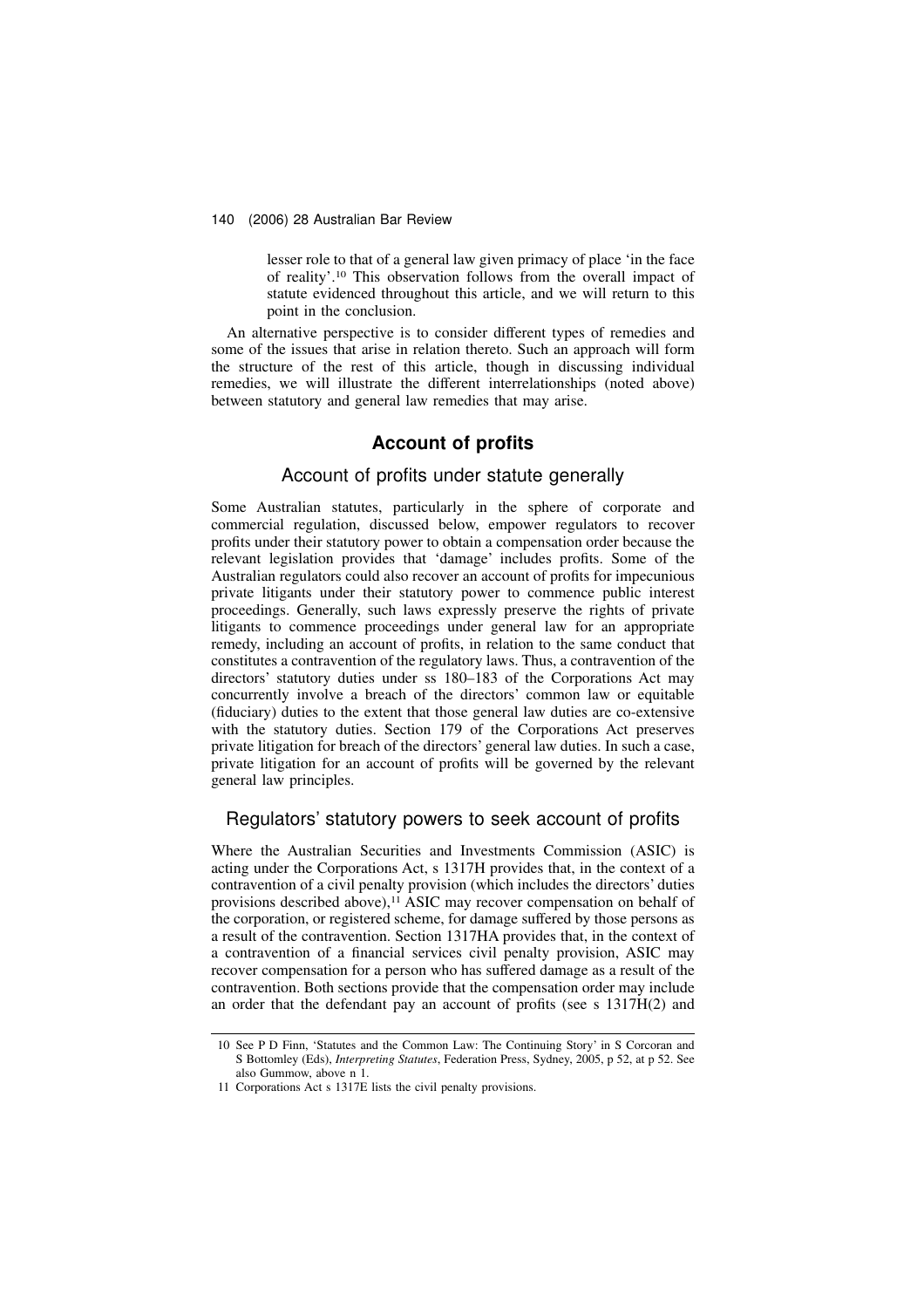s 1317HA(2)). The decision in Adler v ASIC<sup>12</sup> indicates that the equitable test of causation does not apply to proceedings for a compensation order under s 1317H. Presumably, this may mean that equitable principles<sup>13</sup> do not apply to proceedings where an account of profits is sought in relation to the statutory compensation order. However the position is not clear as this matter was not addressed by the court and such a conclusion could lead to incongruous results: with the statutory order for an account of profits not being governed by equitable principles while a private litigant could commence proceedings and seek an account of profits (on equitable principles) in respect of the same conduct that constituted a breach of the civil penalty provision. Of course, even if the statutory account of profits power were held not to be governed by equitable principles, it remains an open question on what principles precisely such a remedy would be assessed.

In related contexts, however, the statutory schemes have not expressly included accounts of profits within the power to make compensation order for contraventions of civil penalty provisions.<sup>14</sup>

Interestingly, the US courts have recognised the right of the regulators, like the Securities Exchange Commission (SEC) or the Antitrust Division of the Department of Justice (ATD), to bring a non-statutory, equitable action called 'disgorgement'. The purpose of this remedy is to compel the defendant to give back, or disgorge, the profits made from the unlawful conduct.<sup>15</sup> This action is governed by general law principles.<sup>16</sup>

It is not clear whether the Australian regulators could commence any equitable proceedings on behalf of victims or whether they could seek some equivalent remedy to the disgorgement remedy available in the United States. However, as noted below in the context of injunctions, it has been held that

<sup>12 (2003) 46</sup> ACSR 504; 179 FLR 1 at [707]–[709], discussed below under 'Compensation'.

<sup>13</sup> The general equitable approach to the account of profits remedy was set out by the High Court of Australia in Warman International Ltd v Dwyer (1995) 182 CLR 544; 128 ALR 201.

<sup>14</sup> Where ASIC, the Australian Prudential Regulation Authority (APRA) or the Australian Taxation Office (ATO) are acting under the Superannuation Industry (Supervision) Act 1993 (Cth), s 215 does not mention accounts of profits.

<sup>15</sup> The regulator will deposit the monies retrieved from such an action into a fund which is used to compensate the victims of the fraud. See further T Newkirk and I Brandriss, 'Speech by SEC Staff: The Advantages of a Dual System: Parallel Streams of Civil and Criminal Enforcement of the US Securities Laws', nn 30–33, at <http://www.sec.gov/ news/speech/speecharchive/1998/spch222.htm> (accessed 15 March 2005). The remedy of disgorgement, is not restricted, however, to the purpose of compensating victims and, in some cases, there may be no identifiable victims of the contravention.

<sup>16</sup> The case law in the United States indicates that the disgorgement remedy is designed to maintain market integrity and to deter unlawful actions by making such actions unprofitable. See SEC v Certain Unknown Purchasers 817 F 2d 1018 (2d Cir 1987); SEC v Levine 881 F 2d 1165 (2d Cir 1989); SEC v Courtois [1984-1985 Transfer Binder] Fed Sec L Rep CCH [95,000] (SDNY), 11 April 1985); SEC v Commonwealth Chemical 574 F 2d 90 (2d Cir 1978); SEC v Blatt 583 F 2d 1325 (5th Cir 1978); SEC v First City Fin Corp Ltd 688 F Supp 705 (DDC 1988) at 728, aff'd 890 F 2d 1215 (DC Cir 1989); s 21B.e of the Securities Exchange Act 1934 (US). Recent amendments to the legislation in the United States now allow the SEC to obtain the disgorgement remedy by way of an administrative proceeding before the SEC, rather than by way of a court order: Securities and Exchange Act 1934 (US) s 21C(e); 15 USC s 78u-3(e); and Newkirk and Brandriss, above n 15, at nn 76 and 77.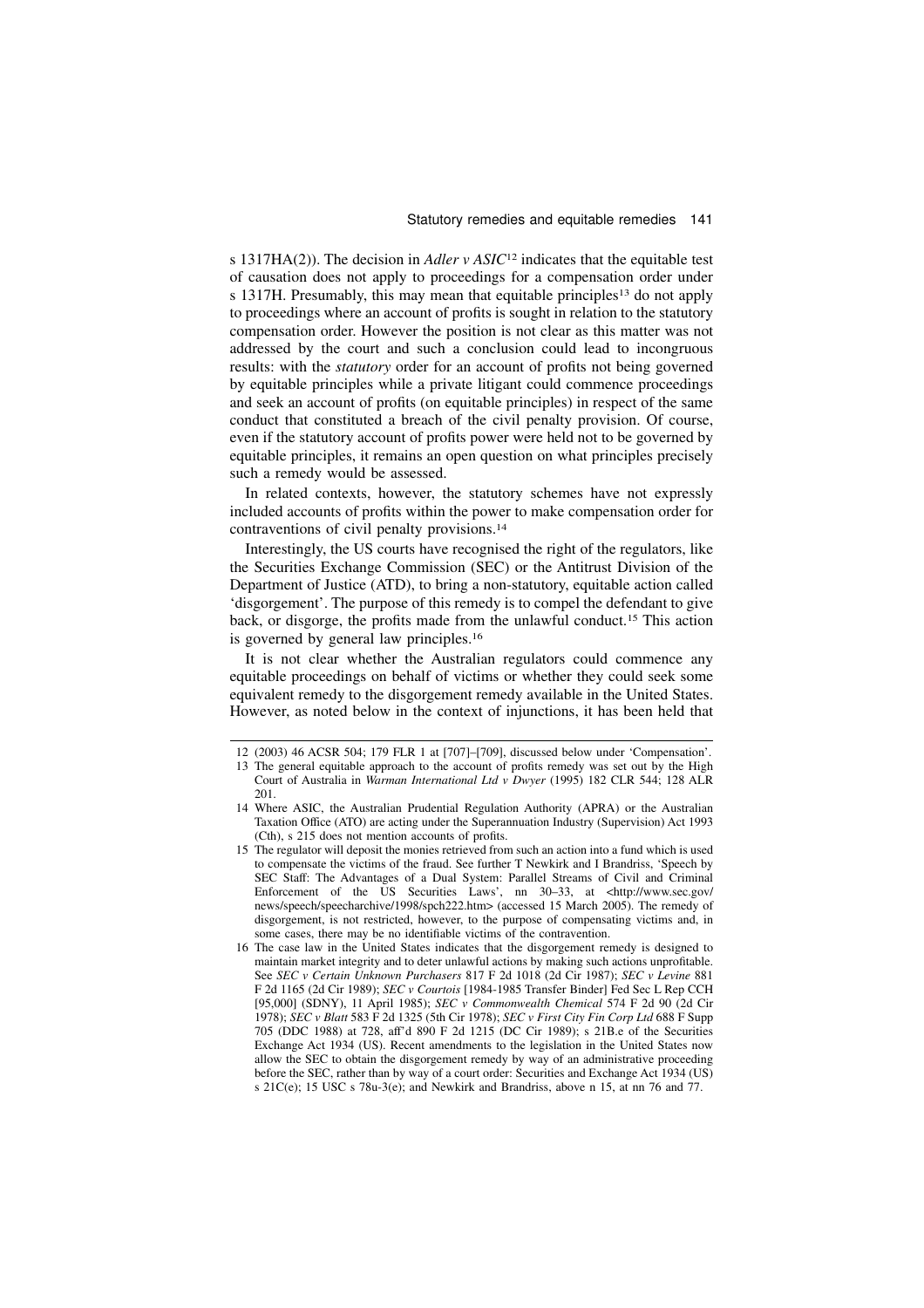some Australian regulators do have standing to seek a mareva injunction.<sup>17</sup>

### Public interest action

ASIC has the statutory power to commence civil actions, in the public interest, in the name of a corporation (with or without the corporation's consent) or natural person (with that person's consent).<sup>18</sup> Such public interest actions potentially are available for breaches of the legislation other than civil penalty provisions or for breaches of general law duties. ASIC funds the litigation and provides its own lawyers. Where ASIC, APRA and the ATO are acting under the Superannuation Industry (Supervision) Act 1993 (Cth),<sup>19</sup> or where ASIC and APRA are acting under the Retirement Savings Accounts Act 1997 (Cth),<sup>20</sup> they also have a power to commence a public interest action.

The public interest action is commenced in relation to private rights of the impecunious plaintiff. The private litigant, in whose name the action was commenced, recovers the proceeds of any judgment. The legislation broadly provides that the public interest action is commenced to recover 'damages' for fraud, negligence, default breach of duty, or other misconduct, committed in connection with a matter to which the regulator's investigation or oral examination related.<sup>21</sup>

It is not clear whether the regulators' power to commence a public interest action for 'damages' would permit the regulator to seek an order for the recovery of any profits made by the wrongdoers. Given the remedial purpose of the legislation, and the broad objectives of the regulators,<sup>22</sup> it is suggested that the public interest action would empower the regulator to recover profits for the impecunious plaintiff. Since the public interest action involves enforcement of the private rights of the impecunious plaintiff, any action to recover profits would be governed by general law principles despite the fact that the action is commenced under a statutory power by a public regulator.

Public interest proceedings have rarely been commenced by the Australian regulators with only two reported decisions to date.<sup>23</sup> The public interest proceedings enforcement option has been described by some commentators as

- 20 See Retirement Savings Accounts Act 1997 (Cth) s 128.
- 21 See ASIC Act s 50; Superannuation Industry (Supervision) Act 1993 (Cth) s 298; and Retirement Savings Accounts Act 1997 (Cth) s 128.

<sup>17</sup> See, eg, ASIC v Maxwell [2003] NSWSC 1264 (unreported, 19 December 2003, BC200308485) at [5], [8] and [9].

<sup>18</sup> ASIC Act s 50. ASIC would commence public interest proceedings without the corporation's consent where the corporation is incapable of giving consent because it is controlled by the wrongdoers. ASIC would commence public interest proceedings in the name of the private plaintiff (a corporation or a natural person) where the contraventions of the corporations legislation have left that plaintiff without sufficient resources to commence and maintain expensive and complicated litigation or, in addition, in the case of a corporation, where the perpetrators are in control of the wronged corporation.

<sup>19</sup> See Superannuation Industry (Supervision) Act 1993 (Cth) s 298.

<sup>22</sup> See, eg, ASIC's objectives in s 1(2) of the ASIC Act. Note also the application of the purposive approach to statutory construction required by the ASIC Act s 1(3) and Acts Interpretation Act 1901 (Cth) s 15AA.

<sup>23</sup> See Deloitte Touche Tohmatsu v ASC (1995) 54 FCR 562; 128 ALR 318; 13 ACLC 161; and Somerville v ASC (1995) 60 FCR 319; 131 ALR 517; 13 ACLC 1527.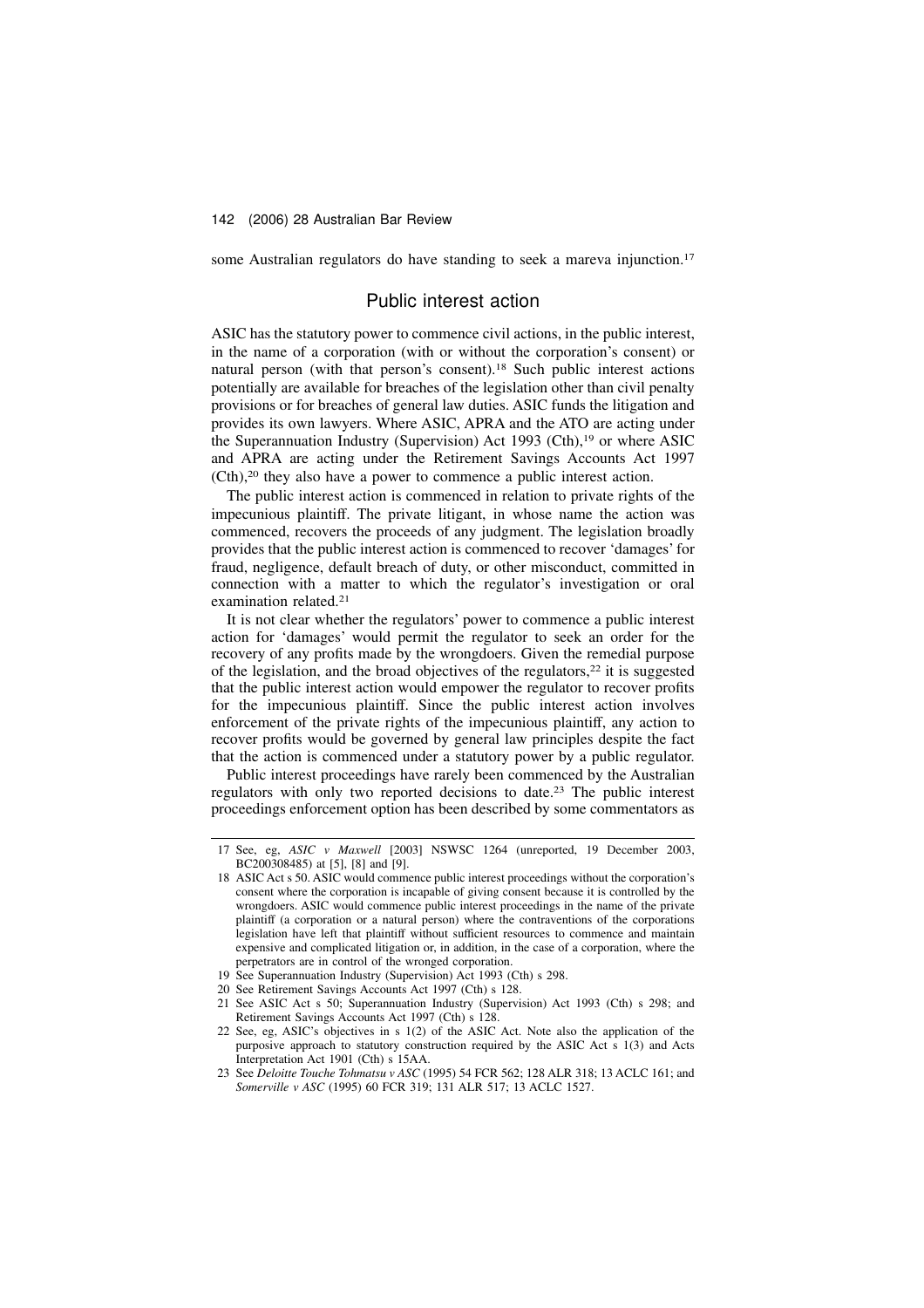a 'white elephant'.<sup>24</sup> Given recent high profile collapses where many thousands of victims suffered losses, it is difficult to see why this power has not been utilised more. It may be that the precondition of acting in the 'public interest' is perceived by the Australian regulators as too difficult to satisfy and as a consequence, they have elected to commence other proceedings such as proceedings for a compensation order, an injunction, a pecuniary penalty order or a disqualification order which do not have a 'public interest' precondition to such litigation. The mere recovery of damages or property by the individual does not, of itself, satisfy the requirement of public interest.<sup>25</sup> A clear statutory definition of 'public interest' may provide a greater incentive for the regulators to commence such actions.

As can be seen from the above discussion, there are a number of outstanding issues that have not been addressed by the courts as to the interrelationship between the statutory powers to award accounts of profits and the equitable remedy, and the extent to which regulators are able to utilise the general law when not given express powers to seek an account of profits.

### **Injunctions**

Many statutes give courts wide-ranging powers to grant injunctions,<sup>26</sup> often at the instigation of regulatory authorities enforcing the regulatory regimes. For example, ASIC has a wide statutory power to obtain an injunction<sup>27</sup>  $\cdot$  if in the

From a law of obligations perspective, also of interest are the extremely wide powers in the New South Wales Contracts Review Act s 10 and Industrial Relations Act s 107 to prescribe or otherwise restrict terms of future contracts that may be unjust and to prohibit (absolutely or conditionally) entry into specified types of contracts to perform work in any industry, respectively, including preventing the doing of acts that might be construed as intended to advise or persuade someone to enter such a contract (which would be harsh or oppressive). Such a power goes well beyond the power in equity to grant quia timet injunctions, but we are not aware of cases where the powers have been exercised to such an extent.

The Bankruptcy Act 1966 (Cth) contains broad and generally framed injunctive powers (see, eg, s 139ZIJ; s 139ZIK re interim injunctions; and s 139ZIM), doing away with the need for undertakings as to damages. Importantly, these exist while equitable powers are preserved: s 139ZIN.

<sup>24</sup> D Richardson, 'Section 50 of the Australian Securities Commission Act 1989: White Knight or White Elephant?' (1994) 12 C & SLJ 418.

<sup>25</sup> The literature suggests that the public interest should include a consideration of the regulatory purpose behind the action, whether the action would send a message of compliance in relation to offending conduct that is widespread throughout the community, and whether the action is a test case which would resolve an ambiguity in the law. In deciding whether to commence an action, the public interest would also require a consideration of the prospects of success and the costs of the action including the likelihood of recovering the litigation costs. See P Thomson, 'Section 50 of the ASC Law — the Power and its Application' (1993) 3 ASC Digest SPCH 75; and Richardson, ibid, at 430.

<sup>26</sup> The formula for very broad injunctive powers used in the Corporations Act is used in related legislation, such as the ASIC Act, but also in very different contexts, eg, the protection of aboriginal heritage (Aboriginal and Torres Strait Islander Heritage Protection Act 1984 (Cth) s 26, but powers under 'any other law' are preserved (s 29)); and for certain breaches of the Banking Act 1959 (Cth) s 65A: although these are more in the realm of 'public' law, they may cut across some private obligations.

<sup>27</sup> See Corporations Act s 1324; and ASIC Act s 12GD. Similarly, where APRA, ASIC or the ATO are acting under the Superannuation Industry (Supervision) Act 1993 (Cth), they have the power to obtain an injunction under s 315, and where ASIC and APRA are acting under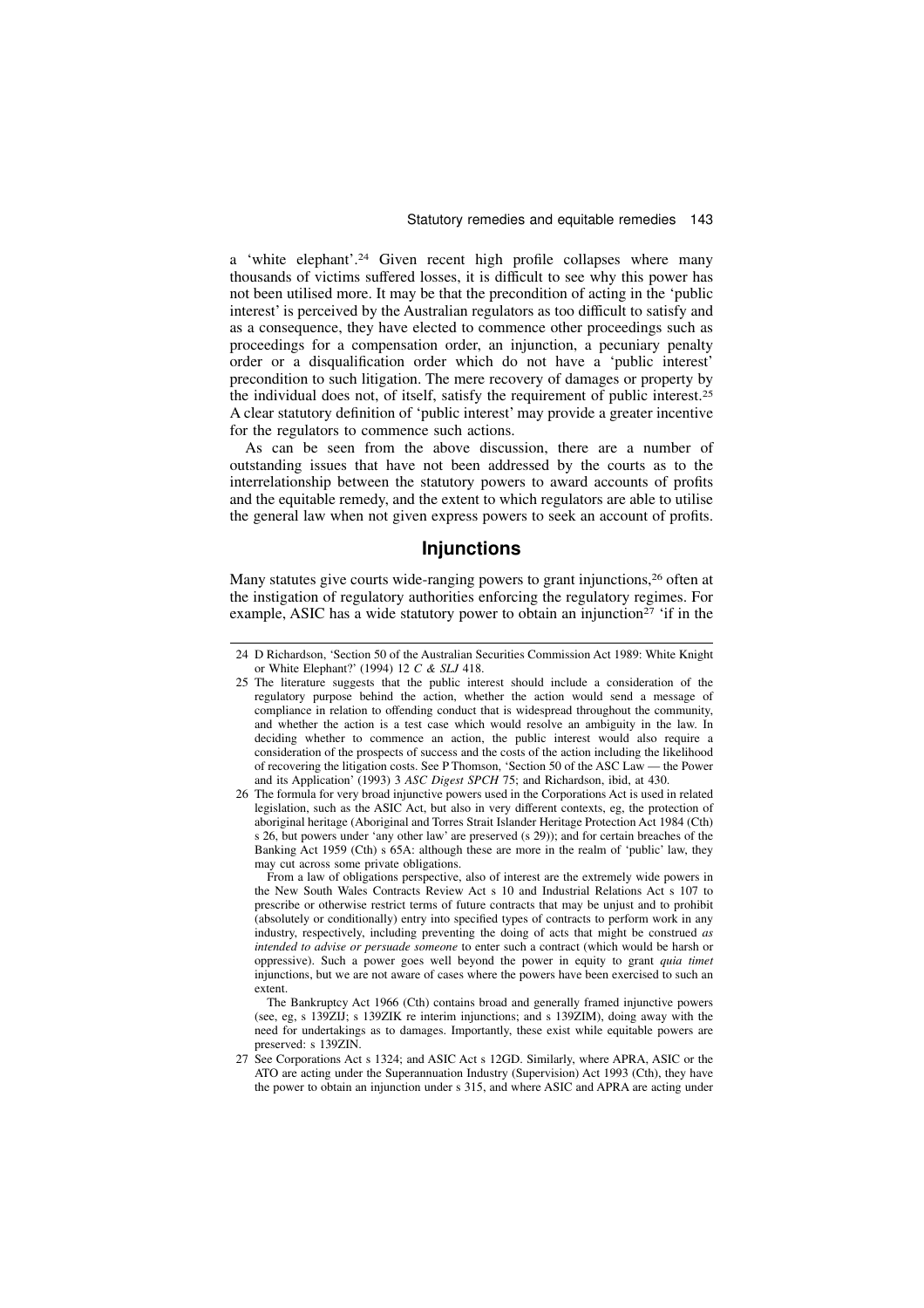opinion of the court it is desirable to do so', where it is acting under the Corporations Act and ASIC Act. The Australian Competition and Consumer Commission (ACCC) has power to obtain an injunction under s 80 of the TPA. The regulatory authorities have also been given powers to make 'asset preservation orders' in similar broad terms,<sup>28</sup> and much of the discussion below applies equally to such orders. Such orders will also be discussed further under the heading of 'Proprietary remedies'.

Where proceedings are conducted in the Federal Court, that court is vested with a statutory jurisdiction to grant an injunction under s 15C of the Acts Interpretation Act 1901 (Cth). However, that Act does not apply to proceedings in the State courts.<sup>29</sup> As discussed below, there are inconsistent State court decisions on whether State courts are exercising a wide statutory jurisdiction or one limited in the same way as the inherent equitable jurisdiction when granting an injunction sought by private litigants.

Presumably, parliament gave the Australian regulators the statutory powers to obtain an injunction (or an asset preservation order) so that those regulators could quickly, in the pursuit of their public interest regulatory objectives,<sup>30</sup> obtain such order without having to satisfy the usual equitable requirements that are associated with the general law remedy of injunction, as discussed below. Some regulators, however, such as the ATO, have not been given such statutory powers. The ATO has a statutory power to prevent the taxpayer from leaving jurisdiction<sup>31</sup> but has no statutory injunction power to prevent the taxpayer's assets from being removed from jurisdiction or from being dissipated within jurisdiction.<sup>32</sup>

Arguably, where a regulator has not been given an express power, such regulator could, in appropriate cases, obtain general law remedies, that are similar to the statutory injunctions or the statutory asset preservation orders that are available to some regulators, (for example, mareva injunctions). However, the case law does not give any clear guidance on the regulators' (as opposed to private litigants') ability to seek general law remedies. In some cases, the ATO and ASIC have obtained an order under the general law by way of a mareva injunction.<sup>33</sup> But a clear statutory power may overcome some of the impediments to obtaining a mareva injunction under the court's inherent

the Retirement Savings Accounts Act 1997 (Cth), they have the power to obtain an injunction under s 163. See T Middleton, ASIC Corporate Investigations and Hearings, Lawbook Co, subscription service, at [8.980]–[8.1240].

<sup>28</sup> See n 75 below.

<sup>29</sup> Where ASIC is acting under the Corporations Act (see ss 1337B and 1337E) or the ASIC Act; ASIC, APRA, or the ATO are acting under the Superannuation Industry (Supervision) Act 1993 (Cth) (see ss 10(1), 196, 215 and 313); or ASIC and APRA are acting under the Retirement Savings Accounts Act 1997 (Cth) (see ss 16, 161 and 163), that legislation provides that civil proceedings may be commenced in the Federal Court or the States' courts (exercising vested federal jurisdiction). In the case of the ACCC, the TPA provides that civil proceedings in relation to contraventions of the Act may be commenced in the Federal Court and in the relevant States' courts (see s 86).

<sup>30</sup> See, eg, ASIC's objectives in ASIC Act s 1(2) and the ACCC's objectives in TPA s 2.

<sup>31</sup> Taxation Administration Act 1953 (Cth) s 14S.

<sup>32</sup> Similarly, the ACCC has no statutory power to obtain an asset preservation order.

<sup>33</sup> See, eg, Deputy Commissioner of Taxation v Advanced Communications Technologies (Australia)  $\hat{P}$ ty Ltd [2003] VSC 67 (unreported, 5 March 2003, BC200303720); and ASIC v Maxwell [2003] NSWSC 1264 (unreported, 19 December 2003, BC200308485).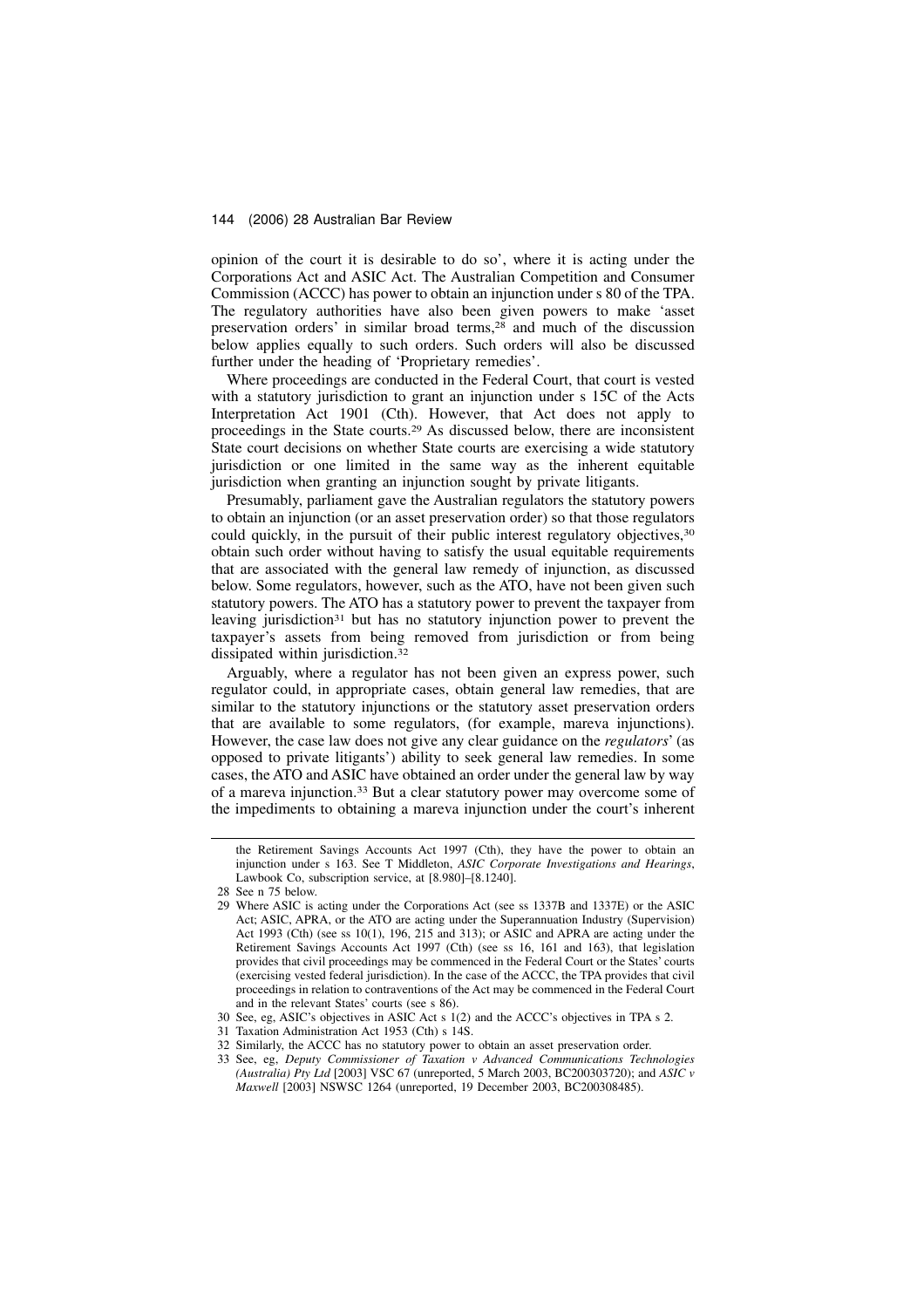equitable jurisdiction. For example, in some cases, the ATO has been concerned that taxpayers are dissipating their assets, but the court has held that the ATO was unable to satisfy the equitable requirements for the grant of a mareva injunction.<sup>34</sup> In *ACCC* v Chaste Corporation,<sup>35</sup> Spender J of the Federal Court held that the ACCC's claim for a pecuniary penalty order that might be made under s 76 of the TPA and the potential legal costs associated with those proceedings, did not vest any present legal or equitable interest in the ACCC. Accordingly, the court had no jurisdiction to grant a mareva injunction in equity in relation to assets that might be applied to meet any future pecuniary penalty order or costs order. Spender J indicated that the imposition of a pecuniary penalty by a court against a defendant cannot be described as a judgment in favour of the ACCC. Accordingly, the ACCC did not stand in the same position as a creditor who is owed an existing debt. By contrast, in ASIC v Maxwell,<sup>36</sup> Austin J of the NSW Supreme Court held that the interests of investors that ASIC sought to protect justified the continuation of mareva injunctions restraining the disposal of real estate.

# Equitable considerations

There has been some doubt expressed as to whether the Australian regulators' statutory powers to obtain an injunction<sup>37</sup> under the regulatory legislation are subject to equitable considerations. Some recent decisions in the NSW Supreme Court have indicated that, in the context of the regulators' application for an injunction under the regulatory legislation, the court is exercising a statutory jurisdiction, rather than its traditional equitable jurisdiction, in granting the injunction.<sup>38</sup> This approach is supported by Gummow J (speaking extra-judicially), who has indicated that the term 'injunction', when used in a statutory setting, must take its meaning from the provisions of the relevant statute and that meaning may differ from the injunction remedy available in equity.<sup>39</sup> Nonetheless, Gummow J has suggested that the broad language adopted by the regulatory statutes does not confer on the court an unlimited power to grant injunctive relief.<sup>40</sup>

The Australian regulatory legislation broadly provides that the court may grant an injunction 'if in the opinion of the court it is desirable to do so'.<sup>41</sup> In ASIC v Triton Underwriting Insurance Agency,<sup>42</sup> Barrett J of the NSW Supreme Court held that this wide language means that the court's statutory power to grant injunctive relief is not restricted by equitable considerations.

<sup>34</sup> See, eg, Deputy Commissioner of Taxation v Cumins (2003) 51 ATR 620 at [14].

<sup>35 (2003) 127</sup> FCR 418; 44 ACSR 668 at [22], [28], [29], [61], [62] and [63].

<sup>36 [2003]</sup> NSWSC 1264 (unreported, 19 December 2003, BC200308485) at [9].

<sup>37</sup> Presumably, the same issue would also arise in the context of asset preservation orders.

<sup>38</sup> See, eg, ASIC v Mauer-Swiss Securities Ltd (2002) 42 ACSR 605 at [18], [19], [20] and [36], where Palmer J indicated that this conclusion was based on the effect of Corporations Act ss 1324(6) and 1324(7).

<sup>39</sup> Justice W M C Gummow AC, 'Equity: too successful?' (2003) 77 ALJ 30 at 35 referring to Bristol City Council v Lovell [1998] 1 WLR 446 at 453–4; [1998] 1 All ER 775.

<sup>40</sup> Ibid, at 35, referring to Australian Broadcasting Corporation v Lenah Game Meats Pty Ltd (2001) 208 CLR 199; 185 ALR 1.

<sup>41</sup> Corporations Act s 1324(1); Superannuation Industry (Supervision) Act 1993 (Cth) s 315(5); Retirement Savings Accounts Act 1997 (Cth) s 163(2) and (5); and TPA s 80(2).

<sup>42 (2003) 48</sup> ACSR 249 at [25] per Barrett J.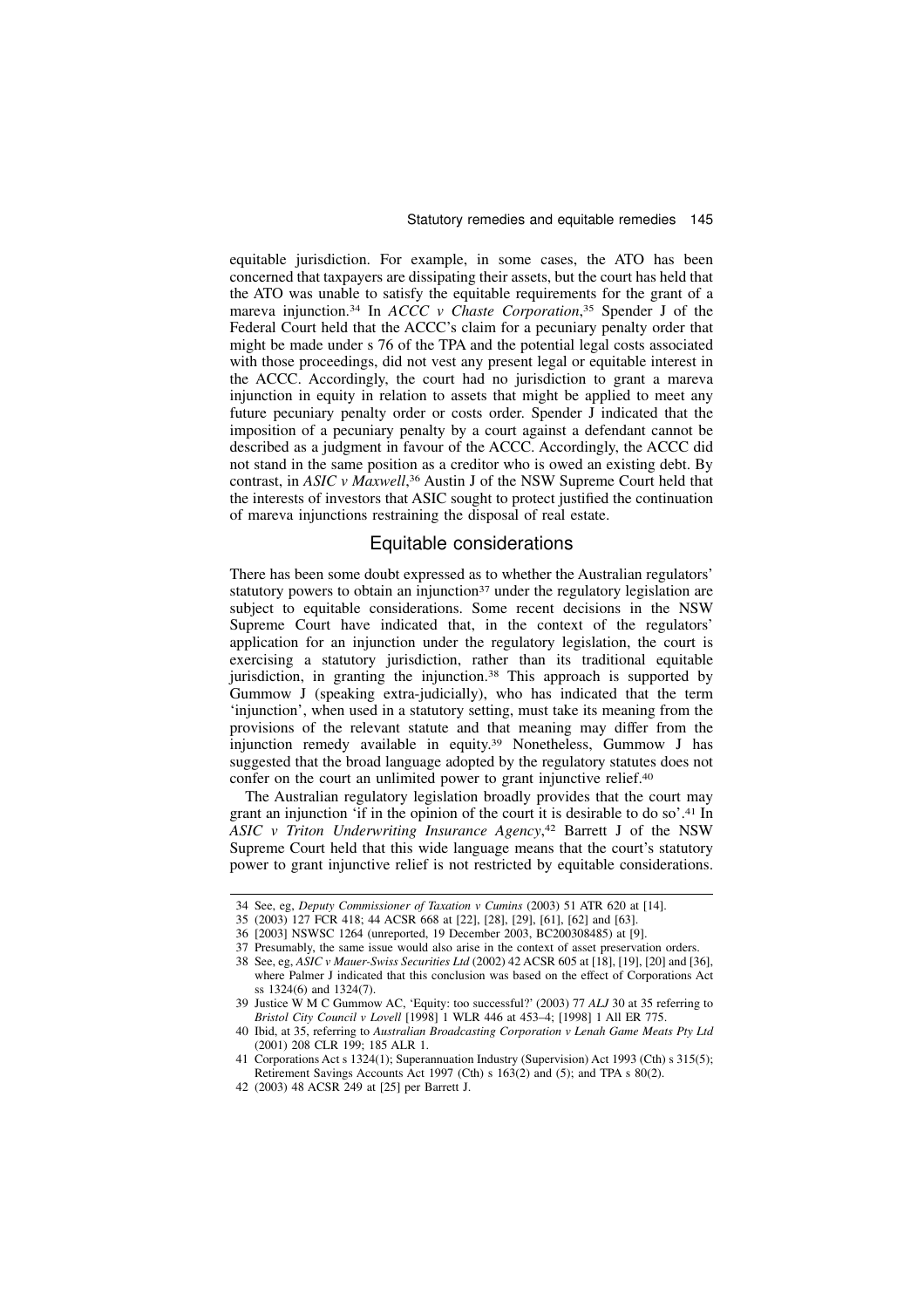Barrett J indicated that even though the court is not constrained by equitable principles, those principles represented a sound basis upon which the court could make a preliminary assessment of the application for an injunction. Barrett J indicated that once those matters were taken into account, the court could consider the statutory role of ASIC and the wider question of what is 'desirable' in terms of s 1324 of the Corporations Act.<sup>43</sup> Barrett J also indicated that the meaning of the word 'desirable' in s 1324 was a broad and unexplained concept.<sup>44</sup>

The court's power to grant an injunction restraining a person from engaging in conduct may be exercised whether or not the defendant intends to engage in again, or continue to engage, in conduct of that kind; whether or not the defendant has previously engaged in conduct of that kind; or whether or not there is imminent danger of substantial damage to any person if the defendant engages in conduct of that kind.<sup>45</sup> The regulatory legislation also provides that these same matters apply to the court's power to grant a mandatory injunction under that legislation.<sup>46</sup> In ASIC v Mauer-Swiss Securities Ltd,<sup>47</sup> Palmer J of the NSW Supreme Court held the matters outlined above indicate that the court is not exercising its traditional equitable jurisdiction, but a statutory jurisdiction, when granting an interim or permanent injunction under the legislation.

The fact that the legislation expressly provides that the regulator, when applying for an injunction,<sup>48</sup> cannot be required to give an undertaking as to damages also suggests that parliament intended that equitable considerations (relating to the balance of convenience) do not apply to the courts' decision as to whether to make such orders.

From the perspective of the public interests that are promoted by the regulators' investigation and enforcement activities, there are a number of advantages of categorising the courts' jurisdiction to grant an injunction under the regulatory legislation as involving a special statutory jurisdiction, rather than the traditional equitable jurisdiction. For example, it has been held that the court is not restricted by equitable considerations such as whether there is a serious question to be tried or where the balance of convenience lies<sup>49</sup> or by discretionary considerations which would otherwise be applicable if the court

<sup>43</sup> Ibid, at [9], [25], [26], [28] and [29].

<sup>44</sup> Ibid, at [22].

<sup>45</sup> Corporations Act s 1324(6); Superannuation Industry (Supervision) Act 1993 (Cth) s 315(7); Retirement Savings Accounts Act 1997 (Cth) s 163(7); and TPA s 80(4).

Corporations Act s 1324(7); Superannuation Industry (Supervision) Act 1993 (Cth) s 315(8); Retirement Savings Accounts Act 1997 (Cth) s 163(8); and TPA s 80(5).

<sup>47 (2002) 42</sup> ACSR 605 at [18], [19], [20] and [36] per Palmer J

<sup>48</sup> Corporations Act s 1324(8); Superannuation Industry (Supervision) Act 1993 (Cth) s 315(9); Retirement Savings Accounts Act 1997 (Cth) s 163(9); and TPA s 80(6).

<sup>49</sup> However, the interests of justice will always require that those considerations be examined carefully even where an interim injunction is sought to protect the public: see ASIC v Mauer-Swiss Securities Ltd (2002) 42 ACSR 605 at [36] per Palmer J. The approach in this case is in contrast to that in ASIC v Marshall-Bell Hawkins (2002) 43 ACSR 340 at [17]–[18] where Merkel J indicated that equitable considerations such as whether there is a serious question to be tried or where the balance of convenience lies must be considered in deciding whether or not to appoint a receiver and manager under s 1323 of the Corporations Act.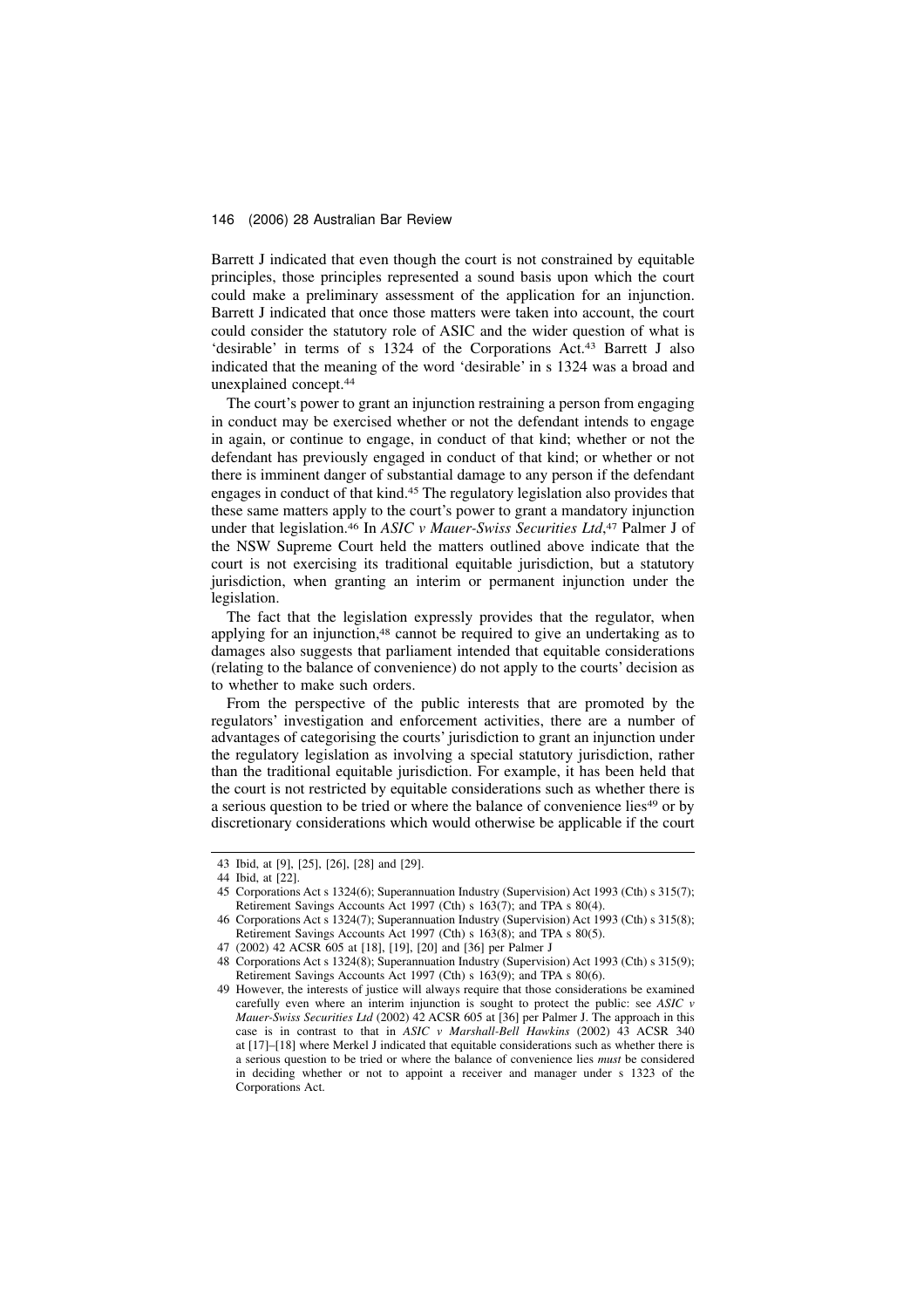were exercising its traditional equitable jurisdiction.<sup>50</sup> Additionally, according to the case law, the courts' statutory jurisdiction is not restricted by equity's traditional reluctance to grant injunctive relief in relation to the repetition of crime. This equitable principle is overridden by the public interest in preventing contraventions of the regulatory legislation that involve matters of economic and social importance. Accordingly, the regulators may obtain an injunction under the legislation in relation to a contravention for which there is a criminal sanction.<sup>51</sup> Similar principles operate in the United Kingdom.<sup>52</sup>

However, it should also be noted that the view that the court is not restricted by equitable considerations when exercising statutory jurisdiction is the subject of some judicial debate and awaits a final judicial determination.<sup>53</sup> The issue is complicated by the fact that private litigants also have standing to apply for injunctions (or asset preservation orders) under the regulatory legislation described above. It has been held that where a private litigant applies for an interim injunction under s 1324(4) of the Corporations Act, the court should adopt the same approach as that taken in respect of the grant of interim injunctions in Equity. Accordingly, the court will consider the usual discretionary considerations.<sup>54</sup> This means that the private litigant must satisfy the court that the claim is not vexatious or frivolous, that there is a serious question to be tried, and that the balance of convenience favours the grant of an injunction.<sup>55</sup> Such additional requirements under the general law may be a practical impediment to obtaining timely relief.<sup>56</sup>

- 50 ASIC v Mauer-Swiss Securities Ltd (2002) 42 ACSR 605 at [18], [19], [20] and [36] per Palmer J; and ASIC v Triton Underwriting Insurance Agency (2003) 48 ACSR 249 at [24] and [25].
- 51 ASIC v Sweeney [2001] NSWSC 114 (unreported, 6 March 2001, BC200101059) at [57] per Austin J; ASIC v Parkes (2001) 38 ACSR 355 at [9] per Austin J; ASIC v Pegasus Leveraged Options Group Pty Ltd (2002) 41 ACSR 561 at [38]; ASIC v Mauer-Swiss Securities Ltd (2002) 42 ACSR 605 at [36] per Palmer J; and ASIC v Loiterton [2004] NSWSC 172 (unreported, 1 April 2004, BC200401865) at [32].
- 52 Financial Services Authority, Enforcement Manual 6, cited in J Fisher, J Bewsey, M Waters and E Ovey, The Law of Investor Protection, 2nd ed, Sweet & Maxwell & Thomson, London, 2003, p 333.
- 53 Liquorland (Australia) Pty Ltd v Anghie (2001) 20 ACLC 58 per Warren J; ASIC v Cooke (1996) 22 ACSR 580 per Nicolson J; and ASIC v Marshall Bell Hawkins Ltd (2002) 43 ACSR 340 per Merkel J cited in ASIC v Triton Underwriting Insurance Agency (2003) 48 ACSR 249 at  $[22]$  and  $[23]$  by Barrett J. In Liwszyc v Smolarek (2005) 55 ACSR 38 at [35]–[42] Hasluck J indicated that equitable considerations apply where a private litigant applies for an interlocutory injunction under the Corporations Act s 1324(4) (citing ASC v Cooke (1997) 22 ACSR 580; 15 ACLC 435).
- 54 Tekinvest Pty Ltd v Lazarom (2005) NSW Conv R 56-119 at [21]. This case makes it clear that although a statutory jurisdiction is being exercised, it is subject to equitable considerations. From a point of view of interpreting the statutory powers, it is not clear why such a limitation needs to be attached. In other cases it is not even clearly spelt out whether a statutory, as opposed to inherent equitable, jurisdiction is being exercised.
- 55 Liwszyc v Smolarek (2005) 55 ACSR 38 at [35]–[37], citing ASC v Cooke (1997) 22 ACSR 580; 15 ACLC 435; Castlemaine Tooheys Ltd v South Australia (1986) 161 CLR 148 at 153; 67 ALR 553; and American Cyanamid Co v Ethicon Ltd [1975] AC 396 at 408; [1975] 1 All ER 504.
- 56 For example, in the context of asset preservation orders, under Corporations Act s 1323, it has been said that orders can be made 'before liability is established and before evidence necessary to establish liability has been collected. The application for orders under s 1323 is not an interlocutory application in relation to existing civil or criminal proceedings but is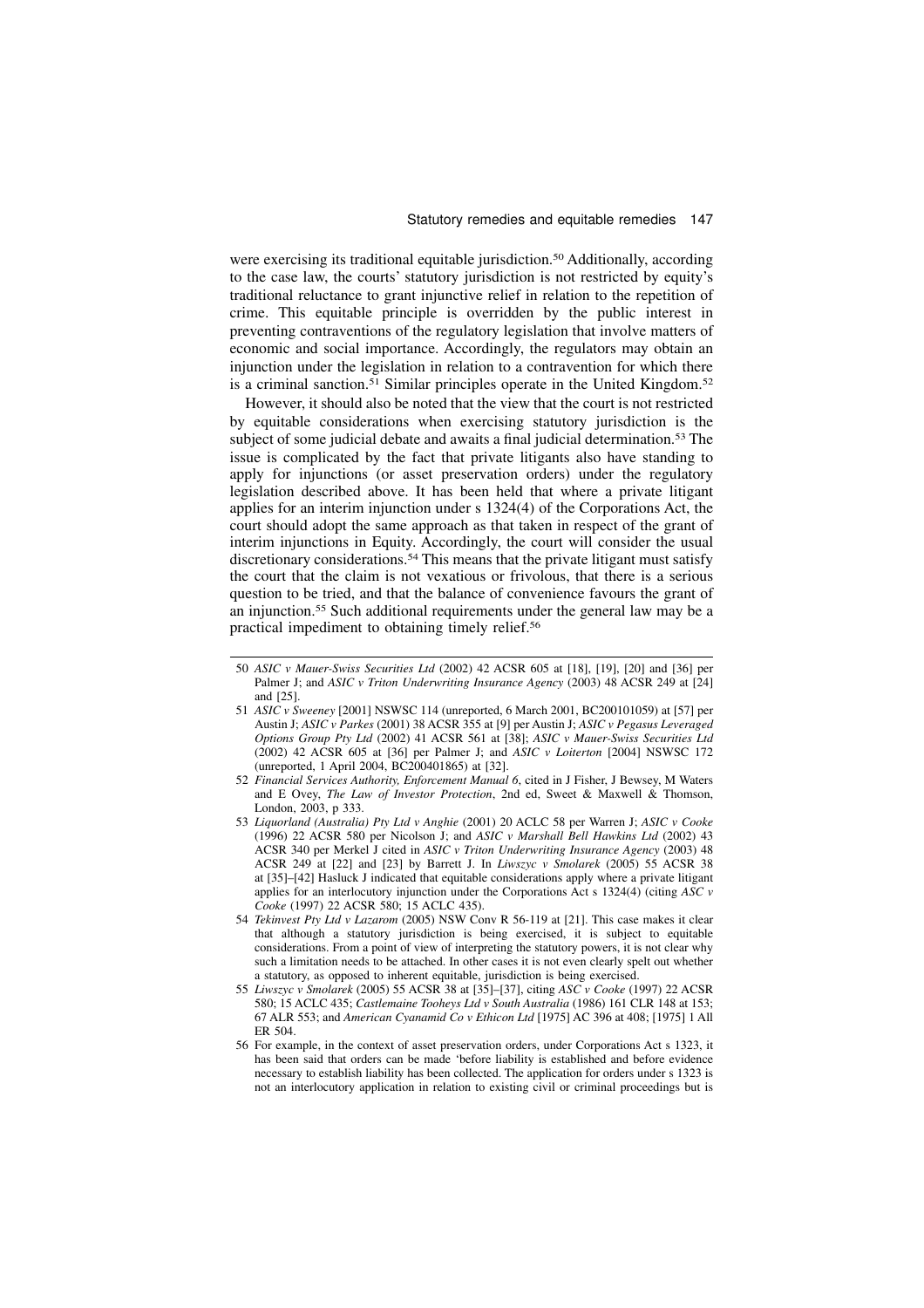It is suggested that the regulator's application for a (statutory) injunction should be distinguished from a private litigant's application for such orders (under the regulatory legislation) because the regulator, unlike the private litigant, is seeking to perform public interest functions and to promote public interest objectives. The preferable view is that, in the context of the regulators' application for an injunction, parliament gave the court the special statutory jurisdiction to grant those orders so that the court is not restricted by the constraints associated with the court's traditional equitable jurisdiction. Indeed, we would argue that this should be so, irrespective of whether the claim is brought by a regulator or private litigant. In the context of statutory injunctions under other legislation, such as s 114(1) of the Family Law Act 1975 (Cth), the courts have indicated that the statute confers on the court a much wider power to grant injunctions than ever existed at common law or in equity.<sup>57</sup>

The preferred view is that, where the regulator applies for an injunction under the regulatory laws, the central issues for the court to consider when deciding whether to make such orders are not the traditional equitable considerations. Instead, the court should consider whether there has been a contravention, or whether there is a continuing or proposed contravention, of the legislation and whether the injunction would serve some regulatory purpose or promote the regulators' objectives.<sup>58</sup> To remove any doubt, the regulatory legislation should be amended by expressly providing that, in the context of the regulator's application for an injunction (or an asset preservation order) the courts' statutory jurisdiction to grant those orders is not restricted by equitable considerations.

# Range of persons subject to a statutory injunction

The Australian regulators can only obtain the statutory remedies of an injunction (and a statutory compensation order (including an account of profits) or a statutory damages order, in addition to, or in substitution for, an injunction)<sup>59</sup> against the principal contravener of the regulatory legislation (usually the corporation or its directors and officers) and against a narrow range of third parties (in comparison to the broad range of third parties that may be liable to equivalent remedies under general law). Where ASIC is

interlocutory in a wider sense because it can be made where an investigation is being conducted which may or may not result in civil or criminal proceedings':  $ASIC$  v Carey (No 3) (2006) 57 ACSR 307 at [25]. Similarly, it has been said that: 'A suspicion that a person has contravened the corporations legislation or a general law obligation, that is unsupported by any evidence at all, is insufficient for the grant of a mareva injunction under the general law but may be sufficient to obtain an asset preservation order under s 1323': ASIC v Burnard [2006] NSWSC 611 (unreported, 13 June 2006, BC200604482) at [22].

<sup>57</sup> R Meagher, D Heydon and M Leeming, Meagher Gummow and Lehane's Equity Doctrines and Remedies, 4th ed, Butterworths, Sydney, 2002, at [21-530]–[21-560].

<sup>58</sup> ASIC v Pegasus Leveraged Options Group Pty Ltd (2002) 41 ACSR 561, cited in ASIC v Triton Underwriting Insurance Agency (2003) 48 ACSR 249 at [23] per Barrett J.

Section 1324 of the Corporations Act; s  $315(11)$  of the Superannuation Industry (Supervision) Act 1993 (Cth); and s 163(11) of the Retirement Savings Accounts Act 1997  $(Ch)$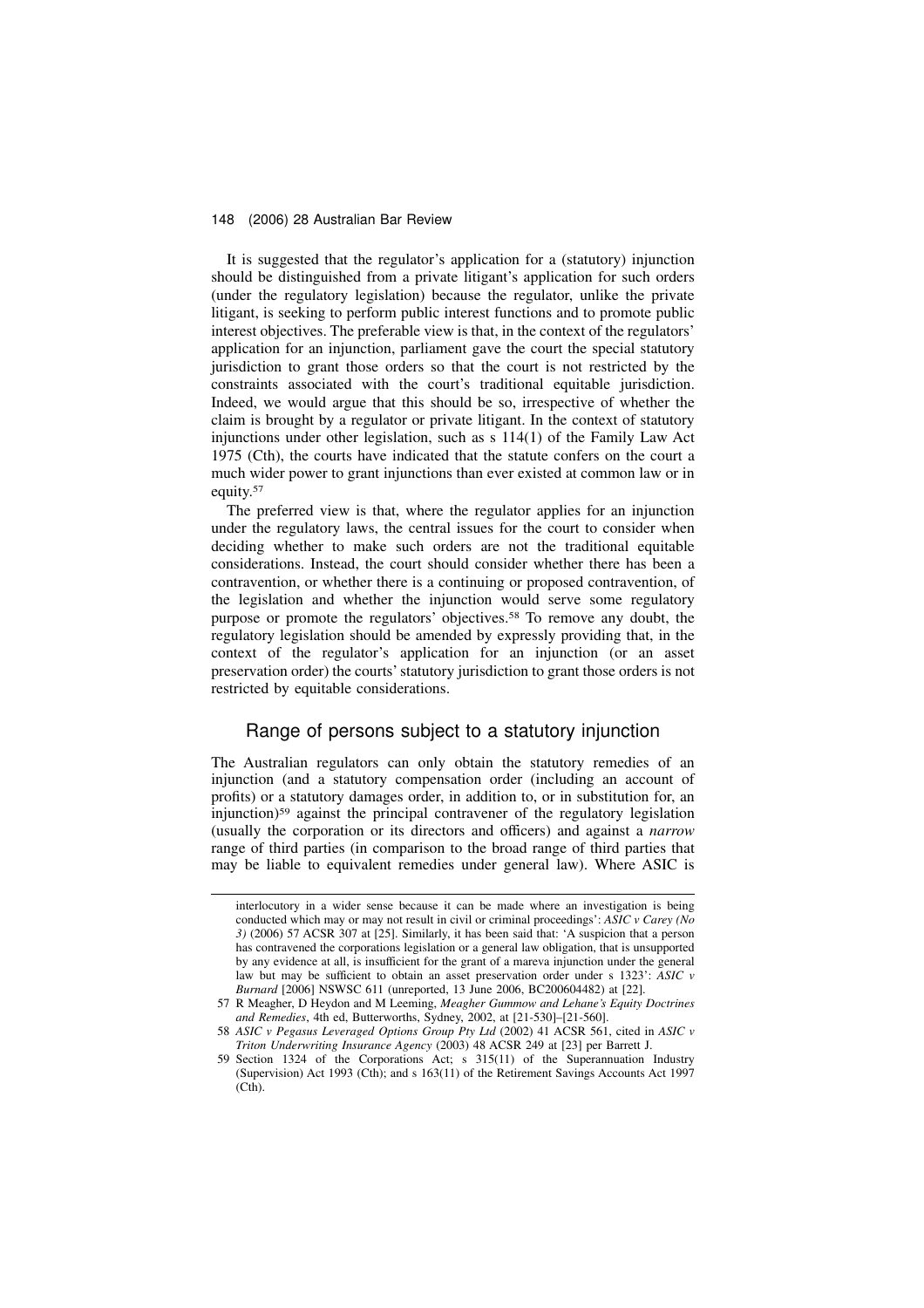acting under the Corporations Act and ASIC Act,<sup>60</sup> ASIC, APRA or the ATO are acting under the Superannuation Industry (Supervision) Act 1993 (Cth),<sup>61</sup> ASIC and APRA are acting under the Retirement Savings Accounts Act 1997  $(Ch)$ ,<sup>62</sup> or the ACCC is acting under the TPA,<sup>63</sup> the legislation provides that an injunction may be obtained against third parties including those who aid and abet or counsel or procure the contravention, those who induce the contravention and those who are knowingly concerned in, or conspire with others to effect, the contravention. These terms are also found in the definitions of 'involved in the contravention',<sup>64</sup> a phrase used in other sections of the regulatory legislation to extend civil liability for statutory compensation orders to third parties.<sup>65</sup> The use of these terms is unusual in the sense that they are based on criminal law concepts and were derived from former s 5 of the Crimes Act 1914 (Cth) (now s 11 of the Criminal Code 1995 (Cth)). In accordance with criminal law concepts, the only third parties captured by these terms, and who may be the subject of the statutory orders, are those who acted in relation to the contravention with actual knowledge (or mens rea) of the essential matters that constitute the contravention.<sup>66</sup> Such persons may also be liable in equity as constructive trustees under the 'knowing assistance' rule where, by virtue of the same conduct, they have knowingly assisted a trustee or fiduciary to breach their duties.<sup>67</sup>

The remedies contained in the legislation, however, will not apply to a broad range of third parties who are liable in equity as 'constructive trustees' outside of cases of 'knowing assistance' with actual knowledge. For example, liability in equity may extend to knowing assistance with constructive knowledge;<sup>68</sup> or third parties may be liable as constructive trustees in equity (outside the 'knowing assistance' rule) where they receive property with actual or constructive knowledge (or perhaps even constructive notice) that

<sup>60</sup> Corporations Act s 1324(1)(c)–(f); and ASIC Act s 12GD. See Middleton, above n 27, at [8.4200].

<sup>61</sup> Section 315(1).

<sup>62</sup> Section 163(1).

<sup>63</sup> Section  $80(1)(a)$ –(f).

<sup>64</sup> See Corporations Act s 79; former s 17 and current s 194 of the Superannuation Industry (Supervision) Act 1993 (Cth); Retirement Savings Accounts Act 1997 (Cth) s 21; and TPA s 87B.

<sup>65</sup> See, eg, ss 181(2), 182(2), 183(2), 1317E and 1317H of the Corporations Act.

<sup>66</sup> Yorke v Lucas (1985) 158 CLR 661 at 666–7; 61 ALR 307; R v Le Broc [2000] VR 43 at 61–2; and ACCC and ASIC v NRMA Health Pty Ltd and NRMA Insurance Ltd and Saatchi & Saatchi Australia Pty Ltd (2002) ATPR 41-891 at [73]. See also T Middleton, 'Australian Securities Commission Investigations of Fiduciaries and Proceedings Against Constructive Trustees' (1998) 16 C & SLJ 16. For a third party to be the subject of an injunction that person must have had actual knowledge of the essential facts prior to, or contemporaneously with, the commission of the contravention. Where third parties become aware of the essential facts constituting the contravention only after it has occurred and is complete, they cannot be the subject of an injunction: see, generally, ASIC v Australian Investors Forum Pty Ltd (No 2) (2005) 53 ACSR 305 at [114]–[118].

<sup>67</sup> Barnes v Addy (1874) 9 Ch App 244 at 251–2; Consul Developments v DPC Estates Pty Ltd (1975) 132 CLR 373 at 398 per Gibbs J, 409–10 per Stephen J; 5 ALR 231; ASC v AS Nominees Ltd (1995) 62 FCR 504 at 523; 133 ALR 1 at 9 per Finn J; and Forkserve Pty Ltd v Jack (2001) 19 ACLC 299 at [122]–[123] per Santow J.

<sup>68</sup> There is considerable debate about the precise limits of the 'knowing assistance' rule; however, this debate is beyond the scope of this article.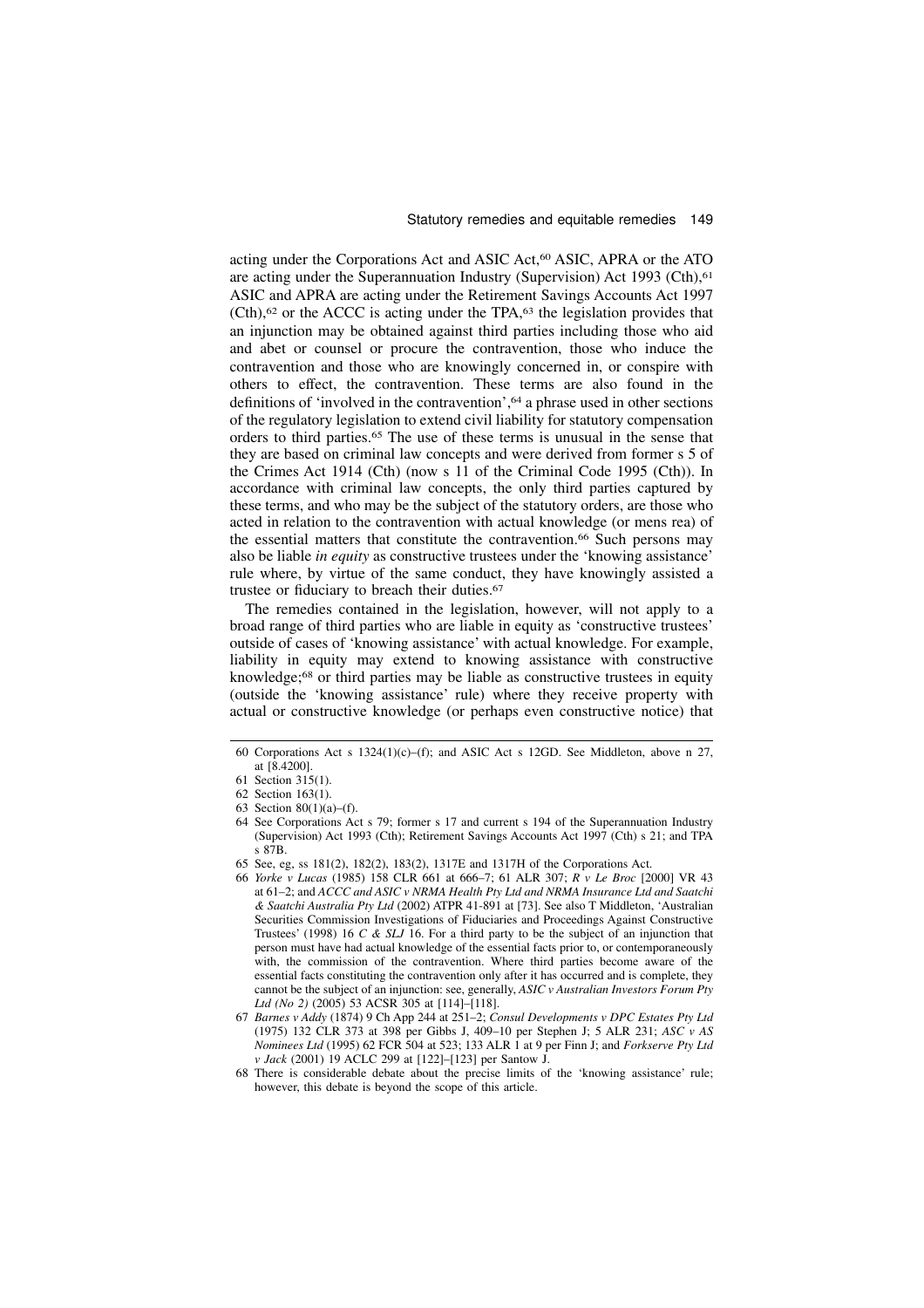such receipt involved a breach of a fiduciary's or trustee's duty under the 'knowing receipt' rule;<sup>69</sup> or where they unconscionably retain or assert title to property;<sup>70</sup> or where they have voluntarily and wrongfully assumed control of a trust corporation's property ('trustees de son tort').<sup>71</sup> In all of these examples, the third parties may be held to be constructive trustees in equity but they cannot be required to transfer the property back to the victim by way of an injunction or be the subject of a compensation or damages order under the regulatory legislation because their liability as constructive trustees in equity, unlike third party liability under the legislation, does not depend on actual knowledge of breach of duty or dishonest intent.

It is incongruous that the remedies under the regulatory legislation are only available against third parties who are accessories as defined by criminal law concepts but are not available against a wide range of third parties who are constructive trustees in equity outside such cases. This is so even accepting that the terminology of 'constructive trustee' is itself problematic: it has an uncertain scope and meaning and is apt to mislead. Nonetheless, if the statutory civil remedies are available against a narrower range of third parties than the equivalent general law remedies, then a corporation or victim may be 'better off' if they pursue general law remedies.

However, in some cases the victim of the civil or criminal contraventions of the regulatory legislation may have insufficient resources to maintain expensive and complicated private litigation and is thus left without a private law remedy. In such a case the victim should be able to rely on the assistance of the regulator. In such circumstances, some regulators could commence a public interest action, in the name of the impecunious victim against a broad range of third parties or 'constructive trustees'. As discussed previously, however, there are difficulties in pursuing such actions in that regulators must satisfy the 'public interest' requirement.

As noted previously, there are also doubts as to the regulators' capacity to seek general law remedies such as mareva injunctions or to obtain, say, a declaration of constructive trust, in relation to conduct that constitutes a breach of the regulatory laws. It is evident that some of the regulatory laws do not constitute an exhaustive code so as to exclude general law principles or general law claims.<sup>72</sup> The problem is that the ability of the regulator to seek general law remedies would have to be determined on a case by case basis. Such an approach may not necessarily promote effective regulation<sup>73</sup> and the

<sup>69</sup> See, eg, Lurgi Australia Pty Ltd v Gratz [2000] VSC 278 (unreported, 4 August 2000, BC2000004628) at [75], [79] and [85] per Byrne J; cf Koorootang Nominees Pty Ltd v ANZ Banking Group Ltd [1998] 3 VR 16, denying pure constructive notice suffices. For a useful summary of the case law concerning requisite notice for recipient liability, see J D Heydon and M J Leeming, Jacob's Law of Trusts in Australia, 7th ed, LexisNexis Butterworths, Australia, 2006, [1335] at n 213.

<sup>70</sup> Muschinski v Dodds (1985) 160 CLR 583 at 613–14; 62 ALR 429; Baumgartner v Baumgartner (1987) 164 CLR 137; 76 ALR 75; and Carson v Wood (1994) 34 NSWLR 9.

<sup>71</sup> Barnes v Addy (1874) LR 9 Ch App 244; and Re Barney [1892] 2 Ch 276. See also R P Austin, 'Constructive Trusts' in P D Finn (Ed), Essays in Equity, Lawbook Company, Sydney, 1985, pp 210–11.

<sup>72</sup> See, eg, Corporations Act ss 179 and 230.

<sup>73</sup> Effective regulation involves encouraging a culture of compliance by the target population with the regulatory rules and the achievement of the regulatory objectives (whether investor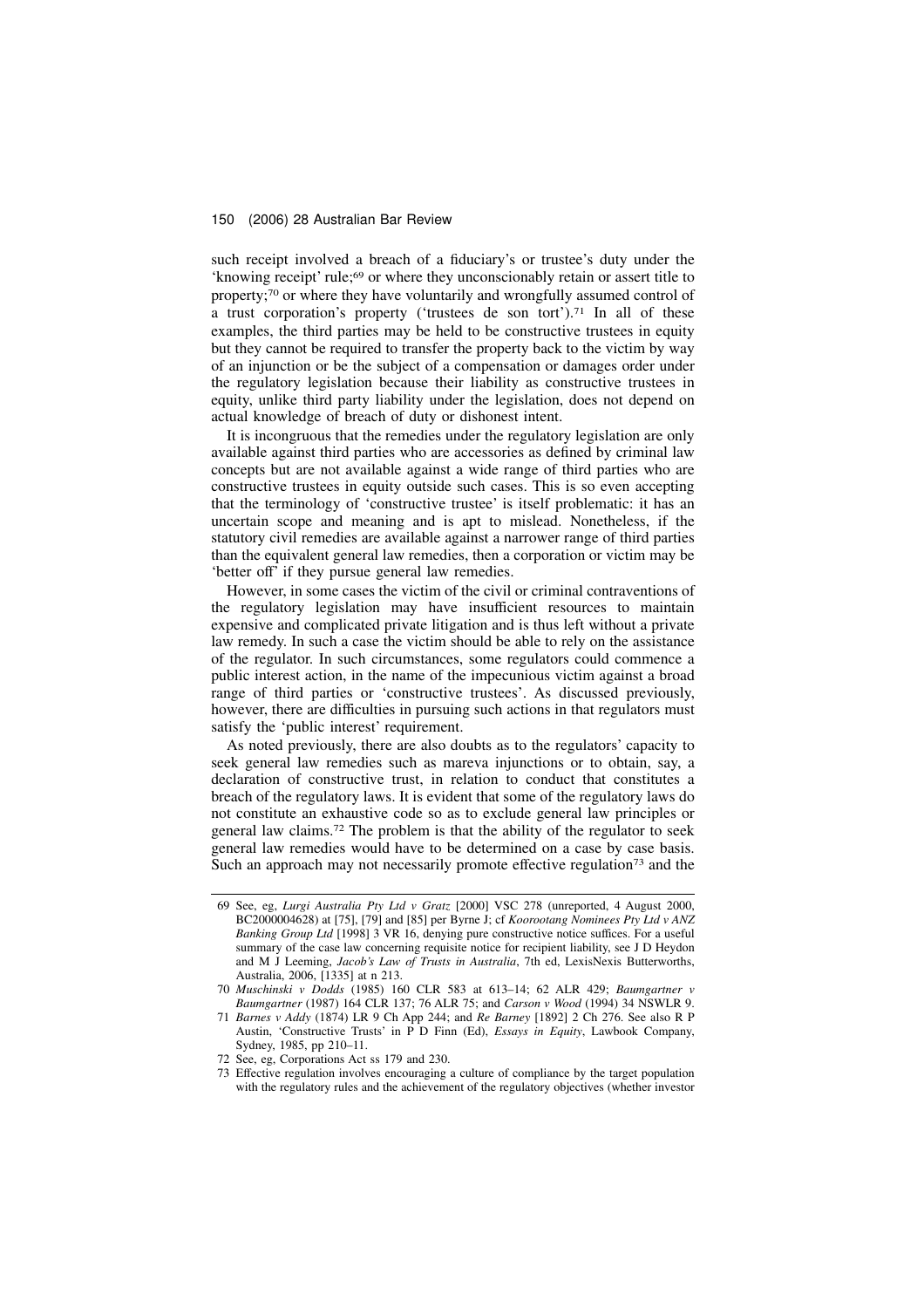achievement of the regulators' statutory objectives.

Given the uncertainties surrounding the regulators' ability to obtain general law remedies, it is suggested that the legislation should be amended to expressly authorise the court to grant injunctions or make compensation orders or damages orders against 'constructive trustees'. This broader approach would also be consistent with the Australian regulators' current statutory power to obtain asset preservation orders which are expressed to apply to a wide range of persons, including those who hold property in a 'fiduciary capacity' or as a 'trustee', as discussed below.

# Proprietary remedies

Although many statutes grant the courts powers to make 'asset preservation orders', apart from such limited orders, remedies that attach to specific property, with the consequent advantages that such remedies bring, are not commonly available under statute, (though, in some contexts, injunctions requiring the delivery of property could achieve similar results).<sup>74</sup>

Powers to make 'asset preservation orders' are generally available in the same broad terms (and in the same regulatory contexts) as are injunctive powers discussed above, and much of that discussion thus has equal application to 'asset preservation orders'. For example, ASIC has a statutory power to obtain an asset preservation order<sup>75</sup> where it is acting under the Corporations Act and the ASIC Act. The object of the order is to prevent a person from dealing with property while the Australian regulators are conducting their investigation or conducting civil or criminal proceedings. The asset preservation order preserves the status quo and protects the relevant assets from dissipation or removal from jurisdiction until the outcome of the investigation or legal proceedings is known.<sup>76</sup>

The court may make a statutory asset preservation order against a wider range of persons than that contemplated by the statutory injunction power described above.<sup>77</sup> This is partly because, unlike the statutory injunction power, the asset preservation power expressly borrows from equity and provides that the court may make protective orders over property held by a 'trustee'<sup>78</sup> or a 'fiduciary'.<sup>79</sup> However, the word 'trustee' is not defined in the

or consumer protection, a competitive market or efficient revenue collection) in a timely and cost effective manner: see Australian Law Reform Commission, Background Paper 7 — Review of Civil and Administrative Penalties in Federal Jurisdiction, Item 2, 'What is Effective Regulation?', at <http://www.austlii.edu.au> (accessed 17 June 2006).

<sup>74</sup> M Gething, 'Do We Really Need Criminal and Civil Penalties for Contraventions of Directors' Duties?' (1996) 24 ABLR 375 at 380.

<sup>75</sup> See Corporations Act s 1323. Similarly, where APRA, ASIC or the ATO are acting under the Superannuation Industry (Supervision) Act 1993 (Cth), they have the power to obtain an asset preservation order under s 313 of that Act. Where ASIC and APRA are acting under the Retirement Savings Accounts Act 1997 (Cth), they have the power to obtain an asset preservation order under s 161 of that Act.

<sup>76</sup> See, generally, ASIC v Adler (2001) 38 ACSR 266 at [7] per Santow J; and ASIC v Rich (2001) 51 NSWLR 643; 38 ACSR 251 at [35] and [58] per Austin J.

<sup>77</sup> ASIC v Sea-Land Insurance Brokers Pty Ltd [1999] NSWSC 788 (unreported, 26 July 1999, BC9904346).

<sup>78</sup> Corporations Act s 1323(1)(g) and (h); Superannuation Industry (Supervision) Act 1993 (Cth) s  $313(2)(e)$  and  $(3)(a)$ ; and Retirement Savings Accounts Act 1997 (Cth) s  $161(5)(b)$ .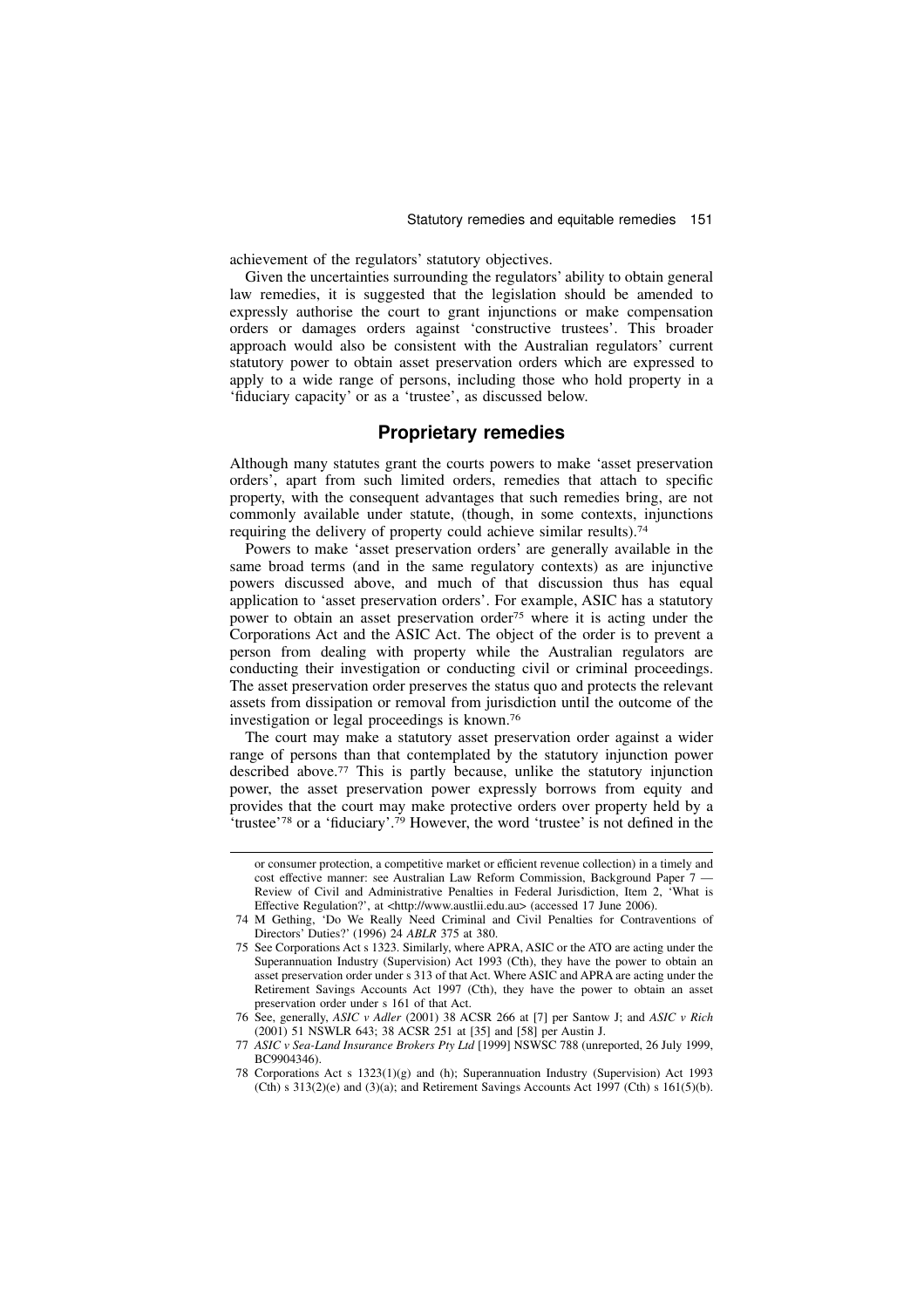legislation and it is not clear whether that word is restricted to trustees of express trusts or whether it would include constructive trustees. It could be argued that the protective purpose underlying the asset preservation order dictates that the word 'trustee' should be broadly interpreted to include constructive trustees. And, of course, 'fiduciaries' may, in appropriate cases, be constructive trustees so that to this extent at least, the legislation would apply to 'constructive trustees'. It is suggested that the regulatory legislation be amended by defining the word 'trustee' to include 'express and constructive trustees' so that the court has clear power to make protective orders over property held by such persons. Further, putting to one side the doubts as to the precise parties against whom such orders can be made, it seems incongruous that, under the current law, asset preservation orders can be made (on an interim basis during the investigation or during legal proceedings) against a wider range of persons than those who can be subject to a statutory interim or final injunction.<sup>80</sup>

Asset preservation orders and similar remedies, such as the mareva injunction, do not necessarily lead to the transfer of (beneficial) ownership of property to victims of breaches of the relevant statutes. Some limited statutory remedies, however, have permanent proprietary consequences. For example, the regulators' statutory injunction power theoretically can be used to facilitate the payment of compensation by way of mandatory injunction in which the court orders the wrongdoer or third party to transfer property to assist in

<sup>79</sup> Corporations Act s 1323(2A)(b); Superannuation Industry (Supervision) Act 1993 (Cth) s  $313(3)(b)$ ; and Retirement Savings Accounts Act 1997 (Cth) s  $161(5)(a)$ .

<sup>80</sup> Similar to 'asset preservation orders' are statutory restraining orders. All of the Australian regulators may, in appropriate cases, with the assistance of the Commonwealth DPP, obtain a restraining order under the Proceeds of Crime Act 2002 (Cth). This allows them to prevent the disposal of property that may be the subject of future forfeiture or confiscation orders made in relation to certain offences allegedly committed by the suspect (ss 16, 17 and 338). The restraining order may apply to the suspect's property, or to specified property of another person that is subject to the 'effective control' of the suspect (ss 17(2)(a) and (c) and s 337). The wide statutory definition of 'effective control' borrows from Equity and extends to suspects who have a legal or equitable interest in another's property, including an interest through a trust. 'Effective control' has also been interpreted to include 'de facto control' or 'control in fact' or 'control that is practically effective' or control that enables a person to treat the property as their own. See Loo v DPP (Vic) (2005) 12 VR 665 at [9] n 11, in the context of s 9 of the Confiscation Act 1997 (Vic). The concept of 'effective control' means that, in the context of indictable offences under the regulatory legislation, an order restraining the disposal of property can be made under the Proceeds of Crime Act 2002 (Cth) against a wider range of third parties than the range of third parties, who in the context of civil contraventions of the regulatory laws, can be made the subjects of a statutory injunction or a statutory asset preservation order. The Proceeds of Crime Act 2002 (Cth) is restricted to proceeds of crime, and has no application to the recovery of property or profits made as the result of civil contraventions of the regulatory laws. This is a lesser problem for those regulators (described above) who have the statutory power to obtain an asset preservation order. However, in the cases of the ATO and the ACCC, it appears unusual that they have powers to restrain the disposal of property in the context of the criminal matters contemplated by the Proceeds of Crime Act 2002 (Cth) but they do not have the same statutory power as the other regulators to obtain a court order to restrain the disposal or dissipation of assets in the context of civil matters. In such circumstances, they must rely on the general law remedies, including the mareva injunction, as discussed previously.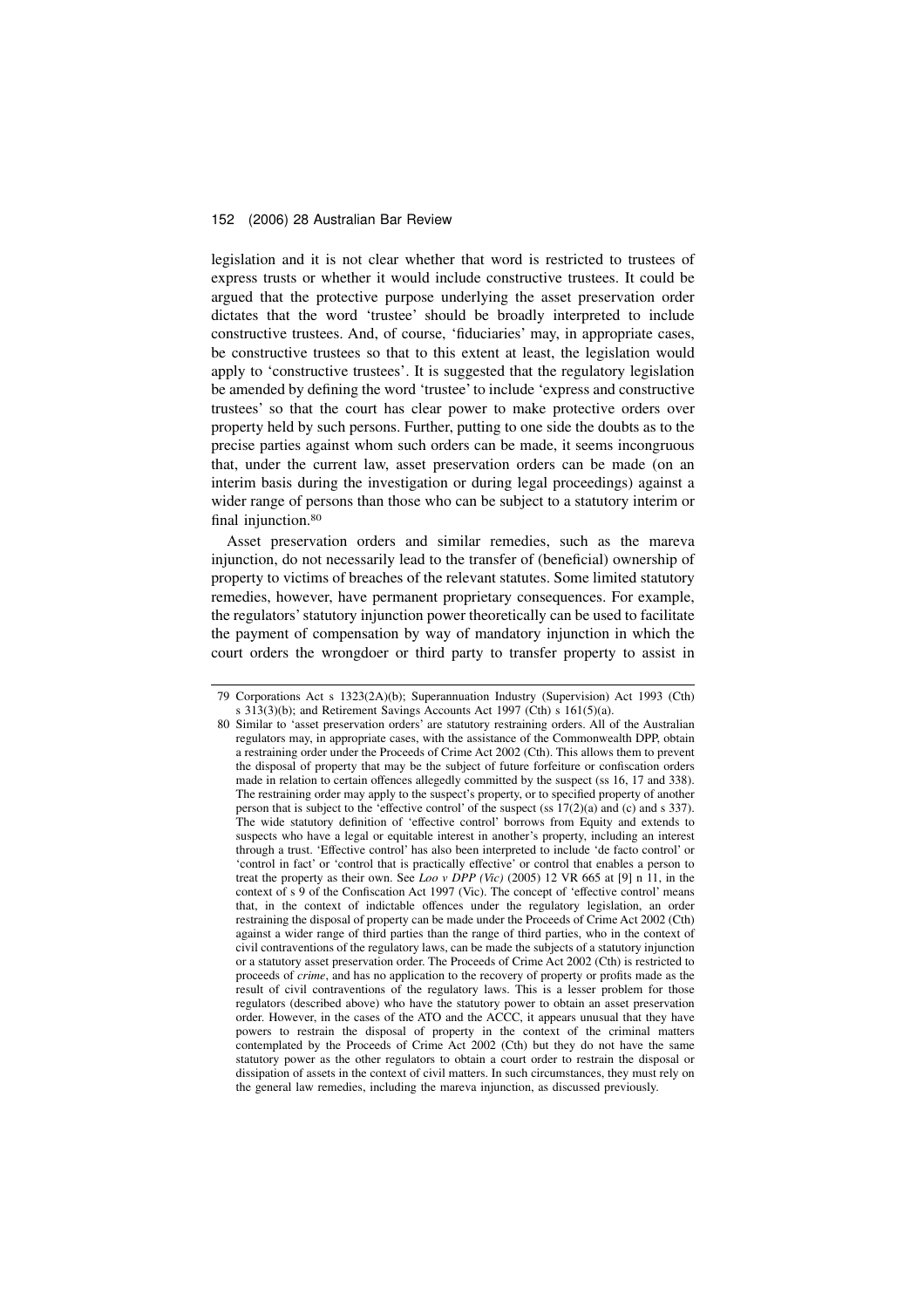paying the statutory compensation order;<sup>81</sup> such options, however, have not in practice been explored.

Given such very limited statutory powers to award remedies in the nature of 'proprietary' relief, the equitable remedies of constructive trust and lien may continue to be particularly useful in many contexts. The case law indicates that a discretionary proprietary remedy, such as the remedial constructive trust, may be available for breaches of equitable duties that are coextensive with the duties imposed by the Corporations Act.<sup>82</sup>

However, the law on the availability of proprietary remedies in equity is not easy to state and is subject to ongoing debate. Clarification of the scope and availability of general law 'proprietary' remedies is thus of importance even in the context of conduct that is the subject of statutory regulation and for which, in most cases, statutory remedies are normally the most appropriate mechanism for relief. The law in this context faces a real dilemma, as to the solution to which we express no firm views: should the imposition of remedies having proprietary consequences and thus depriving parties of 'their' property be clearly spelt out in statute and only be available on those limited, expressly spelt out, terms; or are the possible fact scenarios that may arise so diverse that a flexible, open-ended approach so favoured by equity is the only realistic mechanism by which proprietary remedies can be determined, on a case by case basis? If the latter is the case, should such power be found in a wide ranging, discretionary statutory power to impose proprietary remedies or does the residual equitable jurisdiction provide an adequate repository of proprietary remedial options? An argument against a continuing role for equitable remedies might be made on the basis of the objectives of regulation itself. Some regulatory objectives state that 'efficiency, cost effectiveness, timeliness in enforcement etc' are paramount: see ASIC Act s 1(2). The Australian Law Reform Commission has also highlighted the need for 'effective regulation' which is maximum compliance levels by target population at least cost.<sup>83</sup> This would be best achieved if there are clear statutory provisions and general law approaches should be disregarded where the technical rules inherent under those approaches frustrate the achievement of the regulatory objectives.

# Compensation/damages remedies

Many statutes contain compensatory remedies providing for the award of monetary sums for losses incurred.<sup>84</sup> For example, under the Corporations

<sup>81</sup> Gething, above n 74, at 380. The existing limitations (as to which 'third' parties can be subject to such power, discussed above) on the statutory injunction power apply, thus restricting the ability of the victims to receive full compensation for their losses (by way of such transfer of property).

<sup>82</sup> See, eg, Robins v Incentive Dynamics Pty Ltd (2003) 45 ACSR 244 at [53], [71] (9 April 2003). Importantly, the Court of Appeal (Mason P, Stein and Giles JJA agreeing) thought that it is 'unnecessary to consider the exact scope of the non-statutory fiduciary duty that corresponds with [the statutory duty: s 232(6) of the Corporations Law, now s 182 of the Corporations Act]' (at [53]).

<sup>83</sup> See above n 73.

<sup>84</sup> Apart from those discussed below, see, eg, Superannuation Industry (Supervision) Act 1993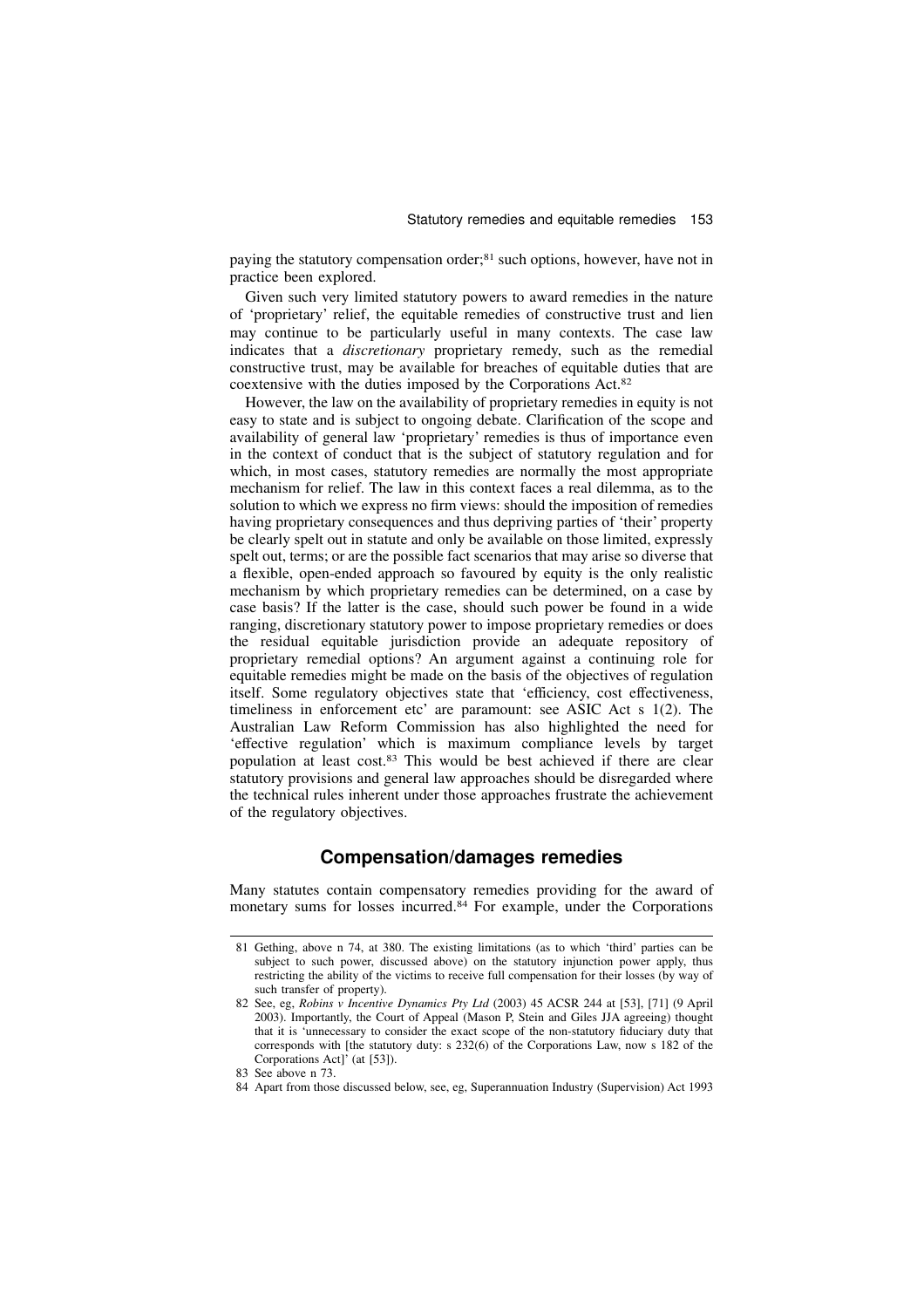Act, a court may compensate for losses of a corporation<sup>85</sup> 'that *resulted from* the contravention' of the civil penalty provisions of the Act (s 1317H(1) and s 1317HA) (which compensation order may be sought by the corporation or ASIC (s  $1317J(1)$ ).<sup>86</sup> Such power is extended to the award of damages to any person who has suffered loss as a result of a breach of a financial services civil penalty provision (s 1317HA; see also s 1317J(3A)).<sup>87</sup> A similar power exists in relation to 'misleading or deceptive' conduct in the provision of financial services though, interestingly, this is to be awarded to a 'person who suffers loss or damage by conduct of another person' (in breach of the relevant provisions or involved in such breach (s 1041I)). Although this is the same wording as adopted in the TPA s 82<sup>88</sup> (and equivalent sections of state Fair Trading Acts) in relation to breach of parts of the Act, including s 52 (misleading or deceptive conduct), it is odd that different language should be used to delineate what is the same remedy in the one Act.<sup>89</sup> In any case, the use of such a seemingly simple, but Delphic, word as 'by' leaves much for the interpretation by the courts: the considerable litigation in the context of the TPA as to the meaning of the term is evidence enough of this. In the context of the TPA the courts have held that the meaning of 'by' is a question of statutory interpretation, though considerable assistance can be gained from general law concepts of causation.<sup>90</sup>

The same difficulties arise from the use of the words 'resulted from' the contravention. Just precisely what causal link does this require between the conduct of the defendant and the losses sustained by the plaintiff? One of the consequences of the use of such uninformative terms is that courts need to

<sup>(</sup>Cth) s 215 (compensation order for loss or damage to a superannuation entity arising as a result of contravention of civil penalty provisions).

<sup>85</sup> This includes 'registered schemes'; for convenience, we will use the term 'corporation' as including 'registered schemes' where they are relevantly included in the Act.

<sup>86</sup> As the blurring of the distinction between civil and criminal law that has occurred in the context of such powers, see below n 129.

<sup>87</sup> ASIC's power to obtain a compensation order extends to allow ASIC to recover compensation on behalf of 'other persons' such as creditors or shareholders who have suffered loss (for breach of financial services civil penalty provisions) (see s 1317J(1)).

<sup>88</sup> Section 82 (1) provides:

A person who suffers loss or damage by conduct of another person that was done in contravention of a provision of Part IV, IVA, IVB or V or section 51AC may recover the amount of the loss or damage by action against that other person or against any person involved in the contravention.

<sup>89</sup> It should be noted that although the remedies are classified as compensatory, such damages under the Corporations Act 'include profits made by any person resulting from the contravention' (s  $1317H(2)$ , s  $1317H(A(2))$ ) (this is not, however, contained in s 1041I, damages for loss as a result of false or misleading statements (s 1041E) or misleading or deceptive conduct (s 1041H) in relation to financial products and services). These subsections provide for the possibility of an account of profits remedy, as discussed above; however, the wording of the subsections is problematic and the subsections surely cannot be intended to mean precisely what they appear to say. They are worded in the form of a direction, seemingly *requiring* that all compensation orders include any profits made, rather than allowing such relief where appropriate, either as one measure of loss, or as an alternative remedy even where no loss has been suffered at all. (Cf also Corporations Act s 1041I with ASIC Act s 12GF, compensation for breaches of the financial services consumer protection provisions in subdiv D of that Act.)

<sup>90</sup> See, eg, Marks v GIO Australia Holdings Ltd (1998) 196 CLR 494; 158 ALR 333 at [38]–[42].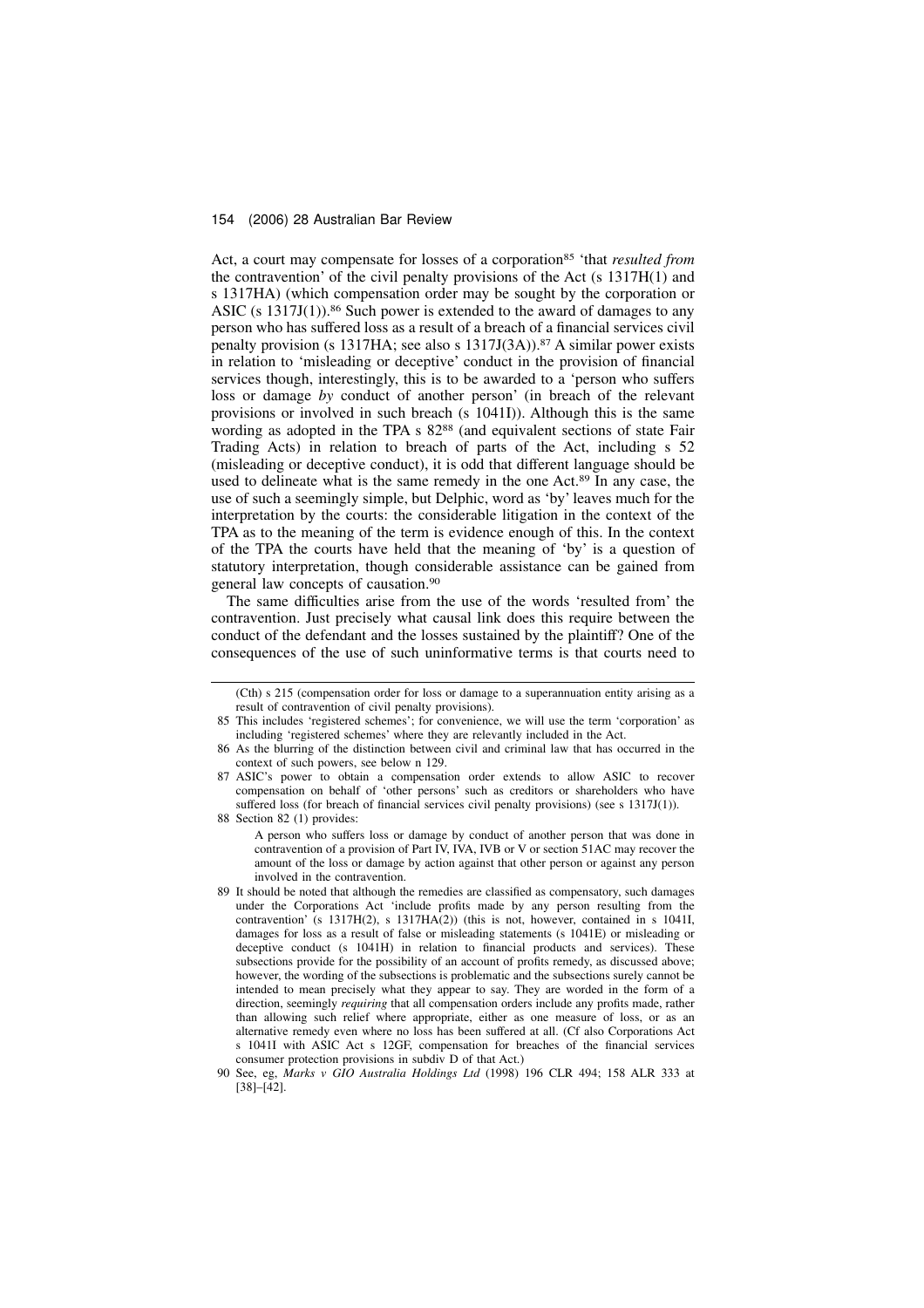determine whether common law or equitable concepts of causation relevantly apply (or, more accurately, which of the different approaches to causation, within the common law and equity apply). This was one of the issues that arose in ASIC v Adler.<sup>91</sup> In that case, involving serious breaches of the Corporations Act by directors of HIH Insurance Ltd, Santow J held that the term 'resulted from' the contravention imported the more 'stringent test' of causation in equity in part, because if such interpretation were not adopted, duplication in litigation would follow. This was because many (though not all) breaches of the relevant provisions also activate claims in equity for breach of fiduciary duty to which the more stringent equitable test would apply<sup>92</sup> (though see below as to the doubts about this proposition in relation to some types of breaches of fiduciary duty). The principal effect of applying the stringent equitable test of causation is that once the court has determined that a breach of the relevant provision has occurred, then there is no need for the court to consider whether the loss might have occurred even without the contravention or whether the loss may have been avoided under certain contingencies.<sup>93</sup>

Some support for Santow J's view could also be derived from the fact that compensation orders under the Corporations Act (unlike the position at common law) are not available as of right: a residual discretion exists to refuse to award damages, even where the breach has caused the loss (on whichever tests of causation are applicable).<sup>94</sup>

The NSW Court of Appeal rejected Santow J's view. In the view of Giles JA, (Mason P and Beazley JA agreeing), the provision could not be distinguished from s 82 of the TPA, in relation to which the High Court has held 'that the ordinary meaning of the words of the statute had primacy', though general law principles could be useful guides.<sup>95</sup> The issue was essentially, therefore, a question of statutory interpretation. The court also noted that the 'analogy with equitable claims against fiduciaries is all the more difficult because some civil penalty provisions in the Act do not involve contravention by a person standing in a fiduciary capacity'.<sup>96</sup> The court went on to conclude:

In my opinion, the words 'resulted from' in s 1317H are words by which, in their natural meaning, only the damage which as a matter of fact was caused by the contravention can be the subject of an order for compensation. Like the word 'by' in s 82 of the Trade Practices Act 1974 (Cth) (see Marks v GIO Australia Holdings Ltd (1998) 196 CLR 494; 158 ALR 333 at [38]–[42]), they should be given their

<sup>91 (2002) 41</sup> ACSR 72; 168 FLR 253. See Middleton, above n 27, at [8.1800].

<sup>92</sup> See ibid, at [746]; see also at [769]–[774] for a discussion of the calculation of such loss by analogy to a defaulting trustee.

<sup>93</sup> See ibid, at [749]–[750].

<sup>94</sup> See ASIC v Adler (2002) 42 ACSR 80 at [175]–[177].

<sup>95</sup> See Adler v ASIC (2003) 46 ACSR 504; 179 FLR 1 at [710]. See also ASIC v Vines (2006) 58 ACSR 298 at [245]–[246] per Austin J.

<sup>96</sup> Ibid, at [708]. In response to this, however, it could be argued that non-fiduciaries are not necessarily exempt from equity's reach: for example, accessory, recipient and other liability may attach to a range of third parties not in a fiduciary relationship with a corporation.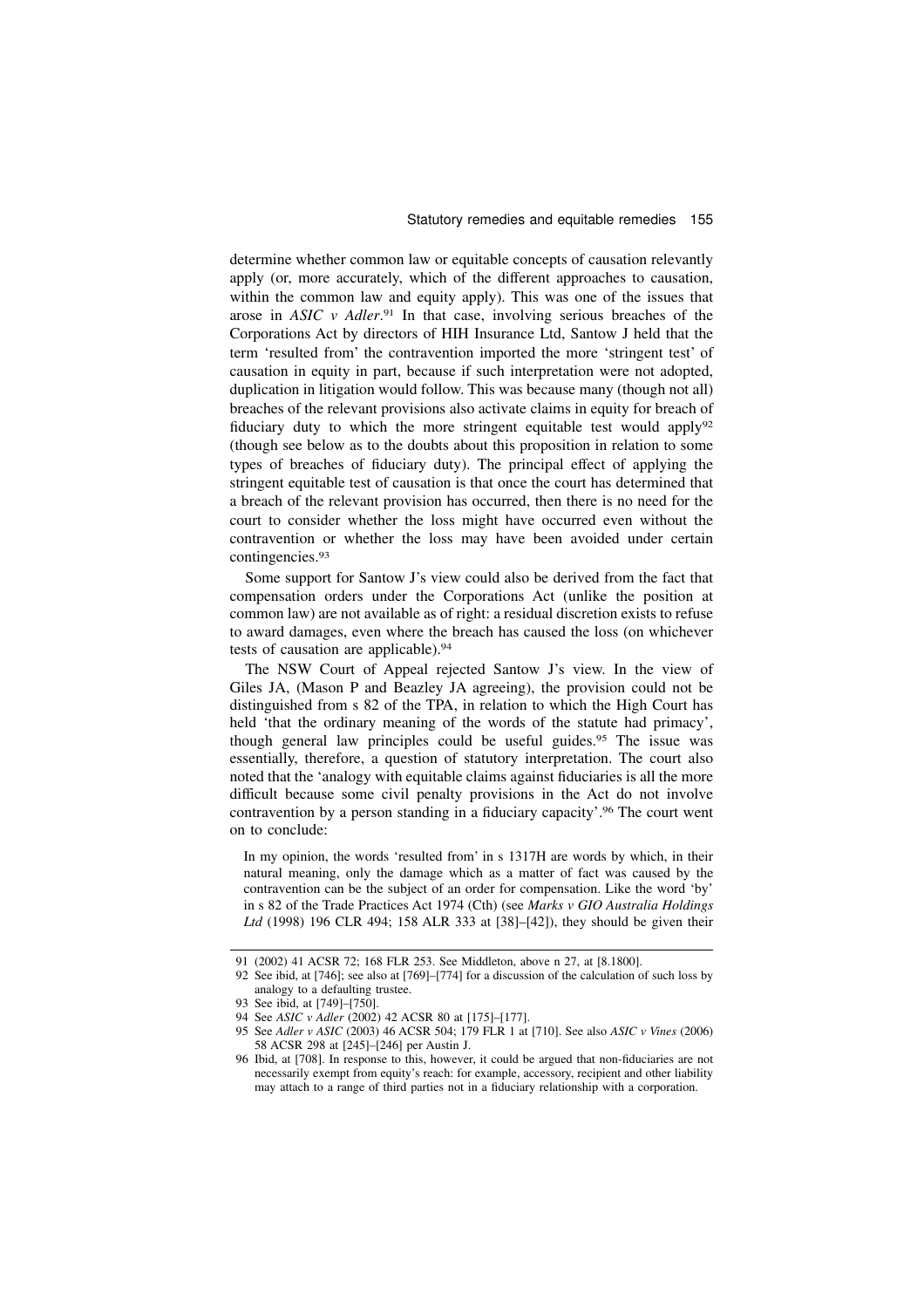ordinary meaning of requiring a causal connection between the damage and the contravening conduct, free from the strictures of analogy with equitable claims against fiduciaries.<sup>97</sup>

The caution of the Court of Appeal is justifiable, in part because the actual position in equity as to causation in relation to breaches of trust and fiduciary duties is itself uncertain. There is no single approach to causation in equity<sup>98</sup> and, apart from the conclusion that the equitable causation principles are in some circumstances 'more stringent' ('meaning that causation is more readily found')<sup>99</sup> than those at common law, there is little agreement on the issues. There is uncertainty as to what precisely, is the law (and there are wide-ranging opinions as to what the law ought to be), in relation to two matters: (1) the nature of the 'more stringent' causation inquiry relevantly to be engaged in and, (2) as to whether such more stringent approach is applicable to all breaches of trust and fiduciary duties or only some. Indeed, one could be led to believe that there are as many views as there are commentators and judges addressing the issue. Further, the issues are complex and engender considerable confusion. As Joshua Getzler has said, the 'causal approach in equity ... can seem ... inscrutable'.<sup>100</sup> (We confess not necessarily to have a complete understanding of all the complexities, nor of the nuances of the variety of opinions expressed. This could be either because we are obtuse, or because the law is in a disreputable state, or both.)

We can point to numerous distinctions that have been drawn in the cases or by commentators as to when different causation criteria in equity apply, or

<sup>97</sup> Ibid, at [709]. Interestingly, however, the conclusion of the Court of Appeal is undermined by the fact that under s 82 of the TPA, the courts have not applied a 'but-for' test of causation, but a more pro-plaintiff approach. Misleading or deceptive conduct need only be 'a' cause of the detrimental conduct, such that the plaintiff might still have entered the transaction in the absence of such conduct. (This appears to be a similar approach to that adopted by Santow J.) See, eg, Henjo Investments Pty Ltd v Collins Marrickville Pty Ltd (1988) 39 FCR 546 at 558–9; 79 ALR 83 at 96 and Dominelli Ford (Hurstville) Pty Ltd Karmot Auto Spares Pty Ltd (1992) 38 FCR 471 at 483; 110 ALR 535. Losses flowing from the entry into the contract in such circumstances thus may not satisfy the 'but for' test. This is similar to the common law in cases of fraud (see, eg, Gould v Vaggelas (1985) 157 CLR 215; 179 ALR 89) and, perhaps, in equity, on the application of the principle in Brickenden v London Loan and Savings Co [1934] 3 DLR 465 at 469: when a fiduciary fails to disclose material facts, 'he cannot be heard to maintain that disclosure would not have altered the decision to proceed with the transaction. . . [S]peculation as to what course the [beneficiary], on disclosure, would have taken is not relevant.' For a discussion as to the operation of this principle, see Kirby J's judgment in Maguire v Makaronis (1997) 188 CLR 449 at 488–95; 144 ALR 729. The joint judgment of Brennan CJ, Gaudron, McHugh and Gummow JJ left the status of Brickenden open (at 474). See also O'Halloran v RT Thomas & Family Pty Ltd (1998) 45 NSWLR 262, specifically Spigelman CJ and Priestley JA.

Further, the courts have also rejected the relevance of contributory negligence concepts to losses under the TPA, inappropriately so, in our view (see J Dietrich, 'The Decline of Contributory Negligence' (2003) 11  $TLJ$  51–67), though this error has been rectified by legislation. See now TPA s 82(1B). Such denial of contributory negligence concepts perhaps also suggests a closer analogy to equitable compensation.

<sup>98</sup> O'Halloran v RT Thomas & Family Pty Ltd (1998) 45 NSWLR 262 at 274–5.

<sup>99</sup> ASIC v Adler (2002) 41 ACSR 72; 168 FLR 253 at [706].

<sup>100</sup> See J Getzler, 'Am I My Beneficiary's Keeper? Fusion and Loss-Based Fiduciary Remedies' in Degeling and Edelman, above n 1, p 239, at p 259. See also S B Elliott, 'Remoteness Criteria in Equity' (2002) 65 MLR 588 at 595: 'It is impossible to pretend that the decided cases give clear answers.'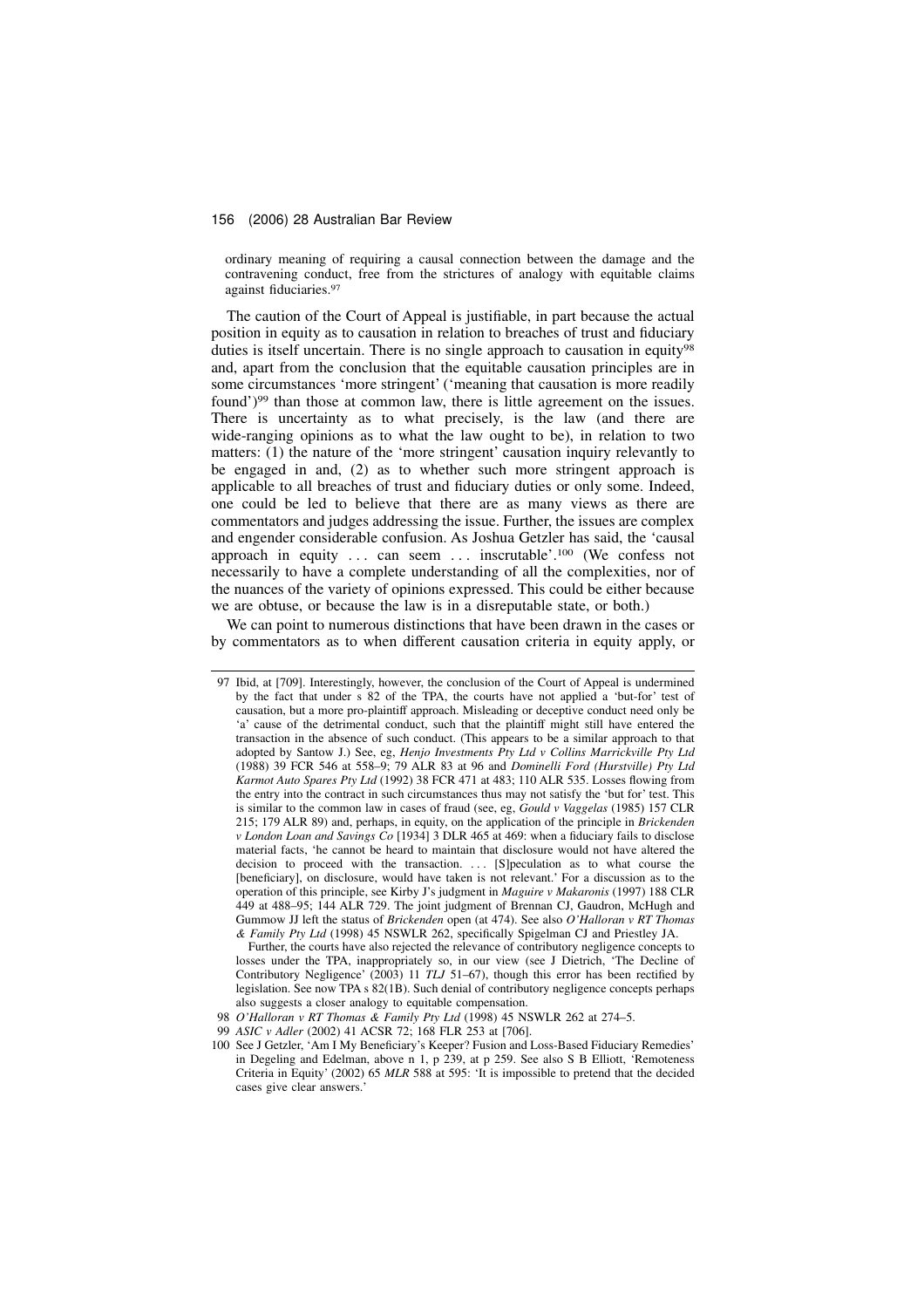ought to apply (issue (2) above); we do not propose to consider issue (1) above.<sup>101</sup>

- 1 A distinction is drawn between the liability of a trustee to account for the misapplication of trust property (the beneficiary falsifying the account)<sup>102</sup> requiring the restoration of the trust property or, relevantly here, monetary compensation to the equivalent value (custodial duties), and other breaches of trust or fiduciary duty (non-custodial duties). In the former case, issues of causation are not relevant, whereas in the latter, at least some causative connection between the breach and loss needs to be established. According to Getzler, custodial obligations arise to restore trust property and therefore are 'in the manner of specific performance of a primary duty . . . and hence no issues of controlling the extent of remediable loss flowing from breach enter into the exercise'.<sup>103</sup>
- 2 The House of Lords has modified this distinction by suggesting that the account obligation only applies to 'traditional' trusts and does not apply to 'bare' trusts in the context of wider commercial transactions. Here, only equitable compensation is available as a remedy (with its requirement of some causative link, whatever such requirement may be: see below).<sup>104</sup> This approach has been criticised, however, and the case taking this approach has instead been explained as turning on the fact that restoration of property was no longer possible or necessary where the commercial purpose of the transaction had, in fact, been achieved after the initial breach of trust. This explanation has received the approval of the High Court.<sup>105</sup>

Such account obligations have been extended to fiduciaries who are not trustees, namely, company directors who have power to dispose of company assets.<sup>106</sup>

3 Outside of the context of custodial duties to restore misapplied trust funds  $(1$  above),  $107$  equitable compensation for loss is subject to

<sup>101</sup> In summarising these positions, we have found Getzler's article, ibid, and M O'Meara's article, 'Causation, remoteness and equitable compensation' (2005) 26 Aust Bar Rev 51, particularly helpful.

<sup>102</sup> See O'Meara, ibid, at 57–8.

<sup>103</sup> Getzler, above n 100, p 253. Other types of losses, such as result from a failure to invest for a reasonable return, and losses from breaches of non-custodial duties, require that some causative connection be established.

<sup>104</sup> Target Holdings Ltd v Redfern [1996] 1 AC 421; [1995] 3 All ER 785; see also Swindle v Harrison [1997] 4 All ER 705 and, eg, note by R Nolan, 'A Targeted Degree of Liability' (1996) LMCLQ 161 at 162: in relation to 'bare' trusts, the breach by the trustee must not only satisfy a 'but for' test of causation but also a 'sufficiently material cause of loss to justify fixing the trustee with liability'. In the view of P U Ali and T Russell, 'Investor Remedies against Fiduciaries in Rising and Falling Markets' (2000) 18 C & SLJ 326 at 344–5, this approach preserves the equity/common law divide in most, but not all, fiduciary contexts.

<sup>105</sup> See O'Meara, above n 101, at 59, and Youyang Pty Ltd v Minter Ellison Morris Fletcher (2003) 212 CLR 484; 196 ALR 482 at [50].

<sup>106</sup> O'Halloran v RT Thomas & Family Pty Ltd (1998) 45 NSWLR 262.

<sup>107</sup> We are assuming this; see, eg, Elliott, above n 100, at 589–91. It is not entirely clear to us, however, whether all of the case law or commentators who consider that breaches of duty involving carelessness (which is said to be subject to less stringent causation tests akin to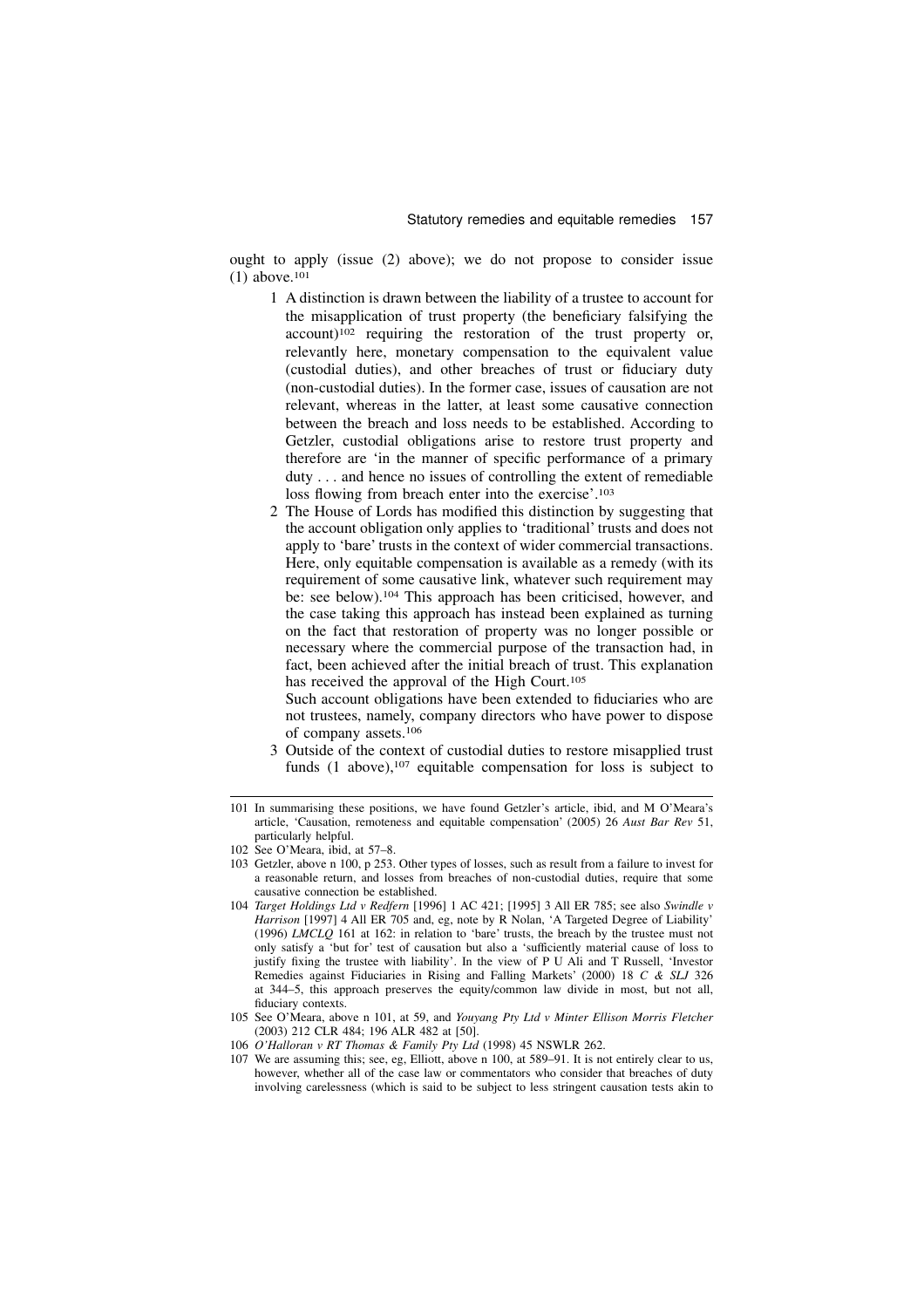differing causation requirements, according to the nature of the breach of equitable duty, at least on most views.<sup>108</sup> A distinction between duties of care and skill as opposed to the 'core' fiduciary duty of loyalty is drawn.<sup>109</sup> For breaches of the former (that is, negligent conduct) stringent causation principles will not apply, but will continue to do so for breaches of the latter type (that is, involving disloyalty).<sup>110</sup> Common law rules of causation, remoteness and measure of damages apply by analogy to breaches of duties of care.<sup>111</sup>

4 A variation of the above view is to draw a distinction (within the context of breaches of 'core' fiduciary duties of loyalty), between 'subjectively dishonest' breaches (that is, intentional wrongdoing where the fiduciary has intentionally preferred self-interest ahead of the beneficiaries) and less serious breaches.<sup>112</sup> Again, stringent causation principles (akin to those for fraud at common law) are to apply in the former types of breach but not to the latter.

Much of the support for the distinctions in (3) and (4) above is motivated in part by a desire to attain consistency between common law and equitable doctrine. On this 'fusionist' view, there ought to be a similarity of approach (to causation and remoteness) according to the type of conduct generating a loss. Such determination ought not to be dictated by the jurisdictional basis of the liability rule (for example, fraud is dealt with by strict causation rules, irrespective of whether common law or equitable remedies are sought for such

those in the tort of negligence) exclude custodial duties from this (ie, where a trustee breaches a custodial duty in the misapplication of property carelessly).

<sup>108</sup> See J D Heydon, 'Are the Duties of Company Directors to Exercise Care and Skill Fiduciary?' in Degeling and Edelman, above n 1, p 185, at p 188, who goes so far as to claim that there is '[a]lmost unanimous support' for a differentiation between various kinds of breach of trustee (and fiduciary) duties. Heydon does not support such majority opinion, however. Getzler, above n 100, is also critical.

<sup>109</sup> See, eg, Permanent Building Society (in liq) v Wheeler (1994) 11 WAR 187 at 237–9; 14 ACSR 109, approving statements by P Finn, 'The Fiduciary Principle' in T G Youdan (Ed), Equity, Fiduciaries and Trusts, Carswell, Canada, 1989, pp 27–8. In Wheeler's case, the court held that the director's duty of due care and diligence are not an equitable fiduciary duty. This question was left open by Austin J in ASIC v Vines (2005) 55 ACSR 617 at [1070].

<sup>110</sup> See, eg, Bristol and West Building Society v Mothew [1998] Ch 1 at 16–17; [1996] 4 All ER 698. Numerous articles and cases could be cited in support: see, eg, the extensive list in Heydon, above n 108, at nn 77–79, and also D Hayton, 'Unique Rules for the Unique Institution, the Trust' in Degeling and Edelman, above n 1, p 279, at pp 290–2.

<sup>111</sup> This was doubted, however, in Youyang Pty Ltd v Minter Ellison Morris Fletcher (2003) 212 CLR 484; 196 ALR 482 at [38]–[40], and criticised by Heydon, above n 108, pp 187–8, who also notes some of the variations on this position.

<sup>112</sup> See Elliott, above n 100, particularly at  $597$ , summarising the position. See also Armitage v Nurse [1998] Ch 241 at 251–6 per Millett J; [1997] 2 All ER 705, criticised by Hayton, above n 110, p 272. Although Getzler, above n 100, seems to see these as further refinements within one overall scheme, these appear to us to be subtly different approaches with different points of emphasis.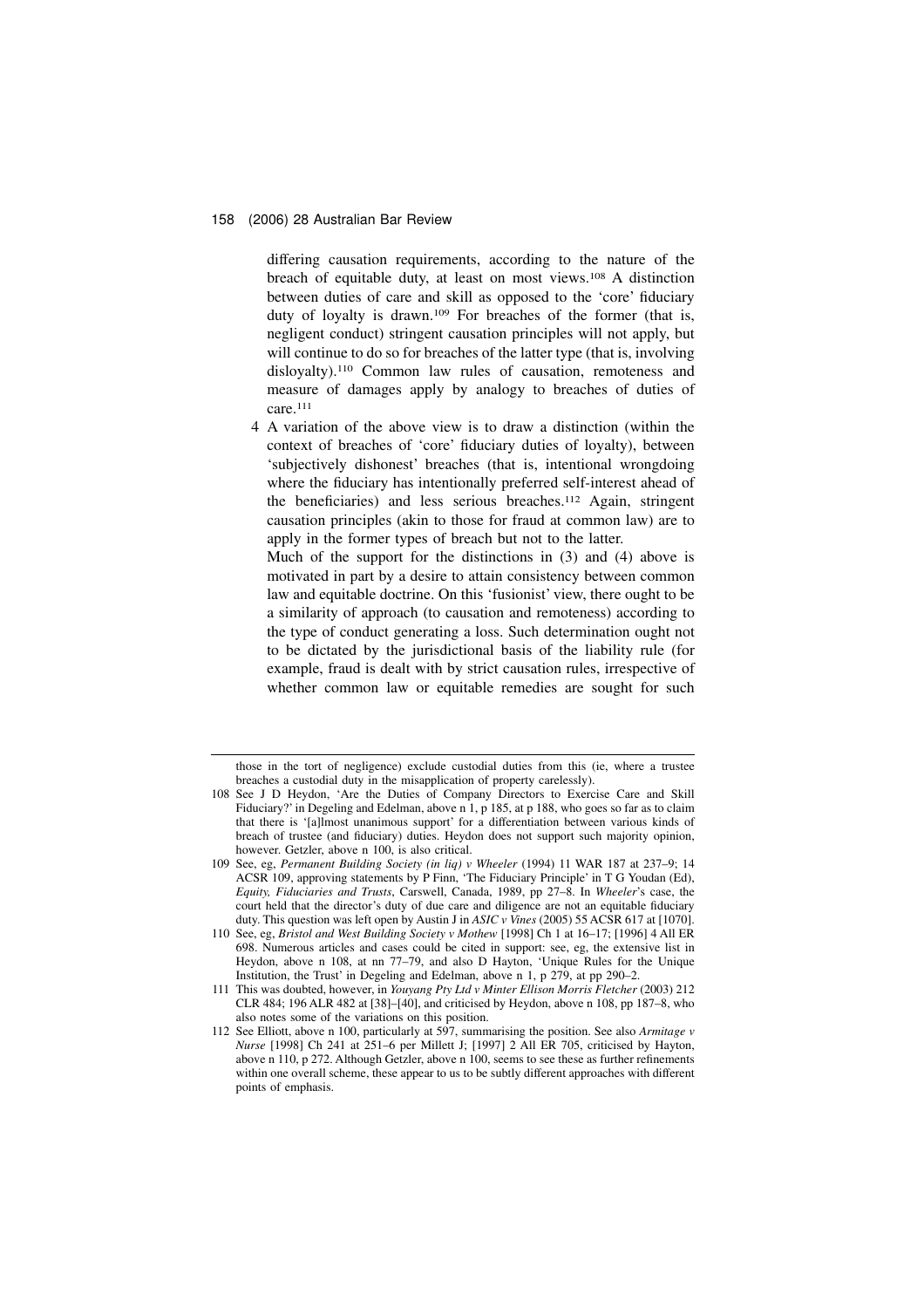fraudulent conduct. Non-fraudulent breaches are dealt with according to causation and remoteness principles applicable to negligence).<sup>113</sup>

5 In contrast to the views above, there is still support for a strict 'anti-fusion' approach that equitable causation principles should apply to all breaches of equitable duty, irrespective of the type of conduct involved. In Youyang Pty Ltd v Minter Ellison Morris Fletcher, the High Court doubted the distinctions drawn in (3) and (4) above,  $114$  due to the 'unique foundations and goals of equity'.  $115$ However, even in those cases that have adopted a strict 'anti-fusion' approach, there has been some amelioration of the potential harshness of the principle where the real cause of the loss is from some outside source and is no longer connected to the breach.<sup>116</sup> The difficulty with such cases, as Getzler notes, is that although they re-affirm the strict and distinct approach of equity, the decisions in those cases themselves are not clearly compatible with a causation approach based on 'but-for' causation alone.<sup>117</sup> Getzler states:

> 'This whole area of law is not helped by the difficult reasoning of the leading appellate decisions of Target in England and Canson in Canada, where judges used the classical equitable language of but-for causation to justify results that clearly departed from the but-for model.'<sup>118</sup>

Even if we could with certainty outline the current Australian legal position (and we can only guess at that since many of the issues have been left open by the High Court),<sup>119</sup> we could not ignore the range of views here and in other jurisdiction as to how these issues should be resolved, whether those

118 Ibid.

<sup>113</sup> See, eg, Bank of New Zealand v New Zealand Guardian Trust Co Ltd [1999] 1 NZLR 664 (CA) and Hodgkinson v Simms [1994] 3 SCR 377 at 444.

<sup>114</sup> The doubts cast on modern reformulation of equity's approach, by the High Court, has led one commentator to draw a further distinction in relation to careless conduct, between breaches of duties of care and skill within the administration of trusts, and outside of that context. In the latter case, it is argued that common law concepts of remoteness and foreseeability and such like are relevant, even if not so in the former context. See O'Meara, above n 101, at 65ff, who also seems to suggest that this is consistent with Youyang Pty Ltd v Minter Ellison Morris Fletcher (2003) 212 CLR 484; 196 ALR 482. Even this very limited restriction on the operation of stringent equitable causation would not appear to find favour with some commentators, eg, Heydon, above n 108, we would suggest.

<sup>115 (2003) 212</sup> CLR 484; 196 ALR 482 at [39].

<sup>116</sup> Canson Enterprises Ltd v Boughton & Co [1991] 3 SCR 534 at 543 in which McLachlin J (in the minority) affirmed equity's strict approach; and cf O'Meara, above n 101, at 64.

<sup>117</sup> Getzler, above n 100, p 258.

<sup>119</sup> The High Court: (1) has left open the scope and meaning of the 'Brickenden' principle of causation, and its status in Australia (see Maguire v McKaronis (1997) 188 CLR 449; 144 ALR 729, although one senses clear support for the principle in that statement); (2) has cast doubt on, but not rejected outright, distinctions 3 and 4 above (see above n 114); (3) has cast doubt on, but not rejected outright, the relevance of contributory negligence for breaches of fiduciary duty (see Pilmer v Duke Group Ltd (in liq) (2001) 207 CLR 165; 180 ALR 249 at [86]; (4) has endorsed in Youyang Pty Ltd v Minter Ellison Morris Fletcher (2003) 212 CLR 484; 196 ALR 482 statements by McLachlin J in Canson ([1991] 3 SCR 534 at 543) and, therefore, seemingly the results of that case, but not explained how such results are in fact consistent with the strict equitable approach (see above n 117).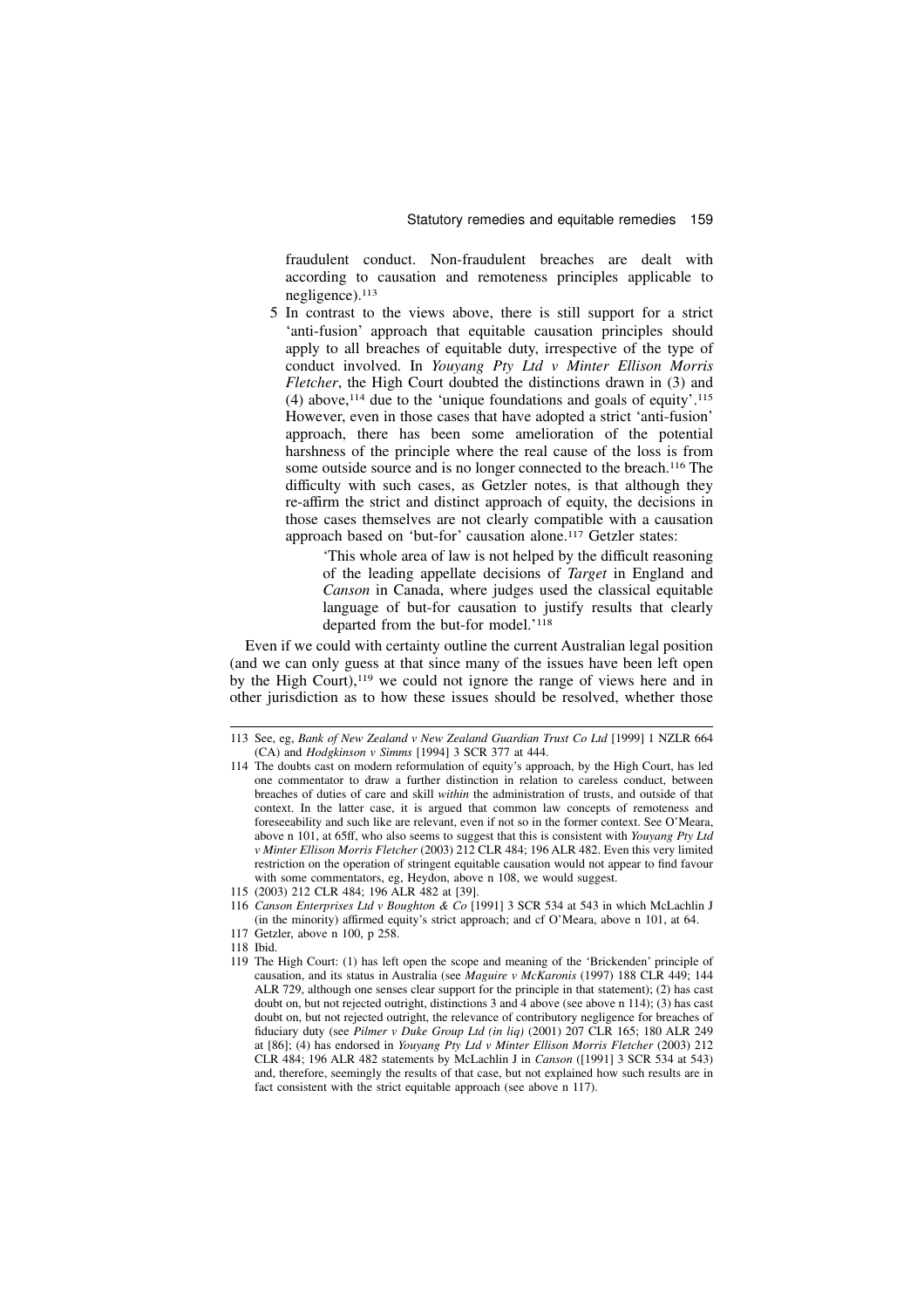views are in part justified on the basis of 'fusion' or calls for 'sound taxonomy', or simply on the view that the present regime as too harsh, at least in relation to merely negligent fiduciaries.

Finally, there are two quite contradictory approaches one could take to resolving these difficulties and particularly in explaining the interrelationship between statute and general law, as part of an attempt to determine the operation of statutory compensatory remedies in different contexts. On the one hand, one could say that the general law needs to be clarified and that such clarification will provide a framework for distinctions that can be translated into statutory contexts. On the other hand, one could say that the resolution of the unanswered issues in the general law is really of little relevance to the task of interpreting statutes; that they must be treated on their own terms and offer an opportunity for a return to first principles that spell out the objectives sought to be achieved (which might differ from statute to statute). We have no firm views on which approach is the better way to proceed, though we lean towards the latter, in part because the baggage of jurisdictional history and competing ideologies make it difficult to approach the issues, under the general law, from first principles.

# Exemplary damages

There are considerable differences of opinion as to the circumstances in which exemplary or punitive damages (the labels are used interchangeably) ought to be available at general law. There is debate as to whether such damages as a matter of principle ought ever to be available as a remedy for civil wrongs (even for torts, the one area of accepted operation of such damages),<sup>120</sup> and whether such damages ought to be available potentially for other wrongs, such as breach of contract,<sup>121</sup> or breaches of equitable duties. In relation to breaches of equitable duties, the debate turns not only on arguments for and against exemplary damages in principle, but also has a fusionist aspect to it: that is, some commentators oppose such a remedy in part because its acceptance involves an unacceptable 'fusion'<sup>122</sup> of a common law remedy being utilised to remedy an equitable wrong.<sup>123</sup> The contrary view not only involves an acceptance of the merits of exemplary damages, but acceptance of some

<sup>120</sup> See, eg, A Beever, 'The Structure of Aggravated and Exemplary Damages' (2003) 23 OJLS 87, opposing such damages for torts, even though they have been accepted as available in most common law jurisdictions. For a contrary view as to the merits of exemplary damages see, eg, J Birch, 'Exemplary damages for breach of fiduciary duty' (2005) 33 ABLR 429.

<sup>121</sup> Most jurisdictions have held not, but in Canada such damages were recently awarded, quite justifiably on the facts of the case: see A Burrows, 'Remedial Coherence and Punitive Damages in Equity' in Degeling and Edelman, above n 1, p 381, at p 401. Burrows favours the possibility of exemplary damages for breach of contract (despite earlier views disfavouring exemplary damages as an anomaly: see A Burrows 'Reforming Exemplary Damages' in P Birks (Ed), Wrongs and Remedies in the Twenty-first Century, Clarendon Press, Oxford, 1996). Sir Anthony Mason, 'Fusion' in Degeling and Edelman, above n 1, p 13, opposes the extension of exemplary damages into new contexts because of a general distaste for punitive remedies.

<sup>122</sup> As to the meaning of this term, and the background to the debate, see Mason, ibid, and K Mason, above n 1.

<sup>123</sup> See, eg, Meagher, Heydon and Leeming, above n 57, p 839 and, to a lesser extent, Heydon JA in Harris v Digital Pulse (2003) 56 NSWLR 298; 197 ALR 626, though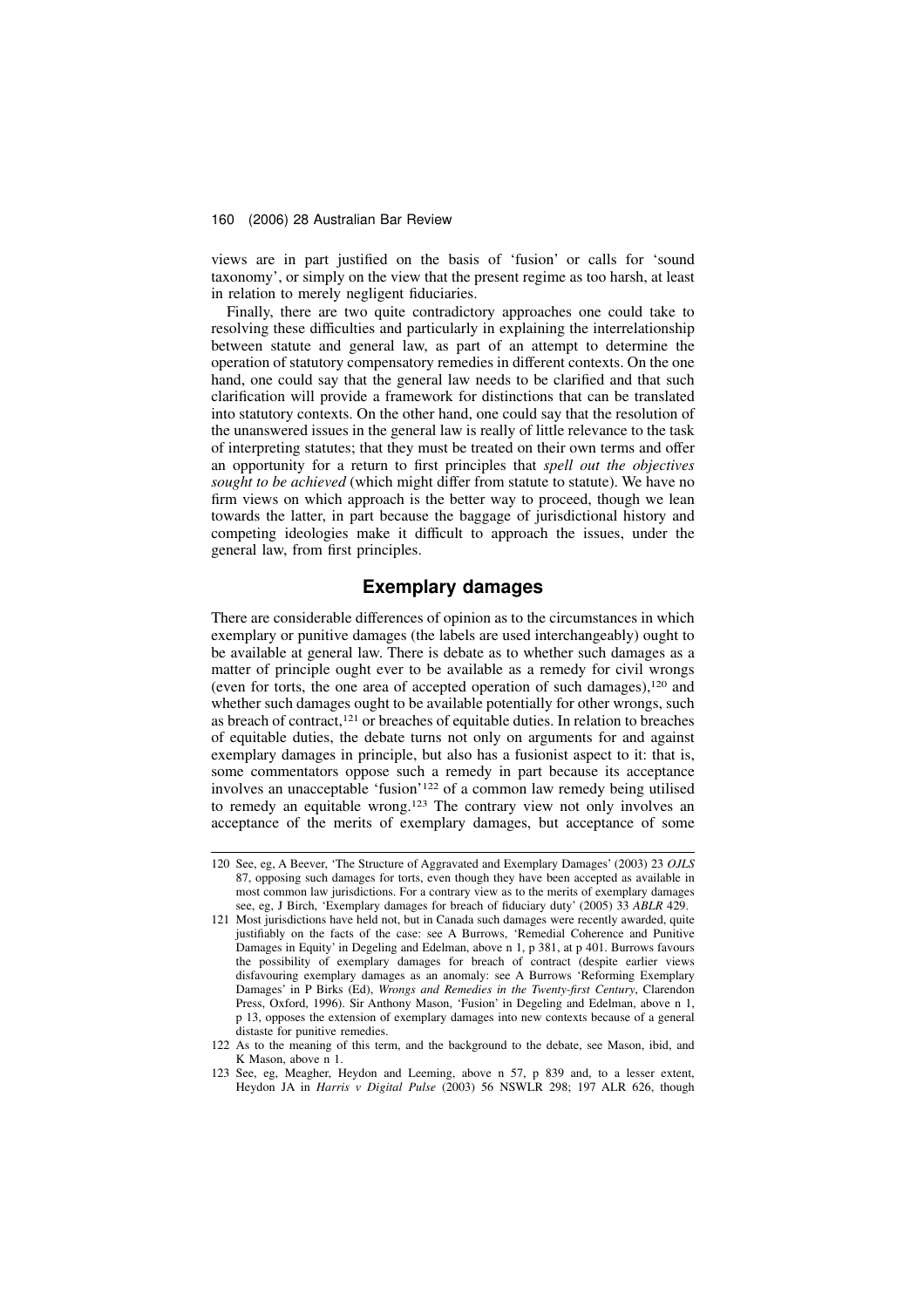fusion<sup>124</sup> (at the very least, by analogy, or more liberally, on the basis of a wholesale fusion of common law, statutory and equitable remedies, as in Aquaculture Corpn v New Zealand Green Mussel Co Ltd).<sup>125</sup>

Turning to statute, in some cases, statutes have expressly extended the award of exemplary damages to private litigants for breaches of statutory rights: see, for example, s 115(4) of the Copyright Act 1968 (Cth) and Milpurrurru v Indofurn Pty Ltd.<sup>126</sup> Leaving such express statutory developments aside, more usually, when one turns to statutory remedies, one of the more important changes of recent times has been the move towards 'civil penalty'<sup>127</sup> regimes, whereby serious misconduct that may also be criminal is dealt with via the imposition of pecuniary penalties. Civil penalty proceedings are governed by the civil rules of evidence and procedure and are subject to the civil standard of proof.<sup>128</sup> One of the consequences of this development, as Keith Mason has pointed out, is as follows:

In Rich v Australian Securities Investment Commission, the High Court was at pains to scotch the notion that there is any meaningful distinction between 'punitive' and 'protective' functions with respect to a statutory power to impose a range of civil sanctions on delinquent company officers. The distinction was described as 'elusive' at best and suffering the same difficulties as attempts to classify all proceedings as either civil or criminal.<sup>129</sup>

- 124 See, eg, I C F Spry, The Principles of Equitable Remedies: Specific Performance, Injunctions and Equitable Damages, 6th ed, Lawbook Co, Sydney, 2001, pp 636–7, favouring such remedy for equitable wrongs.
- 125 [1990] 3 NZLR 299 at 301–2; (1990) 19 IPR 527.
- 126 (1994) 54 FCR 240; 130 ALR 659.
- 127 Oddly, under the Corporations Act s 1317H proceedings for a compensation order are included within the definition of a 'civil penalty order'. See, generally, the definition of civil penalty orders in Corporations Act s 9; and Superannuation Industry (Supervision) Act 1993 (Cth) ss 10 and 196. The inclusion of compensation orders within the definition of civil penalty orders is undesirable as it does not reflect the civil or non-punitive nature of such orders. See also Rich v ASIC (2004) 220 CLR 129; 209 ALR 271 at [28], supporting the view that such orders are not penal in nature.
- 128 See, eg, Corporations Act ss 1317L and 1332; and Superannuation Industry (Supervision) Act 1993 (Cth) s 322.
- 129 See Mason, above n 1, pp 62–3; the citation for Rich is (2004) 220 CLR 129; 209 ALR 271 at 280–1. It should be noted, however, that this was a disqualification order case involving s 206C of the Corporations Act and not a pecuniary penalty under s 1317G of that Act. In his article favouring exemplary damages, Birch, above n 120, at 433, argues that 'It is submitted that [the] "strict divide" between criminal and private law does not exist nor is such a divide necessary.' Cf also Gray v Motor Accidents Commission (1998) 196 CLR 1 at  $7:158$  ALR 485.

There are numerous examples that can be given of such a blurring of the 'divide' between criminal and civil law. The Superannuation Industry (Supervision) Act 1993 (Cth) s 216 provides that where the regulator (or the Commonwealth DPP) has commenced criminal proceedings, the criminal court may make a compensation order. The Taxation Administration Act 1953 (Cth) s 8ZG provides that where the taxpayer is convicted of an offence, the court may also make a civil order requiring that person to pay an amount to the Commissioner of Taxation. However, under recent amendments to the Corporations Act, where a defendant is found not guilty of a criminal offence, ASIC will have to pursue fresh civil proceedings under Corporations Act s 1317H seeking a compensation order against that person: Explanatory Memorandum, Corporate Law Economic Reform Progam Bill 1998,

Burrows does not interpret Heydon JA's views as being inconsistent with fusion by analogy, that is, the use of analogical reasoning across jurisdictional barriers: see Burrows, above n 121, particularly pp 394–9.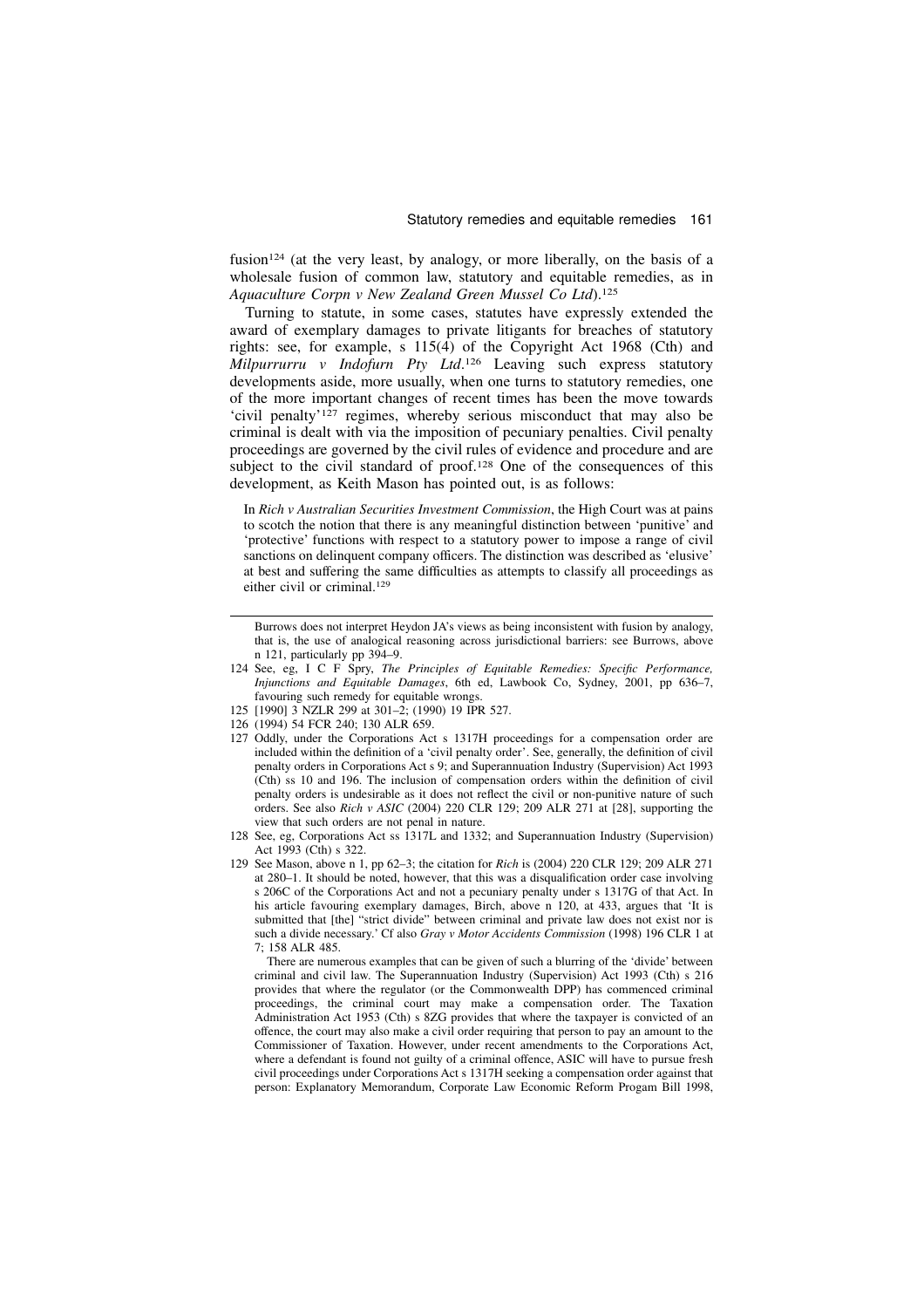It has been suggested that the availability of pecuniary penalties for breaches of statutory duties (albeit for the benefit of government)<sup>130</sup> supports the award of exemplary damages (to private plaintiffs) for egregious breaches of (the equivalent) equitable duties.<sup>131</sup> In short, the presence of pecuniary penalty regimes supports a conclusion, by analogy, favouring the extension of the availability of exemplary damages under the general law. And from a defendant's perspective it matters little whether a penalty is payable to a private individual who has suffered harm, or to the government as the result of the regulator 'policing' breaches of the law<sup>132</sup> (though, admittedly, the prospect of both penalties and exemplary damages being available might be of concern).<sup>133</sup> Indeed, the widespread introduction of civil penalty regimes, albeit authorised by parliament through statute, means that the debate about the desirability or otherwise of exemplary damages in private law is really of little moment from a defendant's perspective in the range of contexts in which pecuniary penalties may be imposed. Indeed, arguably, public policy may be further enhanced by such damages being available at the behest of a particularly aggrieved individual. Hence, in our view, these statutory developments are important factors to take into account in extending the potential availability of punitive damages to breaches of equitable duties.<sup>134</sup>

The statutory developments also illustrate that there is no clear divide between public and private law and hence, arguments against exemplary damages on the basis that goals of punishment are best achieved in the public law sphere<sup>135</sup> are of little relevance in this context.

Interestingly, reasoning from the analogy of statute means that statutory developments ought, in our view, to be the main driving force behind changes to the general law. Consequently, arguments in support of the award of exemplary damages in new contexts for reasons of consistency within the general law (overriding the historical jurisdictional differences between equity and common law) are of less weight than arguments of policy for or against such awards. Such policy, importantly, ought to be informed by *statutory* 

at [6.128]. The blurring of such criminal proceedings and civil proceedings for the payment of money or for compensation creates difficulties for all parties including confusion as to the applicable rules of evidence and procedure: see T Middleton, 'The difficulties of applying civil evidence and procedure rules in ASIC's civil penalty proceedings' (2003) 21  $\hat{C} \& \overline{SLJ}$ 505. Such provisions impose on accused persons not only the burden of preparing a defence to the criminal charge but they may also be required to concurrently defend a civil claim.

<sup>130</sup> By contrast, pecuniary penalties in the United States are paid into a 'fair fund' created by s 308 of the Sarbanes-Oxley Act 2002 (US). This fund is then used to compensate the victims of the contraventions.

<sup>131</sup> This was a view favoured by Palmer J in Digital Pulse v Harris (2002) 40 ACSR 487; 166 FLR 421 at [27]–[32], [172], overturned on appeal, Harris v Digital Pulse (2003) 56 NSWLR; 197 ALR 626.

<sup>132</sup> The prospect of a well-resourced and vigilant public-policy driven regulator seeking such penalties may be far more undesirable than the infrequent award of exemplary damages under the general law for, say, breach of contract or breach of equitable duties.

<sup>133</sup> Perhaps the solution would be for judges to take into account whether other punitive remedies have been or are likely to be obtained against a defendant before deciding to award exemplary damages to a private plaintiff.

<sup>134</sup> We thus agree with Justice Palmer in his view in Digital Pulse v Harris (2002) 40 ACSR 487; 166 FLR 421.

<sup>135</sup> See A Beever, 'The Structure of Aggravated and Exemplary Damages' (2003) 23 OJLS 87.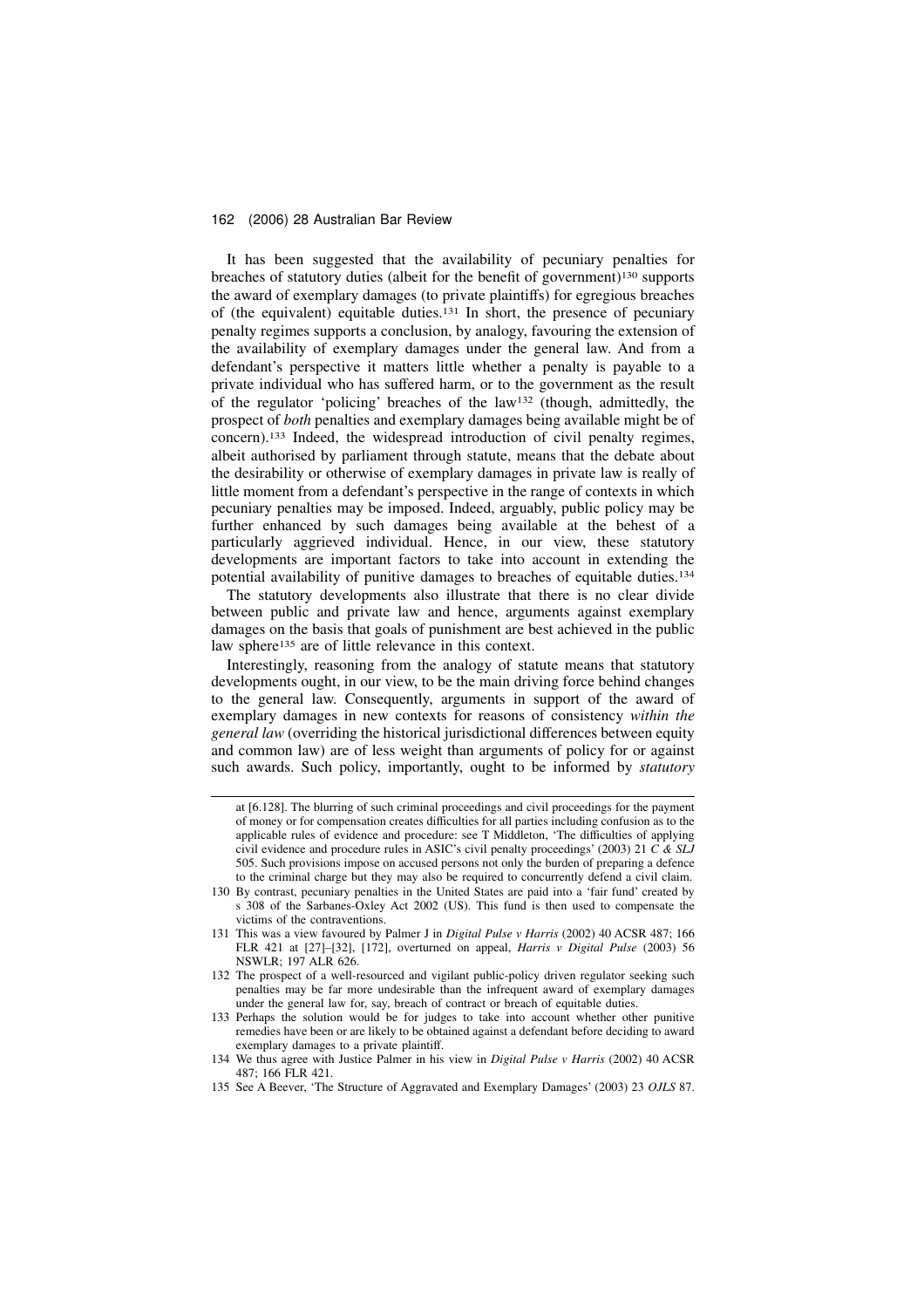developments. (Of course, arguments against the extension of such damages based on historical and jurisdictional patterns equally have little merit).<sup>136</sup>

### Rescission

In recent times there has been considerable legislative use of broad generic concepts to give courts a wide discretion to affect parties' contractual rights. Some examples include the review of 'unjust' contracts under the Contracts Review Act 1980 (NSW) and the Industrial Relations Commission's discretion to reopen contracts that are 'unfair, harsh or unconscionable' under s 106 of the Industrial Relations Act 1996 (NSW) (in relation to contracts for the performance of work). Perhaps most importantly, the TPA and equivalent state Fair Trading Acts prohibit a wide variety of conduct in both the consumer contract and other contexts. Such Acts contain powers allowing courts to rescind contracts and (in some cases) other transactions.<sup>137</sup> These are usually cast in extremely wide terms; hence, these sections have considerable potential to impact upon a range of commercial and consumer arrangements.<sup>138</sup> For example, under the Contracts Review Act, courts may vary, 'declare void' (in whole or in part) or 'refuse to enforce' any or all of a contract declared to be 'unjust' (s 7). As will be evident from the discussion below, these powers are more widely cast than equity's historic capacity to set aside<sup>139</sup> contracts, notwithstanding that such setting aside can be conditional (that is, on terms, the performance of which terms is a pre-requisite for relief).

Other examples of wide statutory powers of rescission are provided by the capacity of courts to vary or set aside contracts of more specific types, such as 'harsh' or 'unfair' contracts to carry out 'building work' under the Building and Construction Industry Improvement Act 2005 (Cth) (s 47 and s 5) (BACII Act) and contracts entered with 'independent contractors' under the Workplace Relations Act 1996 (Cth) (s 127B). Obviously, such provisions impinge upon the law of obligations in a significant way, albeit with a focus beyond the private rights of the parties concerned; that is, they 'straddle' the divide between public and private law. (The title of the former Act, as well as its focus, is evidence of that.) As an aside, the BACII Act also illustrates the

<sup>136</sup> Compare Mason, above n 1, p 71.

<sup>137</sup> See, eg, TPA s 87(2), which allows for orders to be made in relation to 'collateral arrangements'.

<sup>138</sup> The impact of the Contracts Review Act 1980 (NSW) on commercial transactions is limited however, because the Act excludes from its scope claims for review by persons having entered contracts in the course of or for the purposes of trade, business or profession (s 6(2)). For an overview of cases decided under that Act, see T M Carlin, 'The Contract Review Act 1980 (NSW)  $-$  20 Years On' (2001) 23 Syd LR 125 and B Zipser, 'Unjust Contracts and the Contracts Review Act 1980 (NSW)' (2001) 17 JCL 76.

<sup>139</sup> Note that a distinction has been drawn between rescission in equity's concurrent jurisdiction for fraudulent misrepresentation, where the right to rescind is vested in the innocent party, and equity's role in its exclusive or auxiliary jurisdiction, where there is no 'right to rescind' since such relief is always subject to equity's discretion. The term 'rescission' is sometimes applied to the former process (as of right) and not to the latter (setting aside) but we propose to use the terms interchangeably, especially since the jurisdictional distinctions no longer seem to hold in light of the decision of the High Court of Australia in Vadasz v Pioneer Concrete (SA) Pty Ltd (1995) 184 CLR 102; 130 ALR 570. See, generally, D O'Sullivan 'Partial Rescission for Misrepresentation in Australia' (1997) 113  $LQR$  16 and A Robertson, 'Partial Rescission, Causation and Benefit' (2001) 17 JCL 163.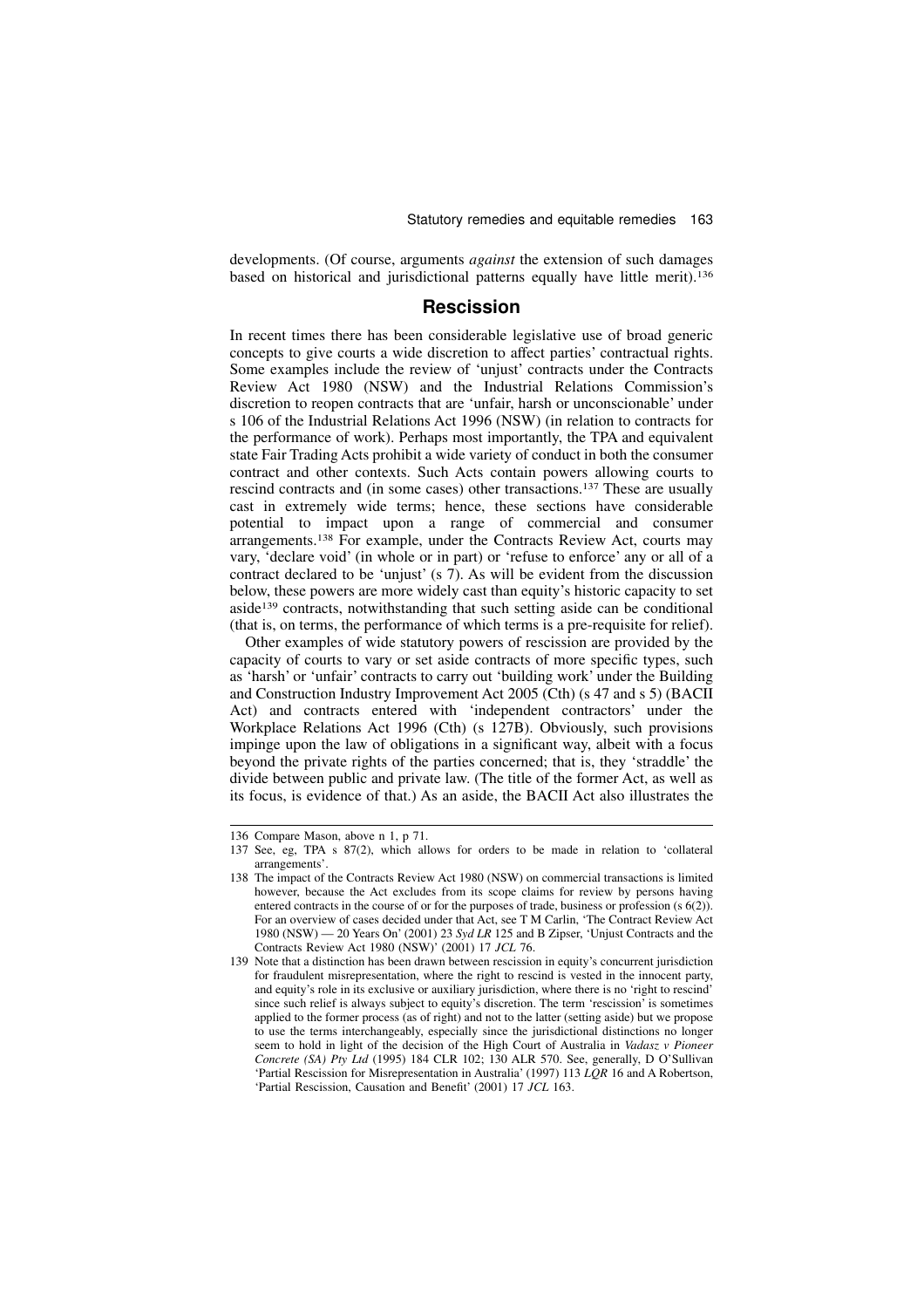impact of statute on areas of obligations and remedies other than contract law. Courts can, under that Act, order both 'civil penalties' (s  $49(1)(a)$ ) for breach of some of the provisions of that Act (for example, for coercion in the entry into, or variation of, contracts (ss 43 and 44), and for 'unlawful industrial action' (s 38)), compensation for damages suffered by any persons as a result of such breaches  $(s\ 49(1)(b))$  and 'any other orders that the court considers appropriate' (s  $49(1)(c)$ ). The last power includes wide-ranging injunctive powers (s 49(4)) as well as orders for the sequestration of property (s 49(3)(b)). This means that, potentially at least, both awards of damages and proprietary orders may be made as a consequence of conduct otherwise within the traditional purview of the common law of duress. This is a wide remedial power at first blush: if we were to debate the question as an issue under the general law of obligations, no doubt taxonomical outrage would flow from any such proposition. It is not at odds with modern trends in terms of statutory remedies, however. (Importantly, such wide remedial powers also mean that debate about whether 'duress' is about vitiated consent and a 'not-wrong', or else a wrong based on the defendant's illegitimate use of pressure,<sup>140</sup> is by the way in the factual sphere of operation of the BACII Act, at least: clearly, damages awards for coercive conduct are one possible consequence of the breach of the Act.)

Interestingly, despite the otherwise widely framed remedies contained within the Corporations Act, it does not contain powers to rescind transactions entered in breach of the provisions of that Act.<sup>141</sup> Admittedly, the injunction power in that Act (see above) could, with some artificiality, be used to achieve a like outcome,<sup>142</sup> but generally, parties seeking rescission may find it easier to seek the aid of equity, rather than rely on statutory remedies. Equity's power to rescind contracts can prove useful even in the corporate context (the Corporations Act expressly preserves the general law in a range of contexts).<sup>143</sup> For example, in Kinsela v Russel Kinsela Pty Ltd,<sup>144</sup> the liquidator of a company successfully sought rescission of a lease entered (at a considerable undervalue) by the company and its directors in breach of their fiduciary duty. The liquidator was thus able to sell company property unencumbered by the lease. Such relief does not require any compensation

<sup>140</sup> For example, P Birks perceives the law of duress as falling within the 'not-wrong' category of unjust enrichment, based on a plaintiff's vitiated consent (see, eg, Unjust Enrichment, 2nd ed, OUP, Oxford, 2005, p 138). For an alternative view, see the shorthand statement of the relevant doctrinal underpinnings of duress (and the relevance of normative assessments of a defendant's conduct within such doctrine) in R Bigwood, 'When Exegesis Becomes Excess: The Newborn Problematics of Contractual Duress Law in New Zealand' (2005) 21 JCL 208. See also R Bigwood, Exploitative Contracts, OUP, Oxford, 2003, pp 480–1. For more recent development of Bigwood's views, suggesting an explanation based on a defendant's transactional neglect (ie, negligent conduct) justifying (what is still, however) defendant-sided liability, see R Bigwood, 'Contracts by Unfair Advantage: From Exploitation to Transactional Neglect' (2005) 25 OJLS 65.

<sup>141</sup> See, however, s 1040O(f). The ASIC Act s 12GM contains provisions equivalent to those in s 87 of the TPA, applicable to breaches of the Act in relation to financial services.

<sup>142</sup> See, eg, Corporations Act s 1324(1), authorising the grant of injunctions requiring 'any person to do any act or thing'. See Gething, above n 74.

<sup>143</sup> For example, see s 179 and s 185 (duties of directors and officers of corporations) and s 230 (directors' fiduciary duties re authorised transactions).

<sup>144 (1986) 4</sup> NSWLR 722.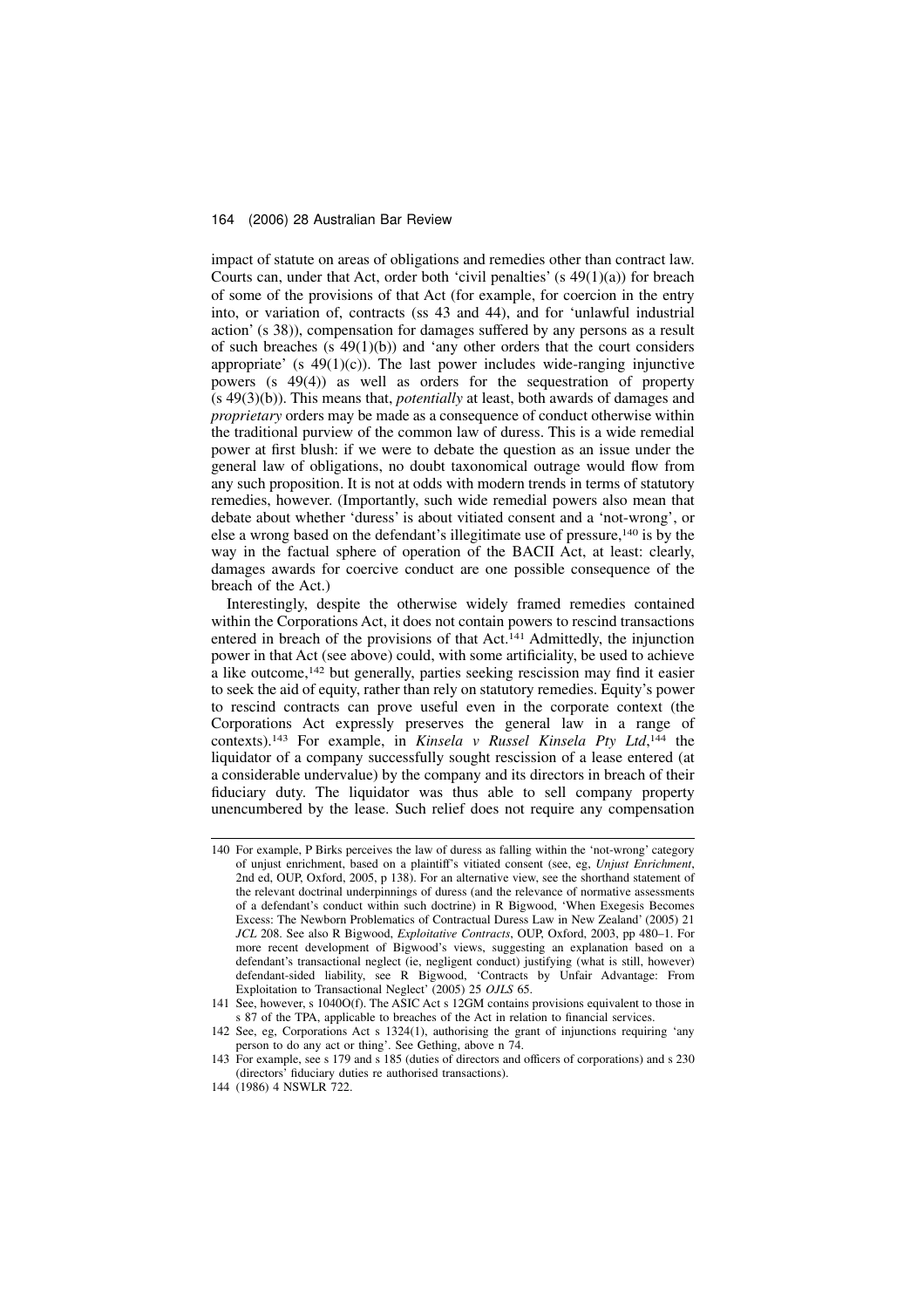from, or penalty to be imposed upon, the directors, and hence may prove useful even where the defendants have no assets or are insolvent.

Under such statutes as the TPA and Contracts Review Act, the broad powers to vary, set aside or enforce in part only, contracts, means that, in effect, very different contracts to those actually entered into by the parties may be enforced (indeed, theoretically even wholly new terms in contemplation of neither party to a contract could be added to an existing agreement). This remedial flexibility may well have been a factor that indirectly influenced the High Court in *Vadasz v Pioneer Concrete* (SA) Pty Ltd<sup>145</sup> to uphold a flexible approach to equity's rescission remedy.

Despite suggestions that there is no jurisdiction in equity to award partial rescission,<sup>146</sup> in Vadasz, the High Court upheld the trial judge's decision to grant the defendant partial rescission in equity in relation to the plaintiff's misrepresentation that a guarantee was for future indebtedness only when in fact the guarantee was for all outstanding debts. It was held that the defendant was entitled to avoid liability for debts before the contract was entered into, but not debts arising after the date of the contract. The High Court concluded: 'To enforce the guarantee to the extent of future indebtedness is to do no more than hold the appellant to what he was prepared to undertake independently of any misrepresentation.'<sup>147</sup> Importantly, although the point was made more as an aside, the High Court noted that such an approach had been taken under the Contracts Review Act 1980 (NSW) and in relation to misleading or deceptive conduct under the TPA.<sup>148</sup> The High Court stressed that the focus of rescission is on restoring the status quo ante as much as is possible and that, to achieve this, equity could frame its orders to achieve what was 'practically just'.<sup>149</sup>

The decision has proved to be controversial and the subject to both criticism and support. It has been said that the court invented such relief and that this 'might well have some interesting consequences in the hands of a more erratic judge'.<sup>150</sup> Critics have noted that the focus on 'causation' (that is, a finding that the defendant would still have entered a limited contract of guarantee for future debts) at the remedy stage is misconceived and inconsistent with other

<sup>145 (1995) 184</sup> CLR 102; 130 ALR 570.

<sup>146</sup> See O'Sullivan, above n 139, who argues that no equitable discretion exists in that context. However, since restitution must be possible, a plaintiff who seeks the assistance of equity's more flexible aid to give effect to restitutio in integrum must do equity, that is, must make counter restitution, and some terms can surely be imposed in order to achieve 'practical justice'.

<sup>147</sup> Ibid, at 115.

<sup>148</sup> Ibid, at 116. Further, the wide remedial discretion under TPA s 87 means that questions of negligence, innocence or fraud become irrelevant in accessing the full range of remedies. In relation to the Contracts Review Act, there has been a marked increase in the grant of 'partial' relief in recent years: see Carlin, above n 138, pp 134–5.

<sup>149</sup> Ibid, at 113.

<sup>150</sup> Meagher, Gummow and Lehane, above n 57, p 862. Interestingly, however, the authors consider that there is 'nothing very novel' about the High Court's exercise of its jurisdiction to rescind on terms in Maguire v Makaronis (1997) 188 CLR 449; 144 ALR 729, in which a mortgage was rescinded on terms that the moneys paid under the loan plus interest first be repaid. There is an element of pedantry about delineating starkly between full rescission on terms (such as that certain moneys first be repaid) and rescission of part of an agreement only (such that certain moneys are payable). In any case, such sentiment is odd when one notes the wide-ranging statutory powers given to judges.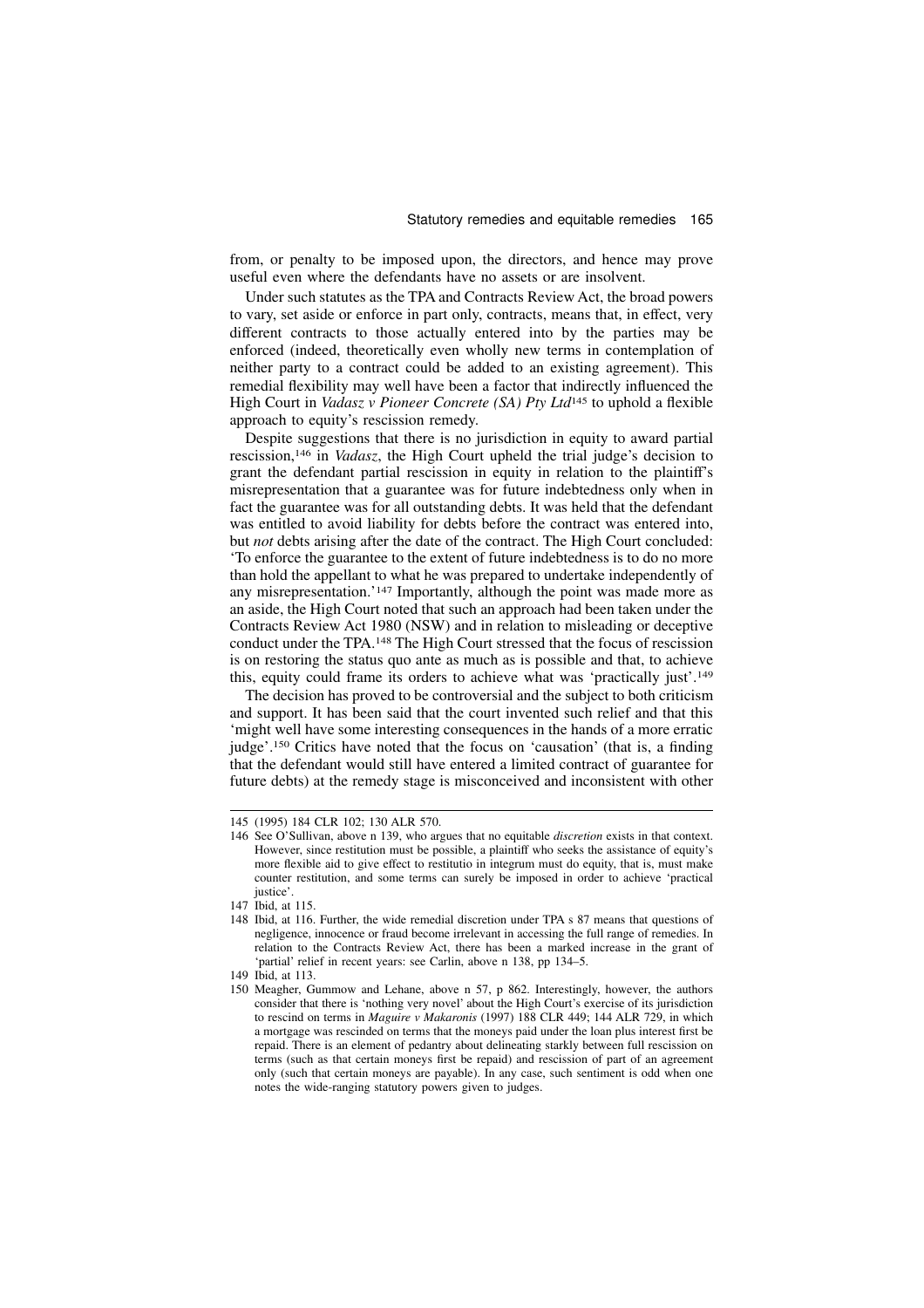authorities denying the relevance of such causative inquiries at the liability stage.<sup>151</sup> Further, the High Court in *Maguire v Makaronis*<sup>152</sup> has itself to some extent limited the scope of potential application of Vadasz (by limiting its application to misrepresentation and not to breach of fiduciary duties). Other commentators have been broadly supportive, however.<sup>153</sup>

Whatever the merits of some of these criticisms, ultimately, such criticisms as are based on historic jurisdictional distinctions or as to the novelty of such power are, in our opinion, by the way. It would be odd indeed if the capacity to make an order for partial rescission were to be rejected (the desirability of making such an order in a given case is another matter). Indeed, remedial flexibility and the greater ease of establishing misleading or deceptive conduct under the TPA would normally lead plaintiffs to choose statute in preference to 'equity'. It would be ironic if plaintiffs in some circumstances deliberately avoided the use of the TPA because equity was restricted to rescission in full (or at most, merely subject to terms). We would be left with plaintiffs deliberately limiting themselves to equitable relief to seek an all or nothing remedy.

In reaching this conclusion, we recognise that we are supporting the analogical use of statute in developing the common law, a view that has only received a lukewarm reception by the courts. The High Court of Australia has held that in a federal context, there has to be 'a consistent pattern of legislative policy to which the common law in Australia can adapt itself'.<sup>154</sup> Since there is only one common law in Australia, legislative developments in only some States cannot impact upon the common law of those States (since no such creature exists).<sup>155</sup>

<sup>151</sup> See A Robertson, 'Partial Rescission, Causation and Benefit' (2001) 17 JCL 163 at 168–73. Robertson goes on to point out that the decision is justifiable, however, on the basis of the need to make counter-restitution of (objectively measured) benefits received by the representee before rescission is justifiable. See also J W Carter and G Tolhurst, 'Rescission, Equitable Adjustment and Restitution' (1996) 10 JCL 167.

<sup>152 (1997) 188</sup> CLR 449; 144 ALR 729.

<sup>153</sup> See, eg, D J Meikle, 'Partial Rescission — Removing the Restitution from a Contractual Doctrine' (2003) 19 JCL and D Wright, 'Fiduciaries, Rescission and the Recent Change to the High Court's Equity Jurisprudence' (1998) 13 JCL 1 and see also J Poole and A Keyser, 'Justifying Partial Rescission in English Law' (2005) 121 LQR 273.

<sup>154</sup> See Esso Australia Ltd v Commissioner of Taxation (1999) 201 CLR 49; 168 ALR 123 at [24]–[27] per Gleeson CJ, Gaudron and Gummow JJ, discussing whether the common law can be developed by analogy to statutory developments. It was held that because the Evidence Act 1995 (Cth) ss 118 and 119, and NSW, TAS and ACT equivalents, adopted the 'dominant purpose test' for legal professional privilege, the sole purpose test at common law should be overruled so as to prevent inconsistency between the statutes and common law regarding the operation of this privilege. It could lead to absurd results if the inconsistency remained.

<sup>155</sup> Eg, in CSR v Eddy (2005) 222 ALR 1 at [54], in relation to the existence of Sullivan v Gordon damages (see above n 7), Gleeson CJ, Gummow and Heydon JJ said:

The controversy concerns the existence of a common law doctrine. In Australia there is a single common law. If every legislature had enacted legislation assuming the correctness of the Sullivan v Gordon doctrine, that might be a pointer towards its existence as a matter of common law. But there is no consistent pattern of State legislation of that kind.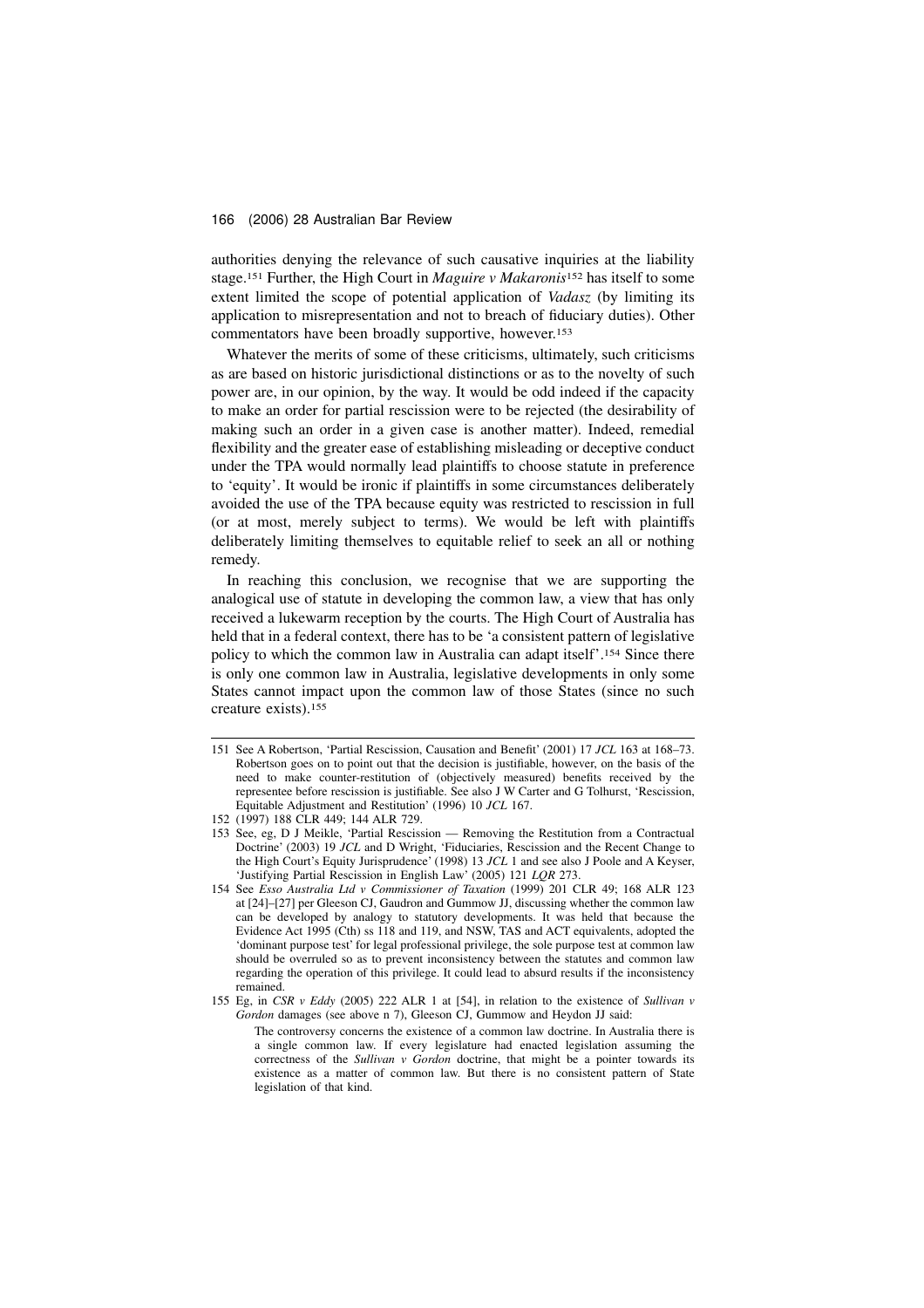### General observations

Having considered some of the issues arising in the context of statutory remedies and their relationship with general law (mainly equitable) remedies, we wish to conclude by way of five general observations.

- 1 The distinction that is commonly, often with little reflection, drawn between 'public' law and 'private' law is not as clear-cut as is often assumed.<sup>156</sup> Developments in remedies, as well as liability regimes, in many fields, including consumer contracts, many commercial arrangements, and breaches of fiduciary and agency duties in the corporate (and financial) sector, indicate how such a divide is not overly helpful in many contexts. For example, the standing of private individuals to commence actions, including seeking injunctions and damages, for breaches of provisions of the TPA (eg, ss 80 and 82), Corporations Act (eg, ss 1317H and 1324) and ASIC Act (s 50), including provisions with an obvious public policy focus promoting public interests, suggests that public interests and private rights can be simultaneously pursued. Private individuals could well seek injunctions to enjoin conduct that is both criminal (thereby both overcoming the traditional reluctance of equity to grant injunctions to preclude criminal conduct and broadening its standing rules as to who can bring such injunctions).<sup>157</sup>
- 2 A widespread perception of equitable remedies as being secondary and supplanting the common law remedial regime, may paint an inaccurate picture of the status of equitable remedies. Certainly, this perception in part may be the product of the large volume of litigation for personal injury damages (where the equitable remedies are of little practical relevance or use). But this is all the more reason why, outside of that context, we ought to recognise the primary importance of equitable remedies. This, in very simplified terms, is the burden of Douglas Laycock's argument in the context of US law.<sup>158</sup> We would suggest that this argument has equal force in Australia. In any case, whatever one's views as to existence or otherwise of a 'hierarchy' of remedies under the general law (what little there is left of it), once one takes statutes into account it becomes clear that the statutory remedies (inspired by similar

For a discussion of the circumstances in which courts ought to reason analogically from statute, see Finn, above n 10, and P Finn, 'Statutes and the Common Law' (1992) 22 UWALR 7.

<sup>156</sup> For example, ASIC, APRA and the ATO have the discretionary power to release a record of examination and 'any related book' to the lawyer of a private litigant where there is a 'nexus' between the investigation and the private litigation: see ASIC Act s 25(1); Superannuation Industry (Supervision) Act 1993 (Cth) s 281(1); and Retirement Savings Accounts Act 1997 (Cth) s 111. This legislation indicates that the regulatory legislation promotes both public and private purposes: see *Boys v ASC* (1997) 15 ACLC 844 at 860, 868 per Carr J; 24 ACSR 1; and Boys v ASC (1998) 16 ACLC 298 at 311 per Heerey J (French J concurring); 152 ALR 219.

<sup>157</sup> See above nn 51 and 52.

<sup>158</sup> See D Laycock, 'The Triumph of Equity' [1993] Law and Contemporary Problems 53 at 54–64, and his book, The Death of The Irreparable Injury Rule, OUP, New York, 1991, also in a shorter version at (1990) 103 Harv  $\hat{L}$  Rev 687.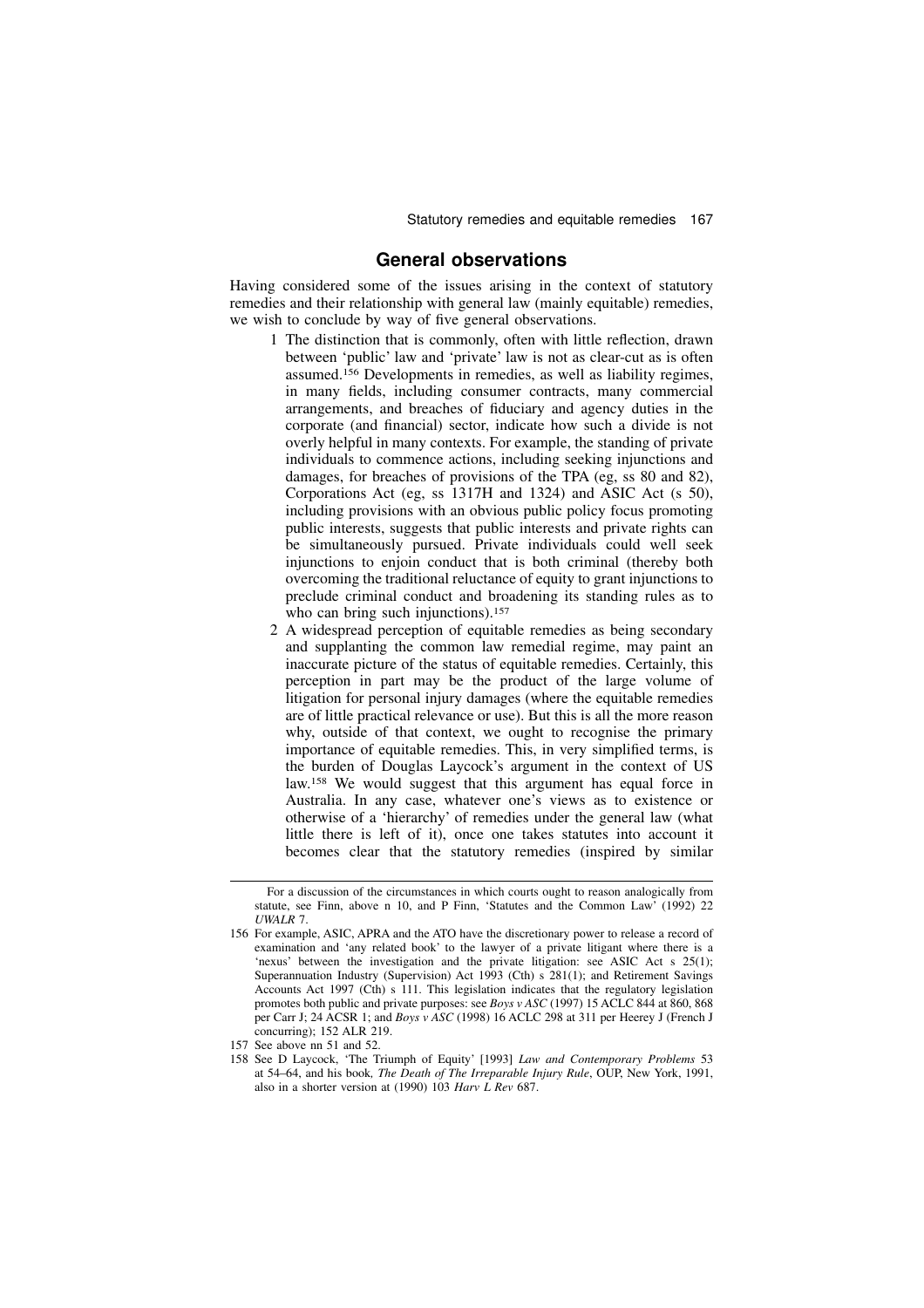equitable forms of relief) are widely available, on an even broader, less restricted and more flexible basis than in equity itself (subject to the doubts about the width of the statutory injunction powers discussed previously), and in a range of public and private law (or public/private law) contexts. As the High Court has pointed out in Cardile v LED Builders Pty Ltd, statutory injunctions 'empower courts to give a remedy in many cases where none would have been available in a court of equity in exercise of its jurisdiction'.<sup>159</sup>

3 The debate about the competing merits of discretion in remedy (and the extent to which such a discretion exists in 'equity')<sup>160</sup> is largely meaningless when so much of day to day life is governed by statutes which mandate both broad discretion in the application of individual remedies (for example, the injunctions power under the Corporations Act), and also discretion as to which of a range of remedies to apply in a given factual context (for example, s 87 of the TPA). Of course, this does not mean that traditional learning on remedies does not largely influence, and in some cases perhaps even dictate, the choices courts make, but it is in the context of unusual or exceptional cases that the full power and sweep of options potentially to be utilised by a court becomes critical. Perhaps only the conservative leanings of lawyers schooled in a legal education system that gives undue focus to 'common law' (and a taxonomy and structure dictated by the 'common law')<sup>161</sup> precludes the full impact of some of these developments from being felt. For example, Damien O'Brien has noted the lack of use of injunctive powers under the TPA for breaches of the Franchising Code of Conduct, and that this likely reflects 'a lack of awareness of the ability to use the injunctive powers provided in the Act'.<sup>162</sup> In a similar vein, outside of the context of remedy, Kirby J was recently moved to chastise lower courts for ignoring statute in *Joslyn v Berryman*,<sup>163</sup> in which he said:

> In this case, the issue . . . was not therefore to be decided by reference to ... common law, as modified by the apportionment statute. It was governed by 'enacted law'. The duty of the Court of Appeal was therefore to apply that enacted law. This is yet another instance in which applicable statute law has been overlooked in favour of judge-made law.<sup>164</sup>

<sup>159 (1999) 198</sup> CLR 380 at [28] per Gaudron, McHugh, Gummow and Callinan JJ. They went on to add that 'the term "injunction" takes its content from the provisions of the particular statute in question'.

<sup>160</sup> See, eg, P Birks, 'Equity in The Modern World: An Exercise in Taxonomy' (1996) 26 UWALR 1; 'Annual Miegunyah Lecture: Equity, Conscience, and Unjust Enrichment' (1999) 23 MULR 1; 'Rights, Wrongs, and Remedies' (2000) 20 OJLS 1; 'Three Kinds of Objections to Discretionary Remedialism' (2000) 29 UWALR 1.

<sup>161</sup> See, however, contra, Birks, ibid, who argues more attention needs to be paid to a general taxonomy of the law in our legal education.

<sup>162</sup> D O'Brien, 'Restraining Wrongful Termination of Franchises' (2004) 20 JCL 247 at 250.

<sup>163 (2003) 214</sup> CLR 552; 198 ALR 137 at [137]. See also at [122]–[123], and [135].

<sup>164</sup> Kirby J cites these examples in the footnote: Roy Morgan Research Centre Pty Ltd v Commissioner of State Revenue (Vic) (2001) 207 CLR 72; 181 ALR 307 at [46]; Victorian WorkCover Authority v Esso Australia Ltd (2001) 207 CLR 520; 182 ALR 321 at [63];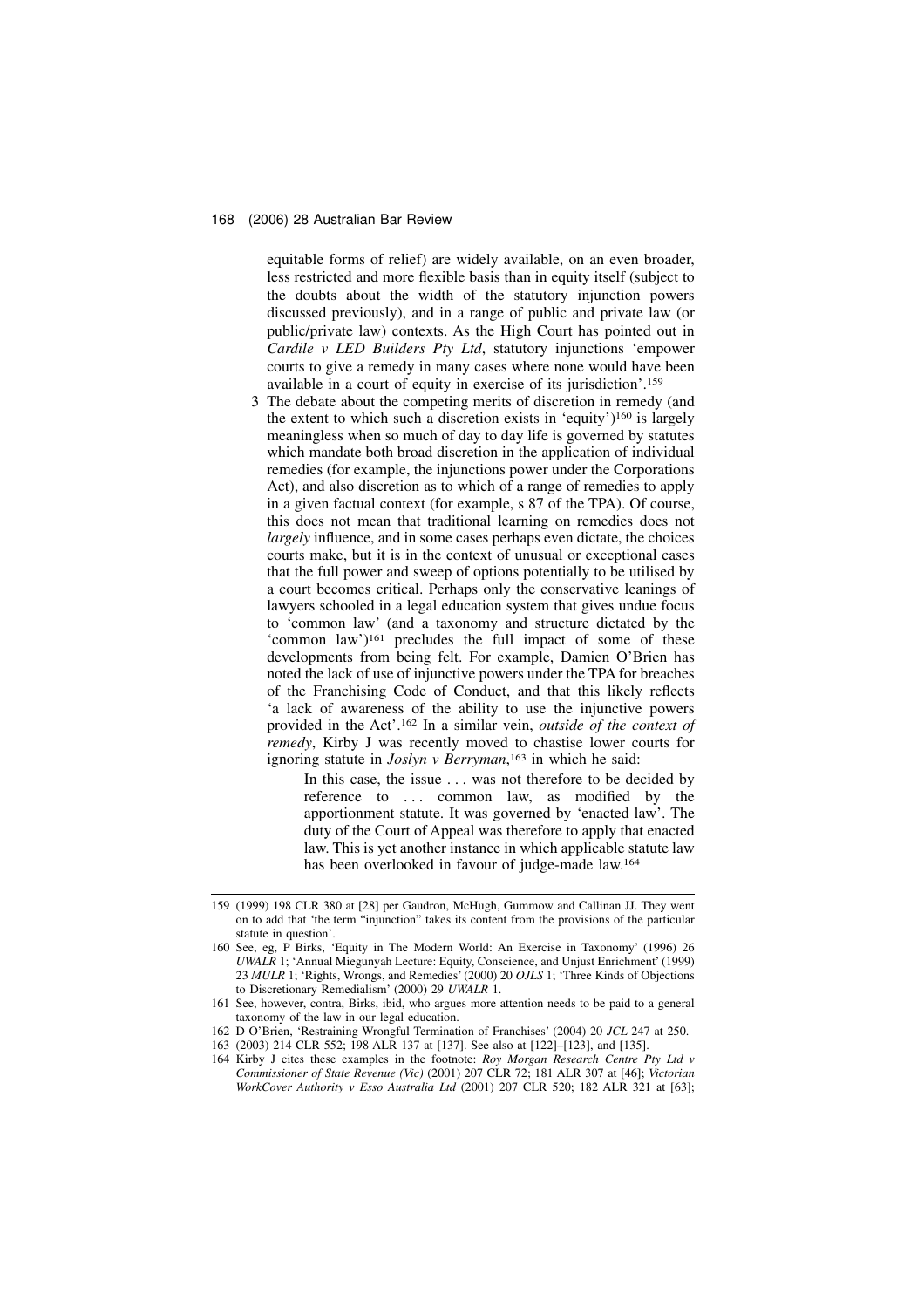A restrictive approach to remedy, limiting the capacity for discretion, for example, may well render such of the general law as could still otherwise have importance, redundant.<sup>165</sup>

- 4 In some examples we have discussed above, general law remedial limitations may place some constraints on the use of statutory remedies, such as has been suggested by some judges in the context of injunctions. In other cases, the general law may provide an extra, perhaps more expansive, range of remedial options alongside statutory powers that have not been clearly spelt out or drawn as widely as is perhaps desirable. In either case, we take the view that in interpreting the precise scope of, or limits upon, the powers available to regulatory bodies performing important public functions, cases based on private litigation ought not necessarily to dictate the interpretation of remedies in the context of public regulation. Ultimately, regulatory legislation must be interpreted in light of the regulatory/public interest objectives being pursued by the regulators, as spelt out in the relevant statutes. Interpretations that do not frustrate the achievement of regulatory and public interest objectives, and the broad purposes of the statutes, are to be preferred.
- 5 From the above, a more general observation, more in the nature of a speculative question rather than as a firm conclusion, can be made. Are the features of the legal landscape with which we are traditionally familiar and which we associate with our 'map' of the law, (which features and map are drawn as a consequence of the biases and emphases of our own legal education and traditions), really as prominent and important as we tend to think? Is our 'map' of the law in fact largely inaccurate, a map as the law was perhaps 100 years ago, after the Judicature Acts, but before the revolution of consumer legislation and the explosion of legislation more generally? Would a map which started with the most important statutes, structured the law around the distinctions drawn in such statutes, and then moved to the remedial regimes created by those statutes, paint a picture of the law in which the general law of contract and tort were merely minor features of the landscape? In such a map, would debate about 'fusion' be irrelevant; would the hierarchy of remedies be more of a historical framework; and would debate about 'remedial discretion' appear puzzling? Perhaps even the private/public law divide, seemingly so stark and important at least from the perspective

Allan v Transurban City Link Ltd (2001) 208 CLR 167; 183 ALR 380 at [54]; Commonwealth v Yarmirr (2001) 208 CLR 1: 184 ALR 113 at [249] and Conway v R (2002) 209 CLR 203; 186 ALR 328 at [65]; cf Hayne, 'Letting Justice be Done Without the Heavens Falling' (2001) 27 MonLR 12 at 16. This may in part be because of a perception by some that statute law is less interesting and of lesser importance than case law: see, generally, Gummow, above n 1.

<sup>165</sup> As one of the authors has said previously, not specifically in the context of remedies: 'the more restrictive the courts are in their application of *equitable and common law* general concepts, the more redundant they become. This point is often forgotten by critics.' See J Dietrich, 'Giving Content to General Concepts' (2005) 29 MULR 218 at 225. We would suggest the point has equal relevance in relation to remedy. See also Finn, above n 155, pp 28–30.